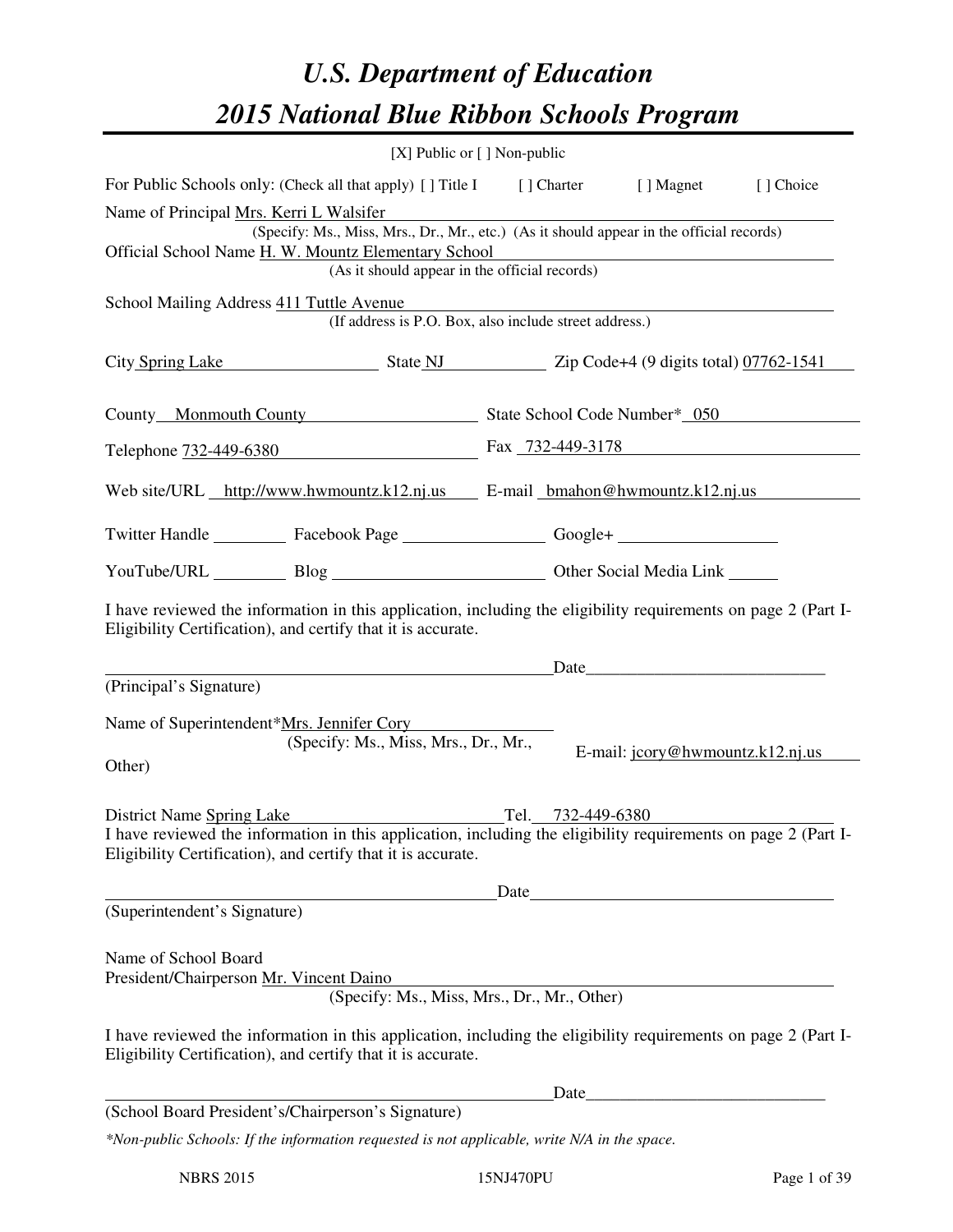#### **Include this page in the school's application as page 2.**

The signatures on the first page of this application (cover page) certify that each of the statements below, concerning the school's eligibility and compliance with U.S. Department of Education and National Blue Ribbon Schools requirements, are true and correct.

- 1. The school configuration includes one or more of grades K-12. (Schools on the same campus with one principal, even a K-12 school, must apply as an entire school.)
- 2. The school has made its Annual Measurable Objectives (AMOs) or Adequate Yearly Progress (AYP) each year for the past two years and has not been identified by the state as "persistently dangerous" within the last two years.
- 3. To meet final eligibility, a public school must meet the state's AMOs or AYP requirements in the 2014-2015 school year and be certified by the state representative. Any status appeals must be resolved at least two weeks before the awards ceremony for the school to receive the award.
- 4. If the school includes grades 7 or higher, the school must have foreign language as a part of its curriculum.
- 5. The school has been in existence for five full years, that is, from at least September 2009 and each tested grade must have been part of the school for the past three years.
- 6. The nominated school has not received the National Blue Ribbon Schools award in the past five years: 2010, 2011, 2012, 2013, or 2014.
- 7. The nominated school has no history of testing irregularities, nor have charges of irregularities been brought against the school at the time of nomination. The U.S. Department of Education reserves the right to disqualify a school's application and/or rescind a school's award if irregularities are later discovered and proven by the state.
- 8. The nominated school or district is not refusing Office of Civil Rights (OCR) access to information necessary to investigate a civil rights complaint or to conduct a district-wide compliance review.
- 9. The OCR has not issued a violation letter of findings to the school district concluding that the nominated school or the district as a whole has violated one or more of the civil rights statutes. A violation letter of findings will not be considered outstanding if OCR has accepted a corrective action plan from the district to remedy the violation.
- 10. The U.S. Department of Justice does not have a pending suit alleging that the nominated school or the school district as a whole has violated one or more of the civil rights statutes or the Constitution's equal protection clause.
- 11. There are no findings of violations of the Individuals with Disabilities Education Act in a U.S. Department of Education monitoring report that apply to the school or school district in question; or if there are such findings, the state or district has corrected, or agreed to correct, the findings.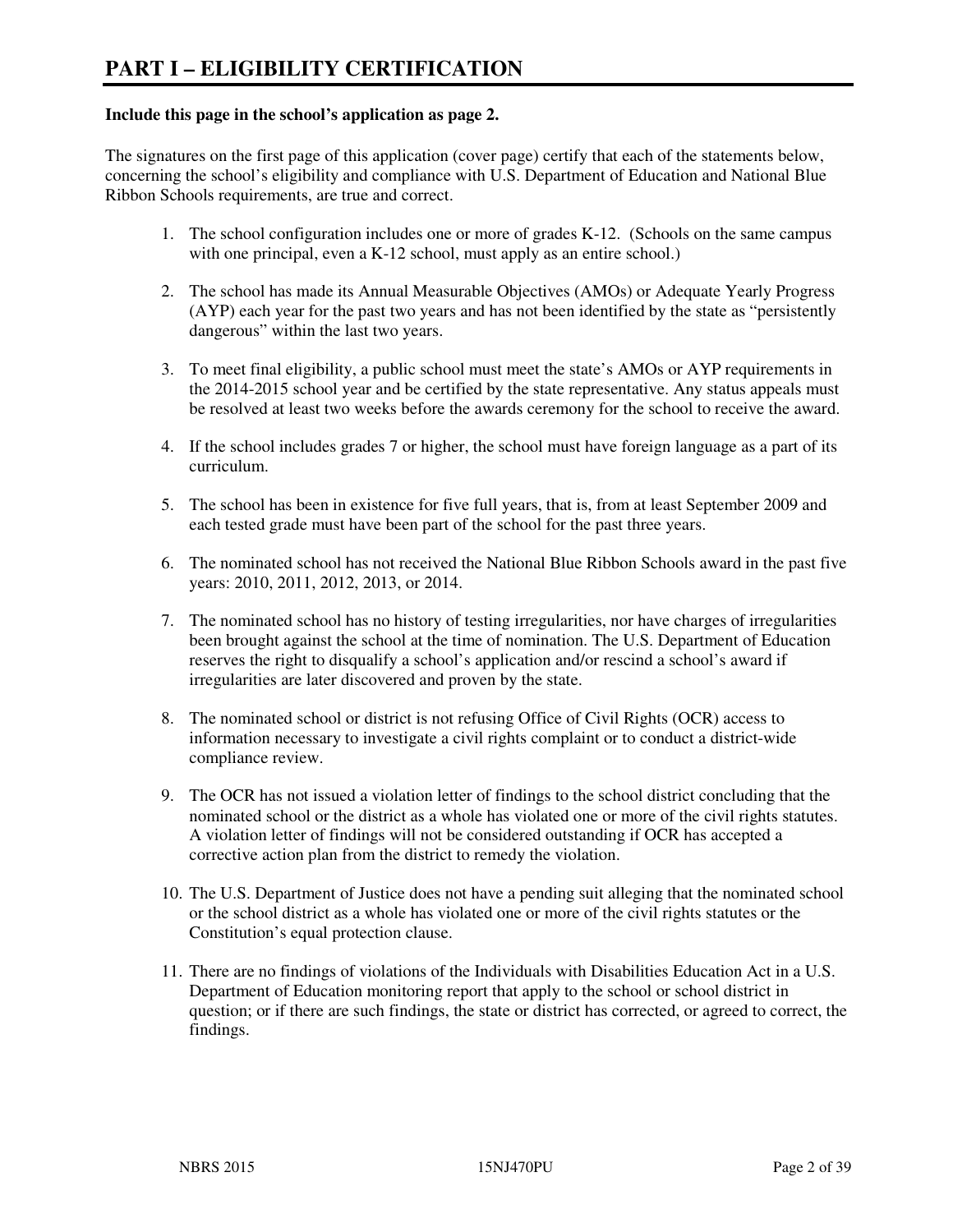# **PART II - DEMOGRAPHIC DATA**

#### **All data are the most recent year available.**

**DISTRICT** (Question 1 is not applicable to non-public schools)

| $\mathbf{L}$ | Number of schools in the district<br>(per district designation): | $\perp$ Elementary schools (includes K-8)<br>0 Middle/Junior high schools<br>0 High schools |
|--------------|------------------------------------------------------------------|---------------------------------------------------------------------------------------------|
|              |                                                                  | $0 K-12$ schools                                                                            |

1 TOTAL

**SCHOOL** (To be completed by all schools)

- 2. Category that best describes the area where the school is located:
	- [ ] Urban or large central city
	- [ ] Suburban with characteristics typical of an urban area
	- [X] Suburban
	- [ ] Small city or town in a rural area
	- [ ] Rural
- 3. 4 Number of years the principal has been in her/his position at this school.
- 4. Number of students as of October 1 enrolled at each grade level or its equivalent in applying school:

| Grade                           | # of         | # of Females | <b>Grade Total</b> |
|---------------------------------|--------------|--------------|--------------------|
|                                 | <b>Males</b> |              |                    |
| <b>PreK</b>                     | 6            | 8            | 14                 |
| $\mathbf K$                     | 13           | 11           | 24                 |
| 1                               | 10           | 5            | 15                 |
| $\boldsymbol{2}$                | 9            | 6            | 15                 |
| 3                               | 10           | 11           | 21                 |
| $\overline{\mathbf{4}}$         | 19           | 10           | 29                 |
| 5                               | 5            | 14           | 19                 |
| 6                               | 18           | 10           | 28                 |
| 7                               | 9            | 14           | 23                 |
| 8                               | 13           | 12           | 25                 |
| 9                               | 0            | 0            | 0                  |
| 10                              | 0            | 0            | 0                  |
| 11                              | 0            | 0            | $\theta$           |
| 12                              | 0            | 0            | 0                  |
| <b>Total</b><br><b>Students</b> | 112          | 101          | 213                |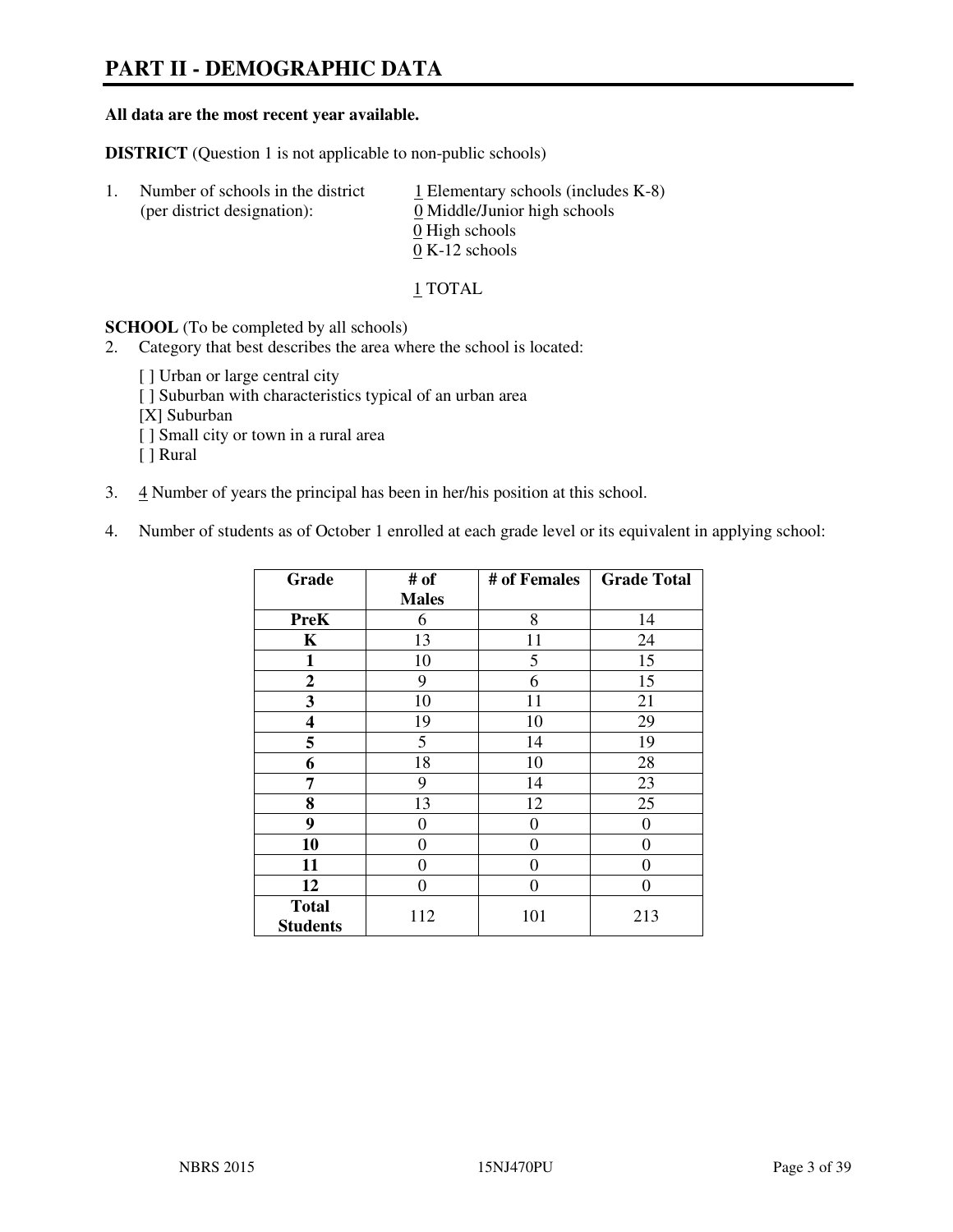the school: 1 % Asian

5. Racial/ethnic composition of  $0\%$  American Indian or Alaska Native 0 % Black or African American 1 % Hispanic or Latino 0 % Native Hawaiian or Other Pacific Islander 98 % White 0 % Two or more races **100 % Total** 

(Only these seven standard categories should be used to report the racial/ethnic composition of your school. The Final Guidance on Maintaining, Collecting, and Reporting Racial and Ethnic Data to the U.S. Department of Education published in the October 19, 2007 *Federal Register* provides definitions for each of the seven categories.)

6. Student turnover, or mobility rate, during the 2013 - 2014 year: 5%

This rate should be calculated using the grid below. The answer to (6) is the mobility rate.

| <b>Steps For Determining Mobility Rate</b>         | Answer |
|----------------------------------------------------|--------|
| $(1)$ Number of students who transferred to        |        |
| the school after October 1, 2013 until the         | 3      |
| end of the school year                             |        |
| (2) Number of students who transferred             |        |
| <i>from</i> the school after October 1, 2013 until | 8      |
| the end of the school year                         |        |
| (3) Total of all transferred students [sum of      | 11     |
| rows $(1)$ and $(2)$ ]                             |        |
| (4) Total number of students in the school as      | 233    |
| of October 1                                       |        |
| $(5)$ Total transferred students in row $(3)$      | 0.047  |
| divided by total students in row (4)               |        |
| $(6)$ Amount in row $(5)$ multiplied by 100        | 5      |

# 7. English Language Learners (ELL) in the school:  $0\%$

Number of non-English languages represented: 0 Specify non-English languages: NA

0 Total number ELL

8. Students eligible for free/reduced-priced meals:  $0\%$ Total number students who qualify:  $\qquad \qquad \frac{0}{0}$ 

### **Information for Public Schools Only - Data Provided by the State**

The state has reported that  $17\%$  of the students enrolled in this school are from low income or disadvantaged families based on the following subgroup(s): Students eligible for free/reduced-priced meals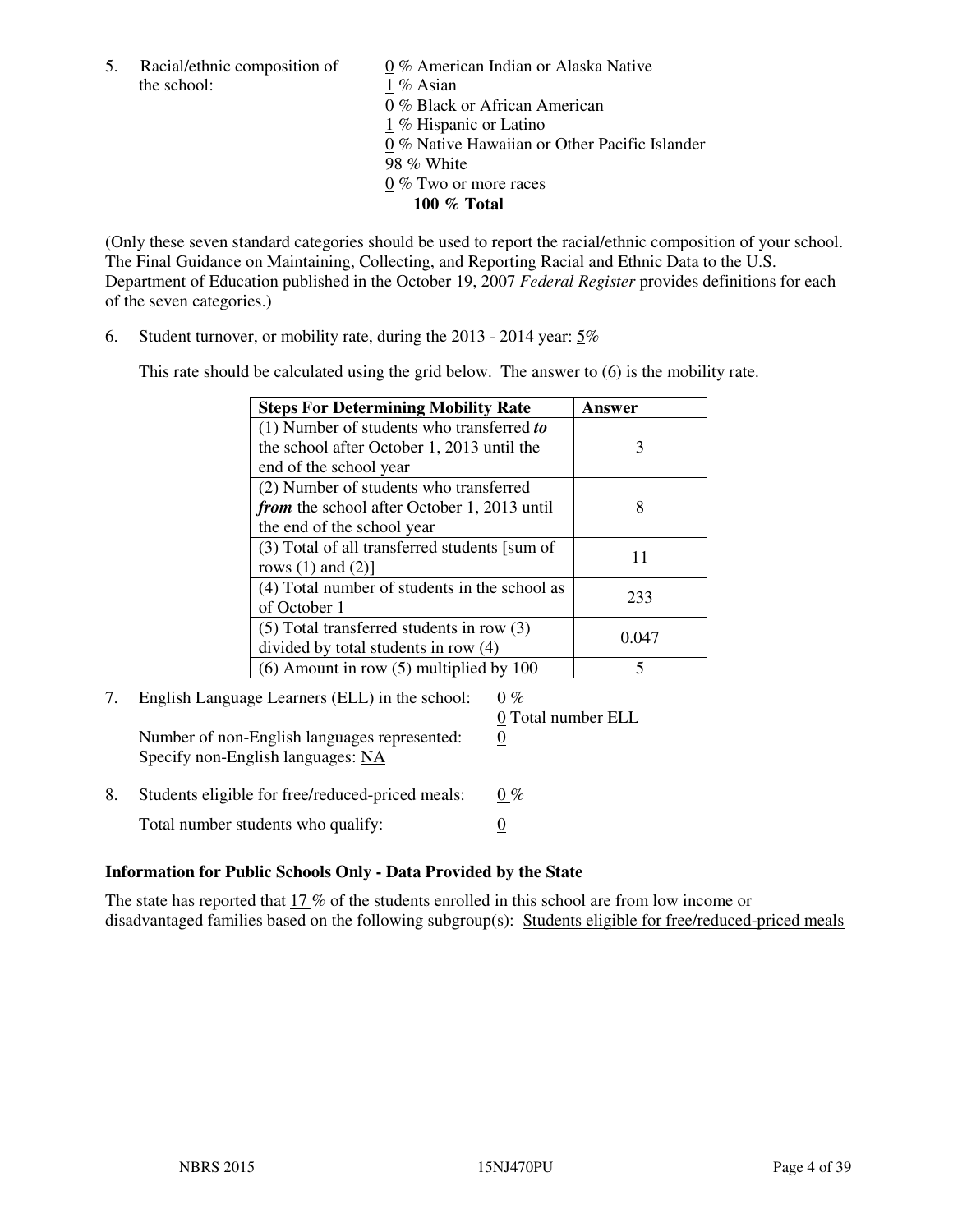9. Students receiving special education services:  $11\%$ 

24 Total number of students served

Indicate below the number of students with disabilities according to conditions designated in the Individuals with Disabilities Education Act. Do not add additional categories.

| 5 Autism                           | 1 Orthopedic Impairment                 |
|------------------------------------|-----------------------------------------|
| 0 Deafness                         | 8 Other Health Impaired                 |
| 0 Deaf-Blindness                   | 6 Specific Learning Disability          |
| 1 Emotional Disturbance            | 1 Speech or Language Impairment         |
| $\underline{0}$ Hearing Impairment | 0 Traumatic Brain Injury                |
| 0 Mental Retardation               | 0 Visual Impairment Including Blindness |
| 1 Multiple Disabilities            | 1 Developmentally Delayed               |
|                                    |                                         |

10. Use Full-Time Equivalents (FTEs), rounded to nearest whole numeral, to indicate the number of personnel in each of the categories below:

|                                       | <b>Number of Staff</b> |
|---------------------------------------|------------------------|
| Administrators                        | 3                      |
| Classroom teachers                    | 16                     |
| Resource teachers/specialists         |                        |
| e.g., reading, math, science, special | 12                     |
| education, enrichment, technology,    |                        |
| art, music, physical education, etc.  |                        |
| Paraprofessionals                     |                        |
| Student support personnel             |                        |
| e.g., guidance counselors, behavior   |                        |
| interventionists, mental/physical     |                        |
| health service providers,             | 15                     |
| psychologists, family engagement      |                        |
| liaisons, career/college attainment   |                        |
| coaches, etc.                         |                        |
|                                       |                        |

11. Average student-classroom teacher ratio, that is, the number of students in the school divided by the FTE of classroom teachers, e.g.,  $22:1$  13:1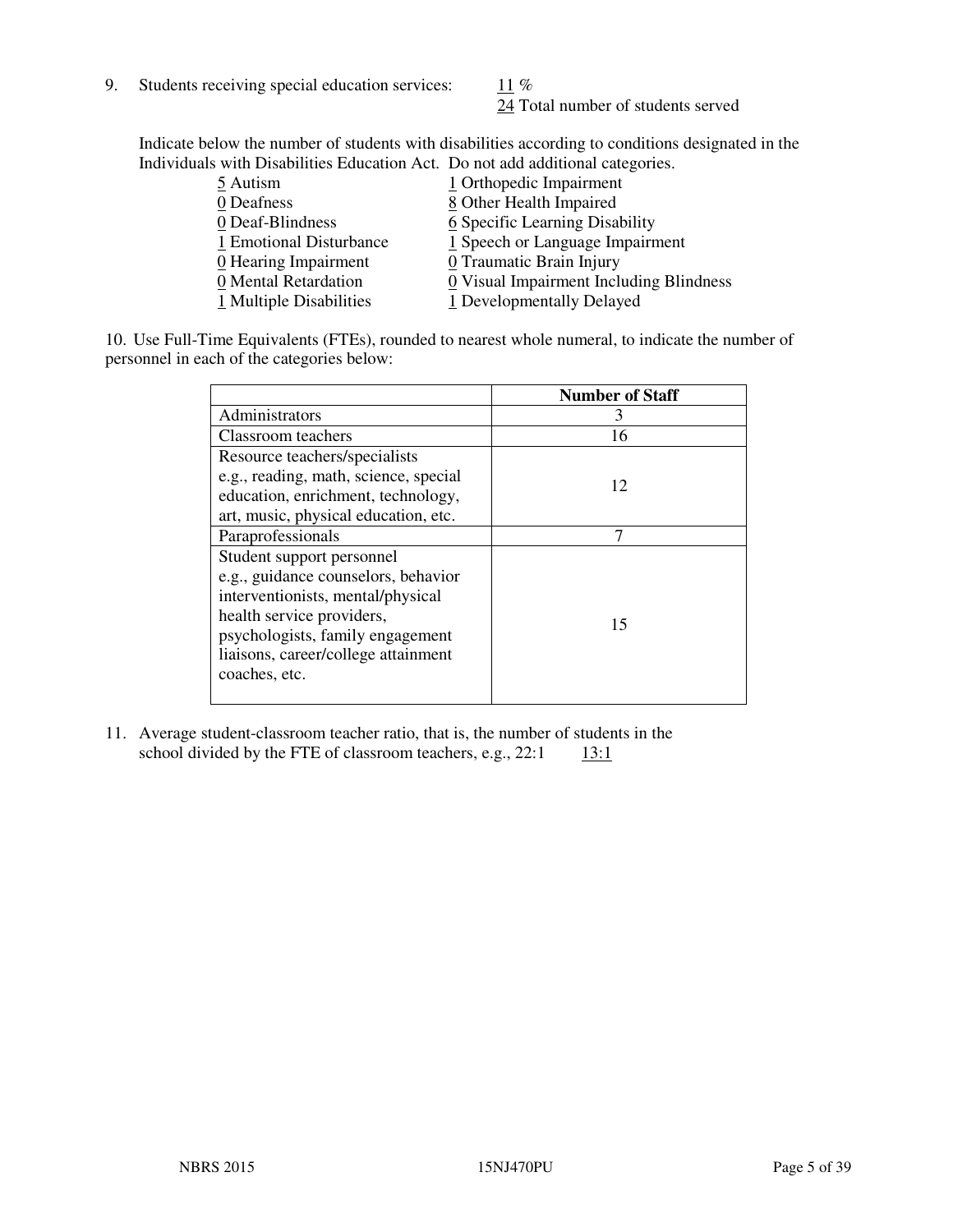12. Show daily student attendance rates. Only high schools need to supply yearly graduation rates.

| <b>Required Information</b> | 2013-2014     | 2012-2013       | 2011-2012 | 2010-2011 | 2009-2010 |
|-----------------------------|---------------|-----------------|-----------|-----------|-----------|
| Daily student attendance    | 96%           | $95\%$          | 96%       | 96%       | 95%       |
| High school graduation rate | $\gamma_{\%}$ | $\mathcal{V}_o$ | $0\%$     | 0%        | 0%        |

#### 13. **For schools ending in grade 12 (high schools)**

Show percentages to indicate the post-secondary status of students who graduated in Spring 2014

| <b>Post-Secondary Status</b>                  |       |
|-----------------------------------------------|-------|
| Graduating class size                         |       |
| Enrolled in a 4-year college or university    | 0%    |
| Enrolled in a community college               | $0\%$ |
| Enrolled in career/technical training program | $0\%$ |
| Found employment                              | $0\%$ |
| Joined the military or other public service   | $0\%$ |
| Other                                         |       |

14. Indicate whether your school has previously received a National Blue Ribbon Schools award. Yes No X

If yes, select the year in which your school received the award.

15. Please summarize your school mission in 25 words or less: To ensure all students meet the NJCCCS, develop their character, develop the skills necessary to be life-long learners and productive citizens of the 21st century.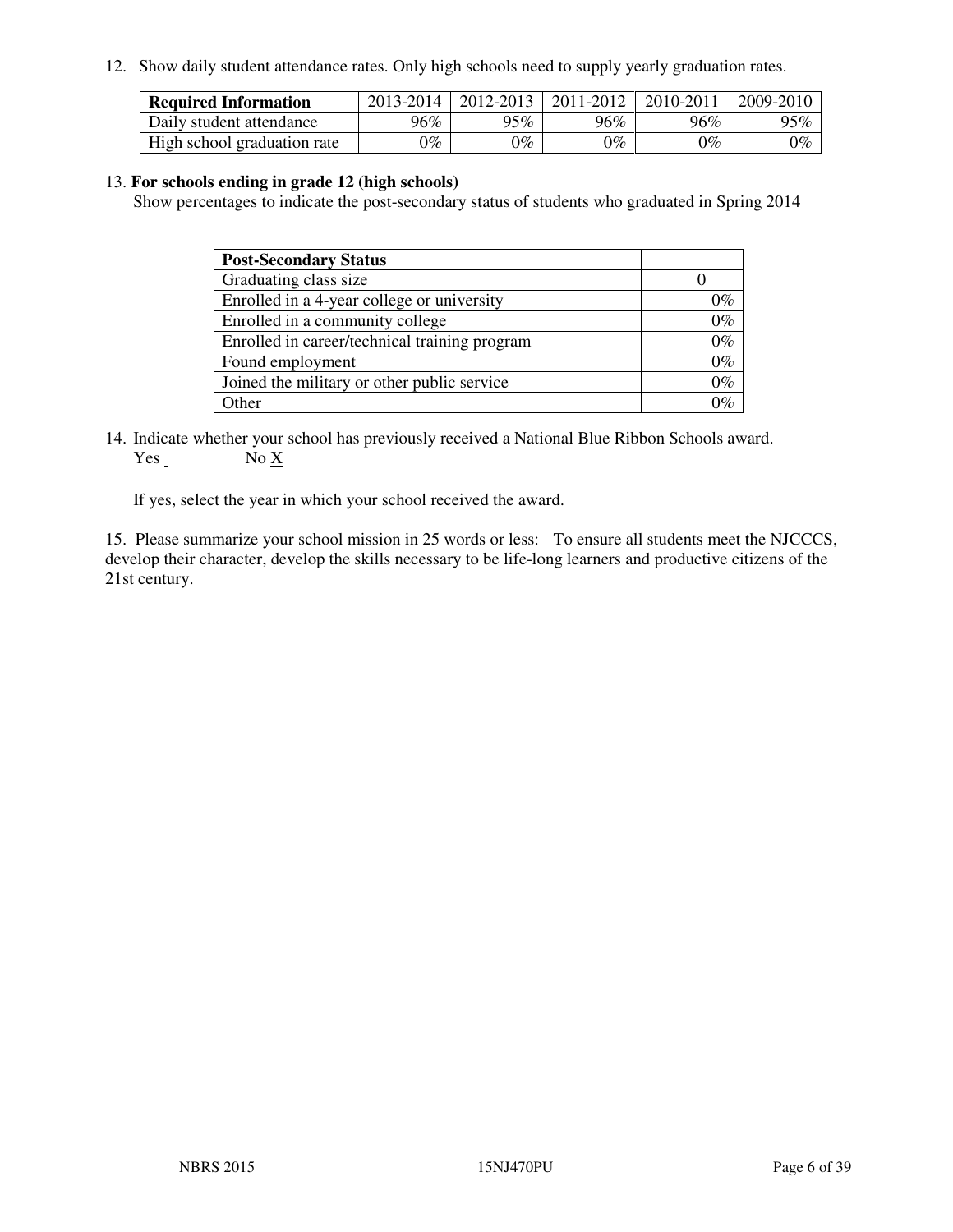# **PART III – SUMMARY**

Since its inception in 1897, H. W. Mountz School has remained the sole public school within the Spring Lake School District. This elementary school serves students in pre-kindergarten through eighth grade in the oceanfront, small-town-USA community of Spring Lake, New Jersey. Its level "I" classification places it in the second-highest of eight demographic district factor groupings identified by the New Jersey Department of Education.

Graduates of H.W. Mountz attend Manasquan High School or may apply to one of the career schools in the Monmouth County Vocational School District. Many of the students also attend private and parochial high schools.

H.W. Mountz School couples a progressive and rigorous educational environment with traditional best practices. Instructional delivery includes a strong focus on technology, the sciences, and foreign language, with continued emphasis on the arts and humanities, and a comprehensive math and language arts program grounded in solid fundamentals. Our small size allows us to identify the strengths and needs of each student and plan instruction to meet the individuality of our population. Our comprehensive curriculum focuses on the core proficiencies outlined by the New Jersey Core Curriculum Content Standards and Common Core Standards and is regularly evaluated and updated to meet the changing needs of our students by way of Professional Learning Teams that meet two to three times weekly. Our belief in educating the whole child is evident in the wide variety of enrichment and extracurricular activities we provide, including band, chorus, Student Council, yearbook, National Junior Honor Society, and an interscholastic sports program. The support of our Parent Teacher Association, the Mountz Booster Club, and the Spring Lake Educational Foundation provides additional extracurricular experiences, including a Drama Club, Chess Club, Tennis, Cross Country, and after-school enrichment opportunities at all grade levels.

At H.W. Mountz School, home of Team Mountz, students enjoy a safe, positive learning environment. Each school day begins in homeroom with a morning meeting that supports students in building relationships while transitioning them into their academic school day. Through our comprehensive anti-bullying and conflict resolution programs, students are taught six essential pro-social skills lessons that help them deal with bullying and normal conflict as well as how to be responsible bystanders and stand up against bullying. Pillars of character are integrated into weekly pro-social skills lessons, giving students a context for learning about trustworthiness, respect, responsibility, fairness, caring, and citizenship. Service learning projects build upon the idea that our actions make a difference in our school and in the community. Additionally, every student at Mountz has the opportunity to be a "buddy" to a student in another grade; our buddy activities build a sense of collective ownership for the school climate.

Our Professional Learning Teams and Data Teams allow teachers to experience job-embedded, collaborative professional learning during the school day. Teachers work together to analyze data, share ideas, review current research, develop new and innovative instructional strategies, examine student work, and continually reflect upon their practice. Key questions guide their work: What do we want students to know? How do we know when they know it? What do we do if they don't?

Technology, an integral part of the Mountz experience, allows teachers to communicate with parents through individual teacher web pages, an online information portal, and weekly e-blasts that allow students and parents to keep abreast of class activities, review homework assignments, and visit links to important websites related to current learning.

Every day teachers integrate technology and 21st century skills into the curriculum. Access to video streaming allows teachers to provide a fascinating visual component to lessons in all content areas. Both our technology lab and our 1:1 Google-based Chromebook initiative in grades 2-8 support optimal teaching and learning, while the addition of Smartboard technology in every classroom enhances bold and indelible instruction. Our fully equipped television studio allows students to learn and apply video creation and presentation skills, as project-based learning experiences challenge students to apply collaboration skills with understandings, skills, and knowledge drawn from multiple content areas.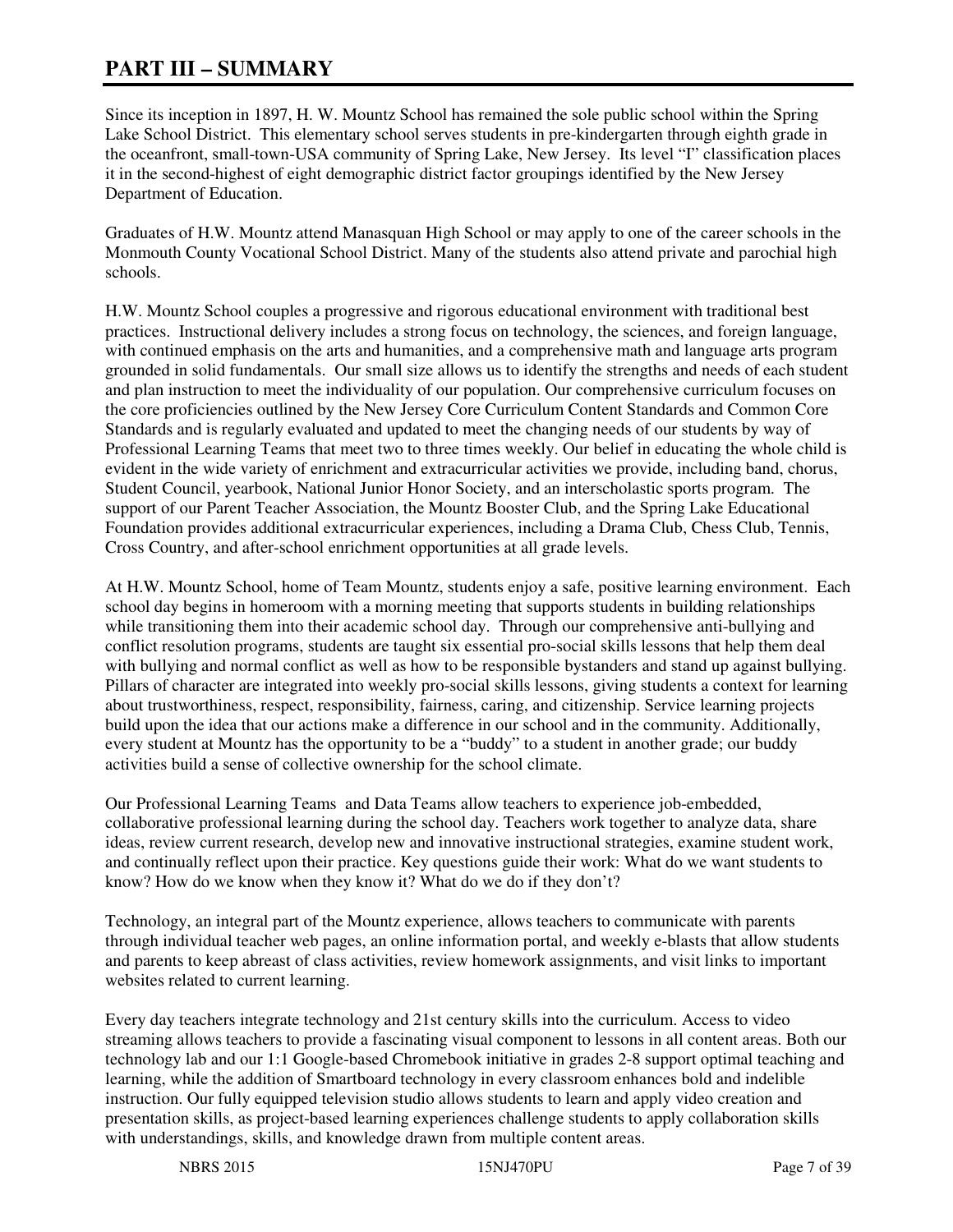Parental involvement is a significant factor in student progress at Team Mountz. As teachers develop new strategies, they share them with parents who provide the necessary reinforcement at home. A strong PTA, on-going communication, and an effort to include parents in our "community of learners" has encouraged parents to become true partners in their children's education; this has resulted in our school theme: "Team Mountz: Achieving Excellence Together." On-going communication with parents through Superintendent Team Talks, parent workshops, and welcoming access to teachers and administration are a few of the highlights of our community; valuable members support our efforts through participation in the Booster Club and the Spring Lake Educational Foundation.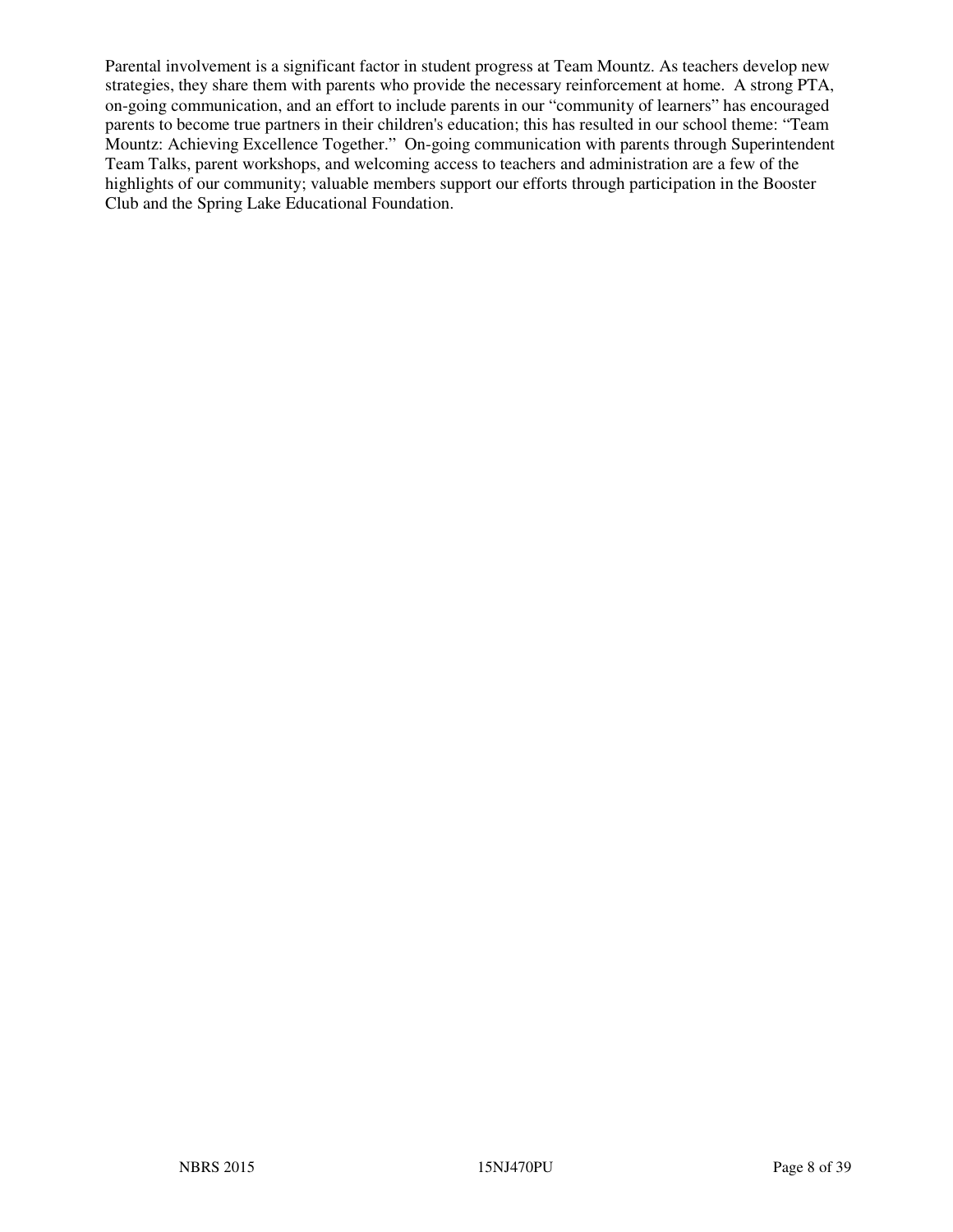# **1. Core Curriculum:**

The curriculum at H. W. Mountz School is standards-based and directly tied to the 2010 Common Core Standards and 2009 NJ Core Curriculum Content Standards. Since 2009, it has been the work of the teachers, through Professional Learning Teams (PLTs), to use a "backward design" process to develop and reflect upon curriculum in English Language Arts, Mathematics, Science and Social Studies. When designing units of study for each grade level and subject area, teachers:

1. identify and analyze the appropriate standards to determine what students should know and be able to do at each grade level and in each unit of study;

2. analyze the expectation for what students should know and be able to do in order to identify both formative and summative evidence for what mastery of meeting those expectations looks like at each grade level;

3. design assessments, including both tests and projects, to evaluate the expectations and evidence;

4. gather and develop learning activities to help students practice the necessary knowledge and skills.

5. research programs and resources through the PLTs so the appropriate materials may be presented to the Board of Education for adoption;

6. collect data during instruction to determine how well students are meeting the goals so adjustments can be made in the instructional plan to help students successfully meet the goals of the units as evaluated in the assessments;

7. integrate relevant 21st century skills and technology applications into the units of study to help students gain skills in problem-solving, collaboration, and technology;

make interdisciplinary connections between units to model the integration of knowledge and skills in the real world;

8. engage in professional development, and subsequently revise and adjust our curriculum framework accordingly.

In Reading/English Language Arts, the K-2 curriculum is focused on ensuring all students are proficient readers before entering third grade. Practices in place include a strong phonics program, a guided reading program that balances leveled books with grade-level books in both informational and literary text, and the building of stamina in their writing. In grades 3-5, the focus transitions to vocabulary over phonics, and student writers develop skills in argument writing, supporting ideas with text evidence, synthesis of reading from multiple sources, and writing based on the analysis of texts. Beginning in grade three, student Lexiles become a focus for keeping students on track for college and career readiness. While students in grades 6-8 continue to develop these skills, student readiness levels are used to identify students for accelerated ELA programs, where data is used to adjust placement on a monthly basis.

In Mathematics, the curriculum seeks to balance a fluency in facts and skills with the ability to explain and rationalize solutions. Beginning in the primary grades, grade-level fluency standards based on the Common Core are emphasized, and students are held to high levels of grit in solving and explaining solutions to both simple and complex mathematical problems. Progress is monitored through formative and summative data, including student Quantiles as measured by on-line assessment programs. This emphasis carries through to middle school with high fidelity Common Core Mathematical practices. Based on readiness levels, students in grades 6-8 are assessed regularly to gain placement into accelerated math programs, such as Accelerated 6th Grade Math, 7th Grade Algebra I, and 8th Grade Geometry.

Science and social studies emphasize the application of content and skills. In science, this is achieved through the dedication of a science specialist in grades K-5 who delivers the entire science curriculum in a laboratory setting. Upon entering 6th grade students continue this experience with 80-minute lab blocks and a flipped classroom instructional model. In the summer of 2014, state-of-the-art middle school and primary school science labs were constructed, ensuring the most current best practices in science education continue with the science department's initiation of curriculum work based on the Next Generation Science Standards.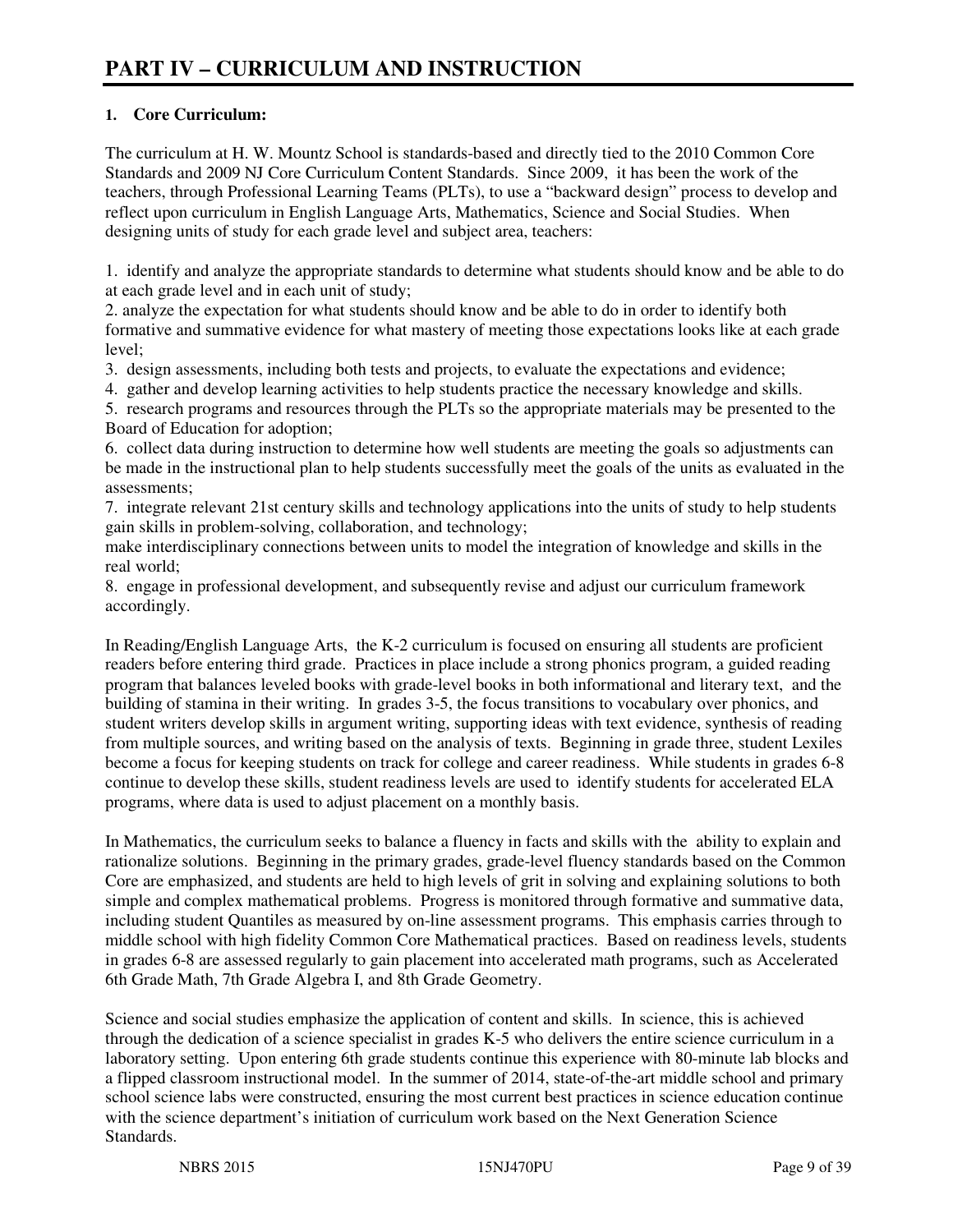The goal of K-5 Social Studies is the integration of Social Studies content with literacy instruction. This supports the infusion of the Literacy in History/Social Studies Common Core Standards of our Social Studies program in grades 6-8.

The prekindergarten program has been elected by the Spring Lake community as our youngsters' first adventure on the road to college and career readiness. The Tools of the Mind curriculum is utilized for our integrated three-year-old and four-year-old four-hour program. The focus of this program is to ensure that students build strengths in cognitive and social-emotional self-regulation to achieve readiness for the Common Core Standards in literacy and mathematics as they continue into kindergarten. Instructional strategies used are child-initiated activities, cooperative paired learning, explicit instruction, individualization through scaffolding, and on-going use of assessment data to tailor interactions to meet individual needs.

# **2. Other Curriculum Areas:**

H. W. Mountz School offers a variety of curricular opportunities outside of the four core subjects--ELA, Math, Science, and Social Studies. Our offerings provide exploratory access for each student based on individual interests and allow for the practice of Common Core and 21st Century skills in a variety of contexts. These key skills include collaboration skills, technology skills, and research skills.

Visual and Performing Arts, in the form of art class and music class, is provided to each grade level, K-8, once per week, while PreK attends music class once per week with art integrated into the classroom instruction. These curricula are based on the 2009 NJ Core Curriculum Standards (NJCCCS) and focus on appreciation, theory, and basic skills in the respective areas. Opportunities for more individualized instruction are given in each area to those students who elect to participate. These include before school band and chorus in grades 4-8, after school art club in grades 4-8, and instrumental lessons in a small group setting during the school day in grades 4-8.

Physical Education classes are provided to each grade level, PreK-8, two to three times per week, and all grade levels are given a 20 minute recess period every day. The physical education program has two main focuses tied to the 2009 NJCCCS: individual/team sports and personal fitness. A balance of character development skills and activity-based skills are incorporated into each curricular unit. Health class is offered to each grade level, K-8, once a week. In grade PreK, health topics are integrated throughout the program. In grades K-4 the classroom teacher provides health instruction based on the 2009 NJCCCS. In grades 5-8, the school nurse provides health instruction based on the 2009 NJCCCS. In grade 5 all students participate in the Drug Abuse Resistance Education (DARE) program, which is delivered by the Spring Lake Police Department. The focus of the Health Curriculum is to promote health literacy among the students.

An integrated technology-library/media curriculum is provided to all grades, K-8, twice weekly. Prekindergarten attends library class once a week for literature appreciation and book selection. The integrated program covers the 2009 NJCCCS in technology and the standards established by the American Association of School Librarians (AASL). The curricular approach involves teaching students technology applications, keyboarding, research skills, and mixed-media skills. In addition to essential applications, our school's focus on Google for Education is supported by the 1:1 Chromebook initiative in grades 2-8. The technology teacher and librarian attend Google for Education certification classes and meet with all teachers during their PLT meetings to turn-key instruction for the use of the Chromebooks in the classroom to classroom teachers. Their understanding, skills, and knowledge inform curriculum and instructional practices. As part of this curriculum, students utilize the TV studio and video-editing skills. The key focus of the 8th grade curriculum is the application of what they have learned in grades K-7 to school-based projects utilizing mixed media. Students conduct a Morning News Show each day and present various Public Broadcast Announcements related to school and community events. Some of these students also elect to participate in our Video Broadcasting Club. For the past two years, a strong focus has been placed on the Hour of Code program as part of the curriculum in grades 1-8.

NBRS 2015 15NJ470PU Page 10 of 39 The tiered World Language program at H.W. Mountz School begins in grades K-2, with students attending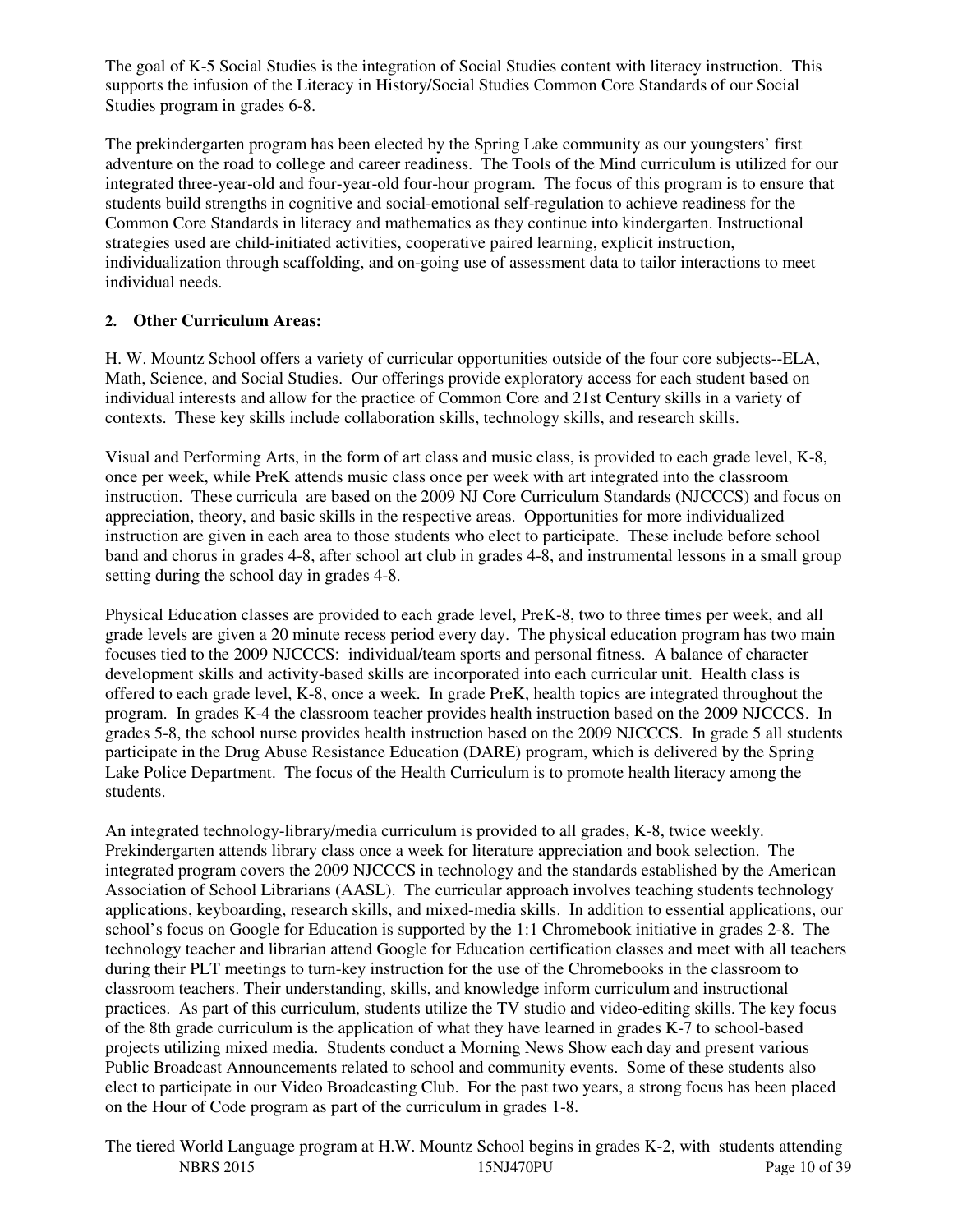a World Cultures course once a week. This course is based on the 2009 NJCCCS and strives to expose the students of this minimally-diverse community to a variety of cultures and languages. In grade 3-5 students transition into a Spanish class two times a week in which they learn both culture and conversational Spanish. The program is then set up to deliver the first half of the Spanish I curriculum in grade 6, the second half of the Spanish I curriculum in grade 7, and a pre-Spanish II curriculum in Grade 8. Students in grades 6-8 attend Spanish class four times per week.

#### **3. Instructional Methods and Interventions:**

All teachers at H.W. Mountz School follow a similar instruction model. Classes begin with a Warm Up that serves as a formative assessment while either focusing on connecting students back to prior learning or serving as an anticipatory set for what students are about to learn. Throughout the teacher modeling, guided practice, and independent practice, students are asked to share their comfort level on newly learned material with the teacher. A gradual release model is used to move the bulk of the learning from teacher direction to student application. For example, during guided practice the teacher will carefully monitor student work and give immediate feedback to students as s/he walks around. During independent practice the teacher pulls students who may have struggled during guided practice to provide more individualized instruction. Many of the activities students complete during these periods of practice provide real-time data. For example, on-line assignments students complete in either Google or other web-based applications on their Chromebooks allow the teacher to monitor student progress on their own computers and intervene. The culmination of all lessons is a final formative assessment, such as an exit card, that allows teachers to determine student proficiency. Teachers utilize all of the formative data from a lesson to differentiate homework assignments and to adjust the next day's lesson, which may be modified to create differentiated groups with varying tiers of assignments related to the learning expectation.

This process feeds into the gifted and talented and the intervention program. The before-school intervention program, in addition to addressing deficiencies on state testing, is utilized to isolate weaker skills discovered in formative data. Students push into and out of this program as needed and typically report for intervention for only one or two mornings. In the area of gifted and talented, formative assessment data may reveal a student is very strong in a skill and needs to be challenged. This is addressed within the classroom through the use of extension assignments given during flex periods. Each class in grades 1-5 has a built-in flex period each day that is used for differentiation in ELA or mathematics.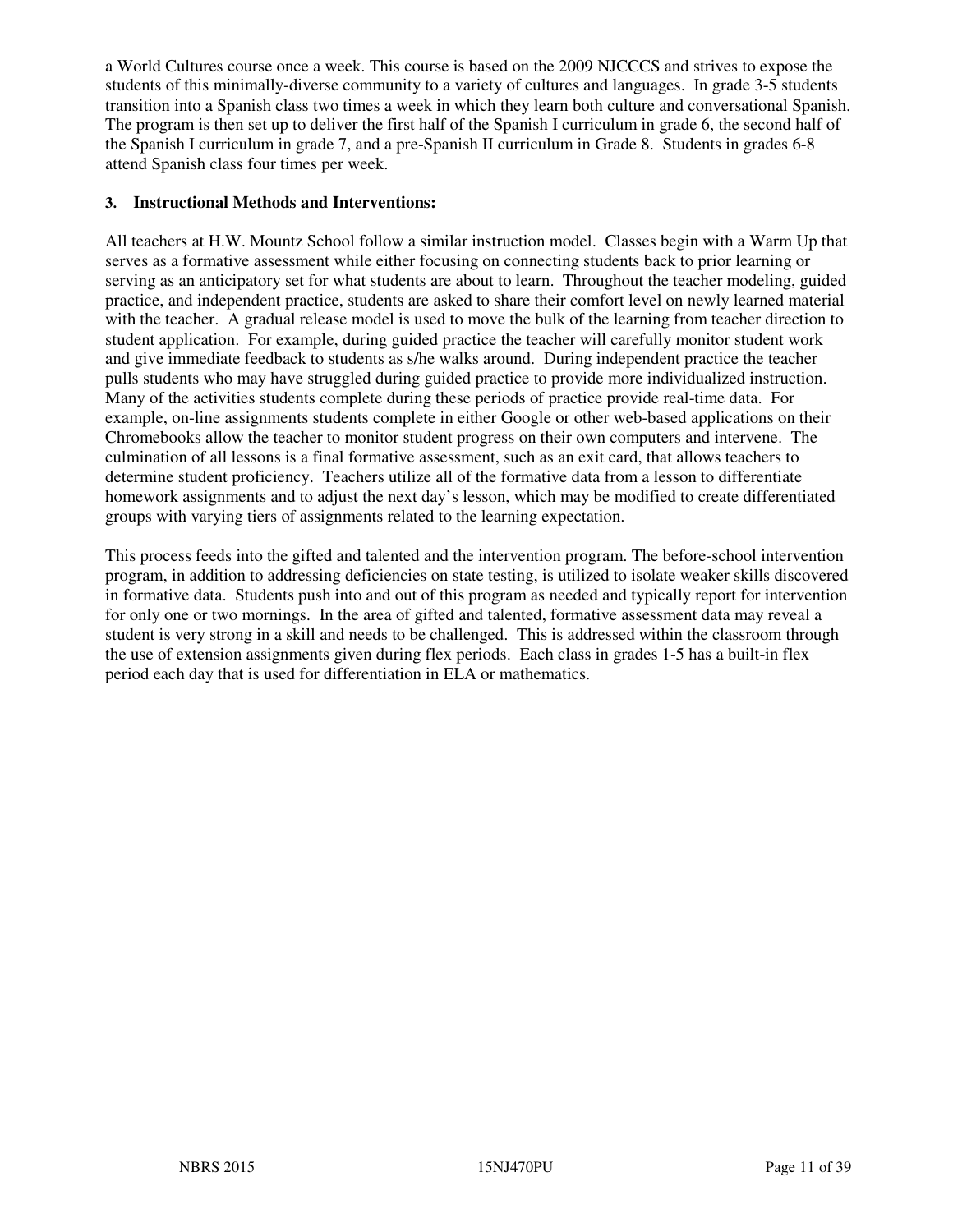#### **1. Assessment Results Narrative Summary:**

One glance at the NJASK scores for HW Mountz School reveals several telling trends. The students of Team Mountz have consistently shown higher rates of proficiency and advanced proficiency in mathematics than in ELA. In mathematics the students are performing at a higher mean than other students in the same District Factor Group and in the State in all topics. The approach to intervention in mathematics, the creation of accelerated courses in mathematics for grades 6-8, and curricular program changes made since 2011-2012 in mathematics are positively impacting student performance.

The trend for proficiency rates in ELA has increased over the past three years reaching the highest levels in the 2013-2014 school year. In all areas of writing, except 8th grade, students are performing at a higher mean that other students in the same District Factor Group. In all areas of reading students are performing at a higher mean that other students in the same District Factor Group. In a comparison to the State, students are performing at a higher mean in all areas of writing and reading. The approach to intervention in reading and writing, accelerated courses in grades 6-8, and program changes since 2011-2012 in ELA are positively impacting student performance. Some areas in our middle school writing curriculum are in need of continued adjustment and a writing portfolio program is being established to allow Professional Learning Teams to work together to analyze student writing as a means to inform the adjustments needed.

#### **2. Assessment for Instruction and Learning and Sharing Assessment Results:**

For the past two years, H.W. Mountz School has utilized ELA and Math Data Teams that meet once weekly for 80 minutes. The Data Teams analyze a variety of data: state assessments, school benchmark assessments, and district data such as Lexiles and Quantiles. The teams examine student data to determine frequencies and patterns within classes and subgroup populations in order to identify strengths and weaknesses in the curriculum. The teams examine individual student scores to identify needs for intervention and differentiation for both low-performing and high-performing students. The conclusions drawn from these analyses are delivered to grade-level Professional Learning Teams and individual teachers so they may make adjustments to curriculum, instruction, intervention, and differentiation within their grade-levels and classes. Teachers work with administration to revise curriculum, adjust instruction, and provide interventions. For example, if data in fourth grade reveals low performance in a skill area, the 3-5 PLT will explore causes and make recommendations to address it. This may involve curricular changes, recommendations for certain students to attend intervention, or further research of instructional strategies. Data Teams make presentations to the Board of Education and at parent workshops to inform them of the data findings and the suggested actions, while our Director of Student Services contacts individual parents if intervention is recommended.

The Data Team also examines correlations between the various data sources to ensure all assessment instruments are providing valid and reliable results and to identify any discrepancies that need to be examined further. For example, NJASK Informational Reading proficiency is correlated with student Lexiles.

Ultimately, the goal of the Data Teams is to conduct the analysis of all district data and to provide those conclusions to the PLTs. The PLTs and administration work together to establish action plans and to communicate those measures to stakeholders and parents.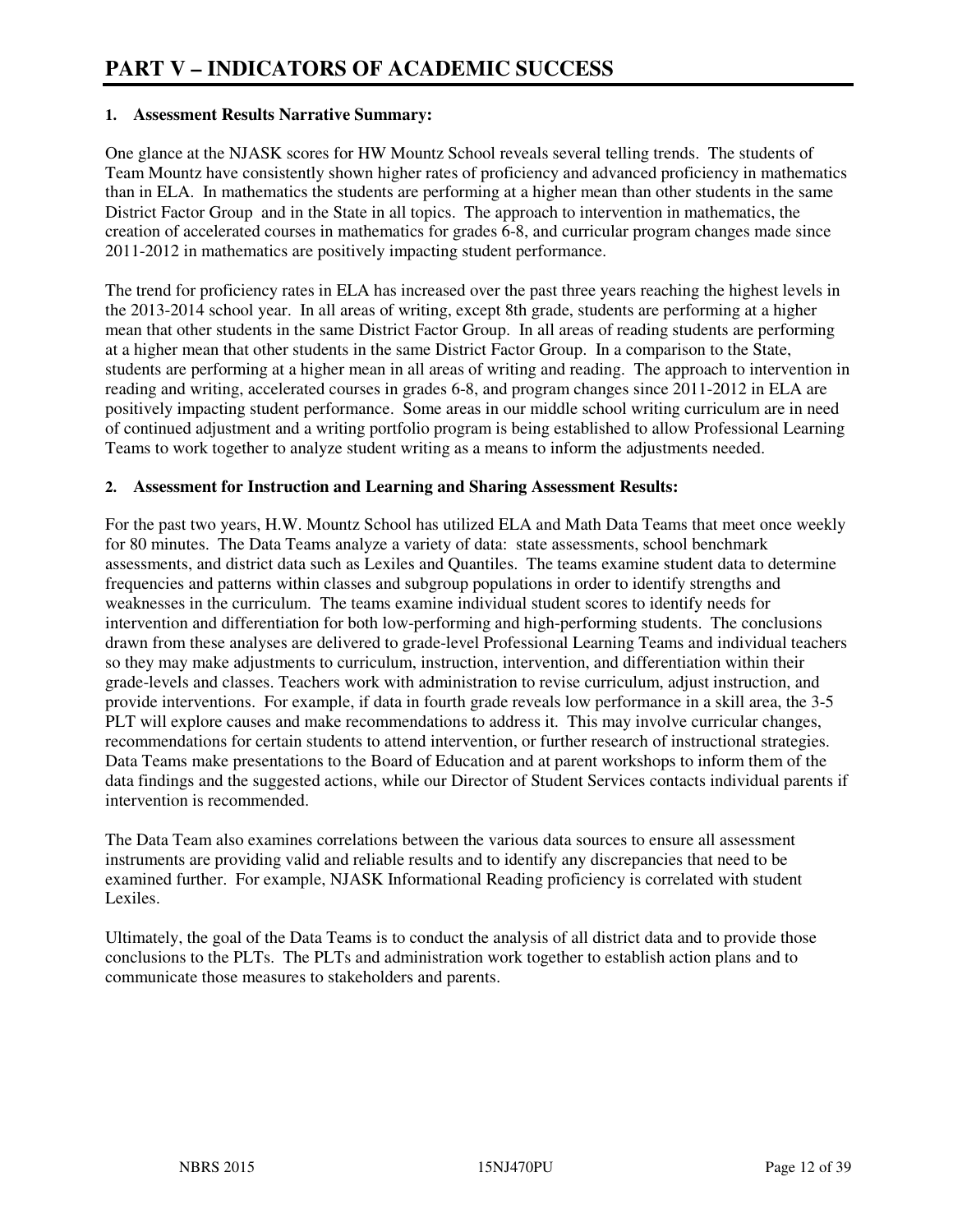### **1. School Climate/Culture**

At H.W. Mountz School, home of Team Mountz, students enjoy a safe, positive learning environment that can be found consistently throughout our school. Each school day begins in homeroom with a morning meeting that supports students in building relationships while transitioning them into their academic school day. All non-homeroom teachers and paraprofessionals are assigned to a morning meeting as well. The morning meeting follows a similar structure in each classroom: greeting, sharing, activity, message. The focus on a weekly character education lesson and the morning meeting builds a relationship between students and between students and teachers.

Through our comprehensive anti-bullying and conflict resolution programs, students are taught six essential pro-social skills lessons that help them deal with bullying and normal conflict as well as how to be responsible bystanders and stand up against bullying. Pillars of character are integrated into weekly prosocial skills lessons, giving students a context for learning about trustworthiness, respect, responsibility, fairness, caring, and citizenship. Service learning projects build upon the idea that our actions make a difference in our school and in the community. Additionally, every student at Mountz has the opportunity to be a "buddy" to a student in another grade; our buddy activities build a sense of collective ownership for the school climate. To celebrate the positive, staff members send "Good News Cards" to parents, recognizing the accomplishments, both academic and social, of their students.

Our Professional Learning Teams and Data Teams allow teachers to experience job-embedded, collaborative professional learning. They work together to analyze data, share ideas, review current research, develop new and innovative instructional strategies, examine student work and continually reflect on their practice. Teachers follow norms for professional dialogue to promote sharing and discussion. Each faculty meeting is focused on a theme of accomplishment and celebration. For example, the February Faculty Meeting was a celebration of this Blue Ribbon Nomination. Administration sends out a weekly Motivation of the Week and Article of the Week. The administration and teachers also send each other "Good News Cards" to recognize each others' support and help.

### **2. Engaging Families and Community**

The key to engaging families and the community is to utilize various measures to foster strong communication. Our communication plan includes updating the school website, e-blasts updates, Code Red Emergency Alert announcements, and changing the lettered sign in front of school. The Superintendent hosts Superintendent Team Talks in the Late Fall and Late Winter to discuss topics with parents. The administration, Professional Learning Teams, and Data Teams host parent seminars on various topics throughout the school year. These have included, NJASK Data, PARCC Testing, College and Career Readiness, Common Core, and Tools of the Mind. Some of these have taken place at Board of Education meetings while others are hosted on special nights. Administration also hosts Parent Focus groups on various topics throughout the year. These have included the Student Code of Conduct, Report Card Revisions, Teacher of the Year, and Kindergarten Readiness.

Teachers at H.W. Mountz School participate in the communication plan as well. Teachers send out monthly e-blasts in the form of a newsletter to inform parents what is going on in the classroom. The teachers host Parent-Teacher Conferences in December and parent visitations to their classrooms during American Education Week. The teachers use our Student Information System as a portal for parents and students to access student grades in grades 3-8. The teachers also update their web pages on the Mountz website regularly.

At Mountz, a strong PTA, on-going communication and an effort to include parents in our "community of learners" has encouraged parents to become true partners in their children's education and has resulted in our school theme: "Team Mountz: Achieving Excellence Together." The PTA has been instrumental in working with the school to provide classroom mini-grants to the teachers, after-school enrichment activities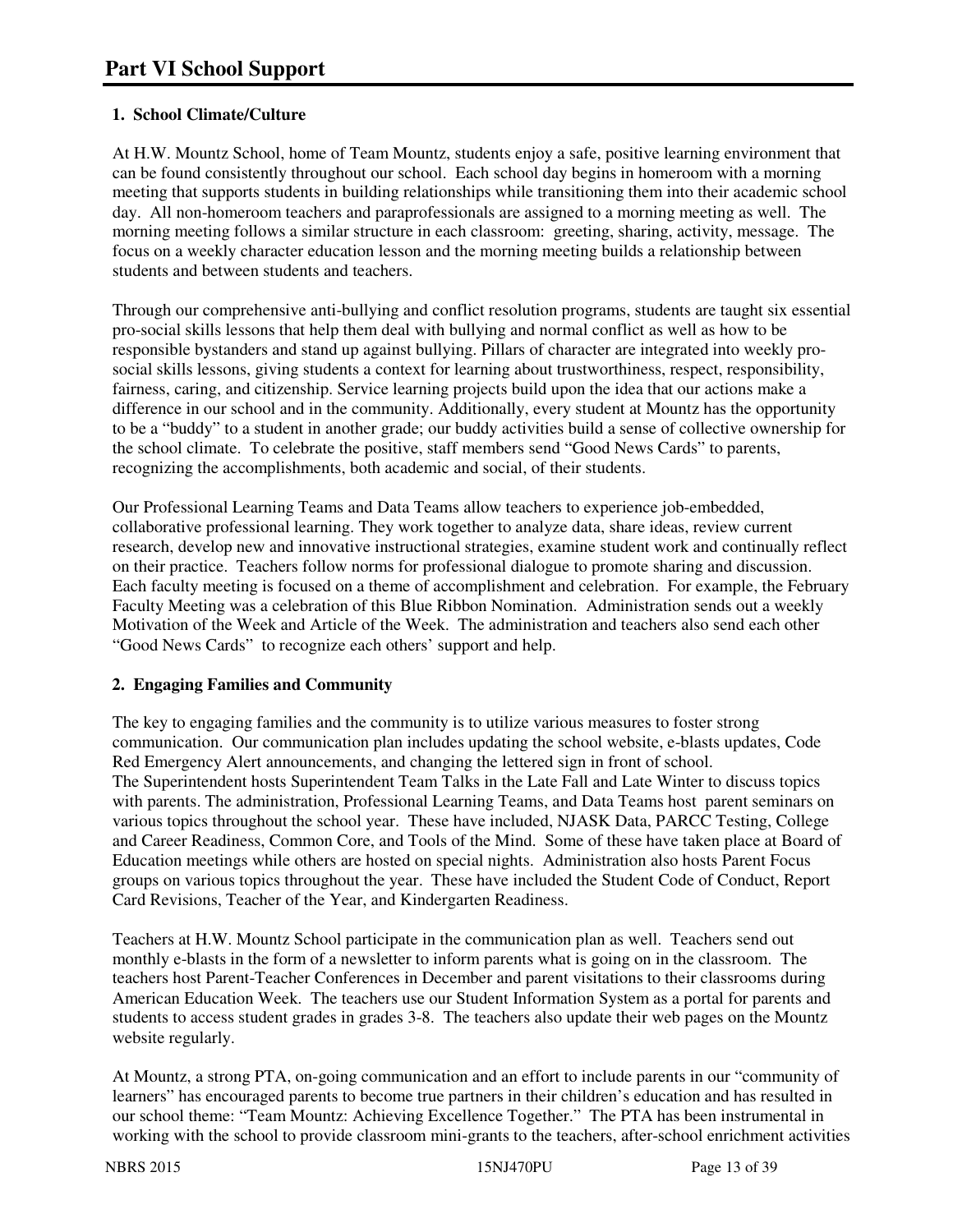for students, and donations for upgrades to the technology in our All-Purpose Room. The Spring Lake Education Foundation works with the school to raise money for larger grant projects such as new equipment for our new science lab facilities, professional development grants for our teachers to attend conferences outside the state, and student programs such as our Drama Club. The Booster Club has been instrumental in providing Cross Country, Tennis, and Junior Varsity Basketball. All three of these organizations worked together to provide a new playground and basketball court for the school in the 2012- 2013 school year.

### **3. Professional Development**

Throughout the school year, our teachers work in Professional Learning Teams (PLTs) to collaborate on common goals identified in the areas of student learning and peer relations. In addition, these PLTs meet during our seven district professional development days to receive direct instruction from topical experts within the district, from neighboring districts, or from outside organizations.

The goal of the School Climate and Safety team is to effectively implement the school pro-social skills program and participate in development of school theme activities to ensure student growth in social decision-making. This team also works to ensure the district has the most effective and appropriate critical emergency response plans. At least one member from each PLT serves as a liaison to this team and this team meets at least once per marking period.

The District Education Advisory Team assists in ensuring the educator evaluator tools and processes effectively support student growth. At least one member from each PLT serves as a liaison to this team and meets at least once a marking period.

The goal of the Curriculum/ Technology Team is to assist in the implementation of shifts outlined by the Common Core Standards, College and Career Anchor Standards and Technology Standards to ensure high levels of rigor and readiness for students in both preparation for high school and PARCC assessments. In addition, this team examines best practice strategies in the adoption, implementation, and reflection of our district's technology, meeting at least once per marking period.

The Special Education Team works to research best practices in special education to supplement curricular goals with appropriate accommodations and modifications. This team also generates awareness among students and the community for special education. There is at least one member of this team that serves as a special education teacher within each of the PLTs and this team meets at least once per month.

The Data Teams work to collect, analyze, and draw conclusions on the variety of data available to the district. They aim to provide the PLTs with information to drive curricular and instructional changes as needed. This team meets weekly during the school day and is composed of three ELA teachers and three math teachers.

Classroom teacher PLTs aim to inform and share best instructional practices and to provide age-appropriate academic and pro-social experiences for our students on the following teams: Primary School, Intermediate School, Middle School, and Special Areas. These teams works closely with the Data Teams and meet two to three times weekly during the school day.

#### **4. School Leadership**

The H.W. Mountz Leadership Team is composed of a Superintendent/ Principal/ Supervisor of Curriculum and Instruction, a Director of Student Services/ Supervisor of Testing, School Business Administrator, Technology Coordinator, and four Lead Teachers: primary, intermediate, middle, and special areas.

The leadership philosophy of this team has constructs within a distributed and shared leadership model. The team meets monthly to discuss trends, topics, and concerns and uses this meeting as a springboard for the work of the various professional learning teams (PLT). Leadership of each of the PLTs is conducted by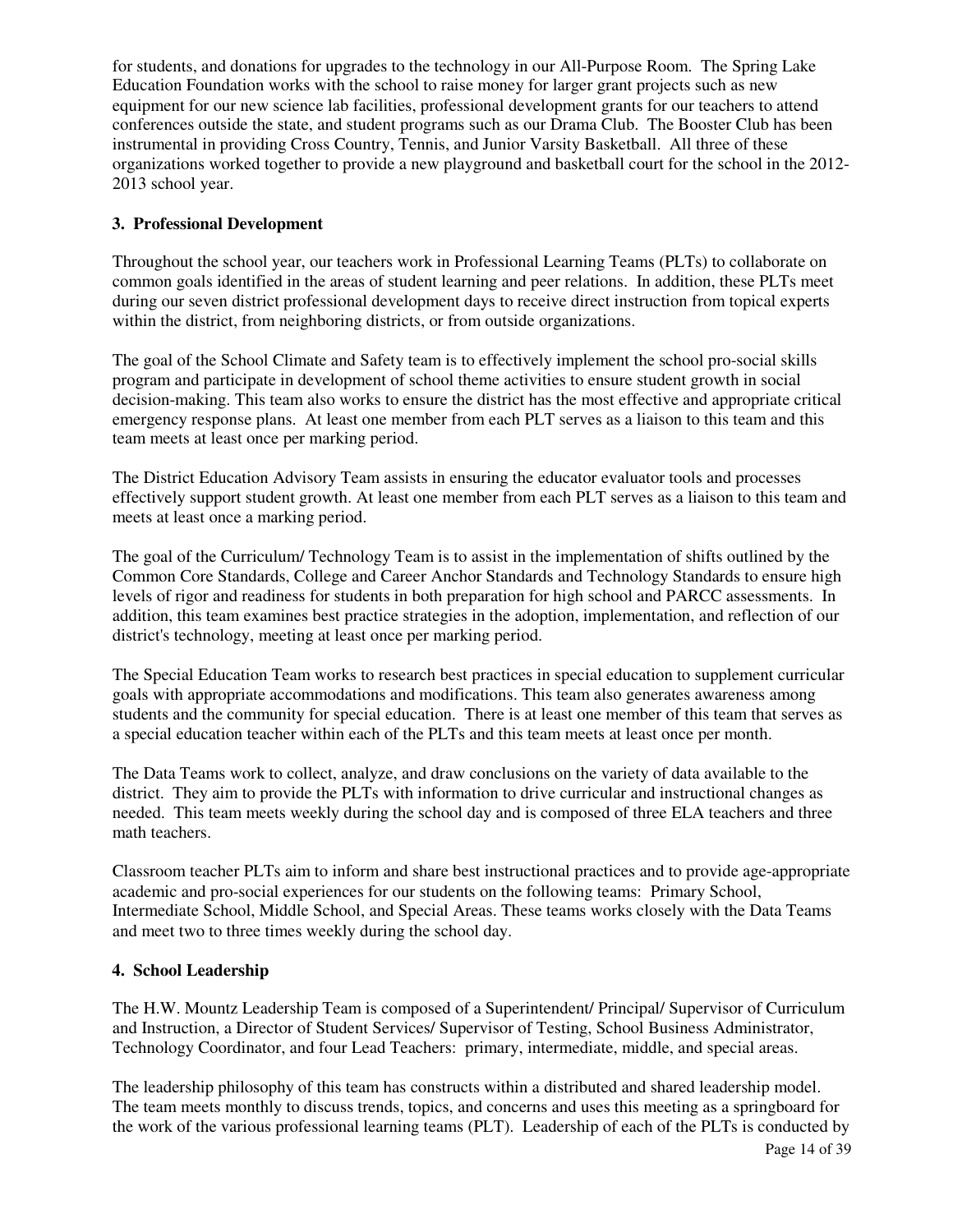a member of the leadership team. This includes agenda setting, sharing of minutes, and collaboration with other PLT leaders. This leadership structure ensures that policies, relationships, and resources are focused on student achievement. For example, in ensuring a shift in meeting the demands of writing on the PARCC assessments, this leadership model was critical. The rollout of information in September 2014 on the types of writing--Narrative, Literary Analysis, and Research Simulation--from the Supervisor of Curriculum and Instruction to the other members of the leadership team initiated conversations within each PLT about what was needed to enable the shifts. This was then conveyed back to the administrative team and enabled the coordination of budgetary resources, technology readiness, and professional development to ensure teachers had what they needed for students to be well prepared for the PARCC assessments in February. This back-and-forth flow of information created collaboration focused on the needs and readiness of students. The big ideas and needs were conveyed from the "top down" and the practical needs were conveyed from the "bottom up," resulting in a coherent, invested, and collaborative approach to preparing our students for the PARCC assessment.

Because of the regular communication among school leadership, all concerns and ideas conveyed by stakeholders--parents, students, Board Members, and community organizations--to any one individual eventually ends up as a leadership discussion. This portrays a cohesive and collaborative team approach to ensuring all students are successful within the school.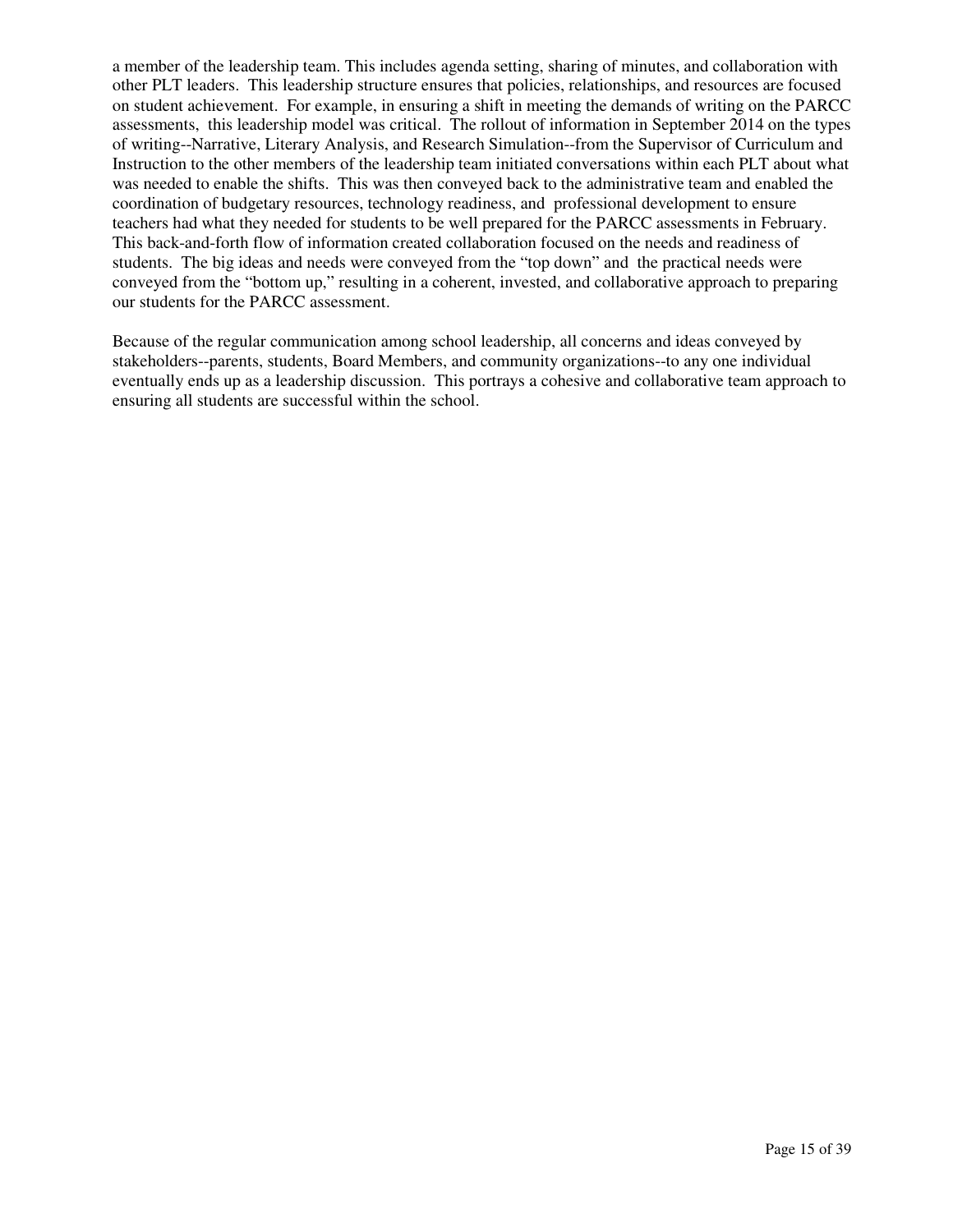| <b>Subject:</b> Math                          | <b>Test:</b> New Jersey Assessment of Skills and |
|-----------------------------------------------|--------------------------------------------------|
|                                               | Knowledge                                        |
| <b>All Students Tested/Grade: 3</b>           | <b>Edition/Publication Year: N/A</b>             |
| <b>Publisher:</b> Educational Testing Service |                                                  |

| School Year                      | 2013-2014      | 2012-2013    | 2011-2012      | 2010-2011 | 2009-2010      |
|----------------------------------|----------------|--------------|----------------|-----------|----------------|
| Testing month                    | Apr            | Apr          | Apr            | Apr       | Apr            |
| <b>SCHOOL SCORES*</b>            |                |              |                |           |                |
| Proficient and above             | 97             | 100          | 100            | 100       | 100            |
| <b>Advanced Proficient</b>       | 87             | 85           | 82             | 86        | 68             |
| Number of students tested        | 30             | 20           | 28             | 22        | 22             |
| Percent of total students tested | 100            | 100          | 100            | 100       | 100            |
| Number of students tested with   |                |              |                |           |                |
| alternative assessment           |                |              |                |           |                |
| % of students tested with        | $\overline{0}$ | $\mathbf{0}$ | $\overline{0}$ | $\theta$  | $\overline{0}$ |
| alternative assessment           |                |              |                |           |                |
| <b>SUBGROUP SCORES</b>           |                |              |                |           |                |
| 1. Free and Reduced-Price        |                |              |                |           |                |
| Meals/Socio-Economic/            |                |              |                |           |                |
| <b>Disadvantaged Students</b>    |                |              |                |           |                |
| Proficient and above             |                |              |                |           |                |
| <b>Advanced Proficient</b>       |                |              |                |           |                |
| Number of students tested        |                |              |                |           |                |
| 2. Students receiving Special    |                |              |                |           |                |
| <b>Education</b>                 |                |              |                |           |                |
| Proficient and above             | 100            | 100          | 100            | 100       | 100            |
| <b>Advanced Proficient</b>       | 100            | 100          | 50             | 67        | $\mathbf{0}$   |
| Number of students tested        | $\overline{2}$ | 3            | $\overline{2}$ | 3         | $\overline{2}$ |
| 3. English Language Learner      |                |              |                |           |                |
| <b>Students</b>                  |                |              |                |           |                |
| Proficient and above             |                |              |                |           |                |
| <b>Advanced Proficient</b>       |                |              |                |           |                |
| Number of students tested        |                |              |                |           |                |
| 4. Hispanic or Latino            |                |              |                |           |                |
| <b>Students</b>                  |                |              |                |           |                |
| Proficient and above             |                |              |                |           |                |
| <b>Advanced Proficient</b>       |                |              |                |           |                |
| Number of students tested        |                |              |                |           |                |
| 5. African-American              |                |              |                |           |                |
| <b>Students</b>                  |                |              |                |           |                |
| Proficient and above             |                |              |                |           |                |
| <b>Advanced Proficient</b>       |                |              |                |           |                |
| Number of students tested        |                |              |                |           |                |
| <b>6. Asian Students</b>         |                |              |                |           |                |
| Proficient and above             |                |              |                |           |                |
| <b>Advanced Proficient</b>       |                |              |                |           |                |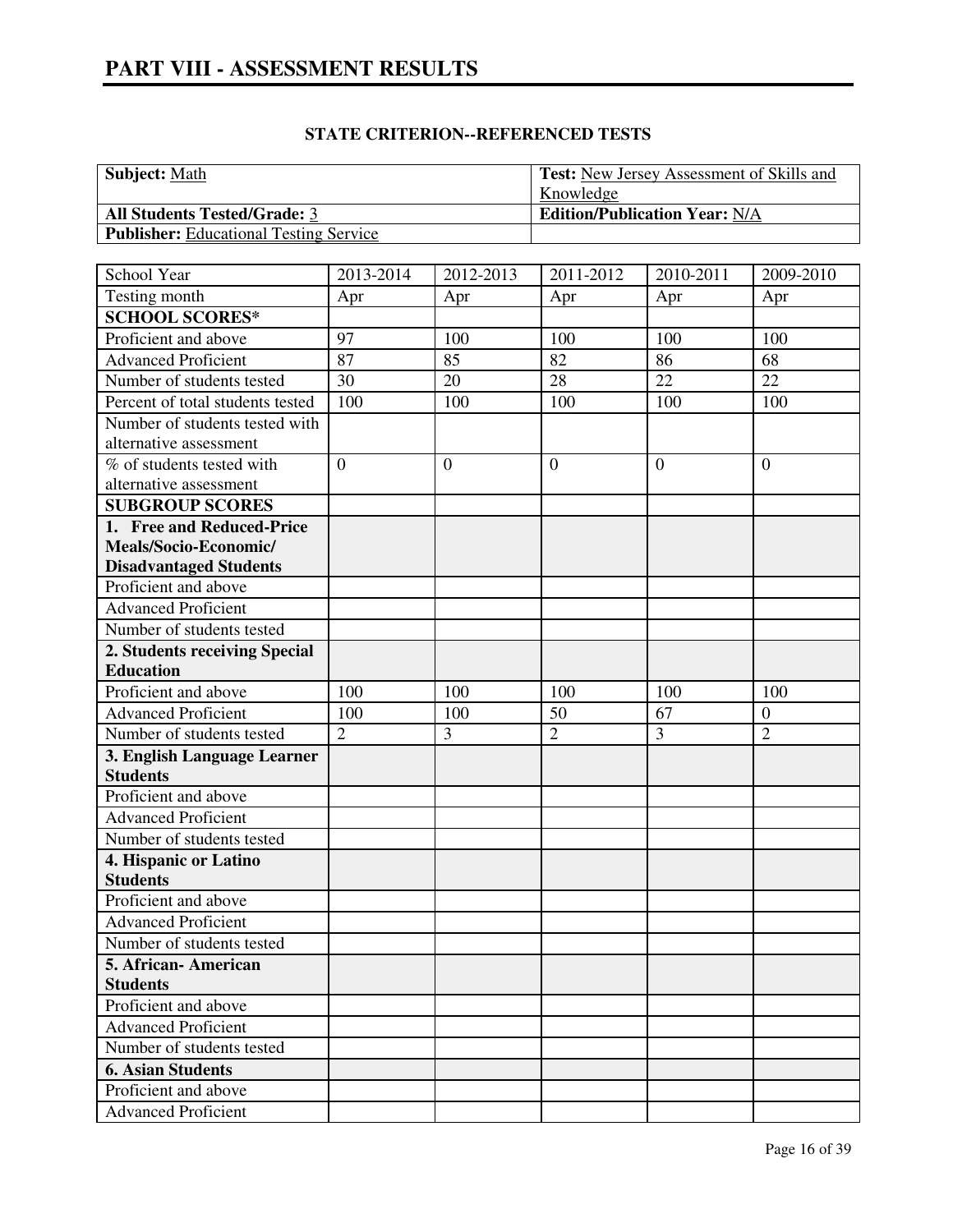| School Year                      | 2013-2014 | 2012-2013 | 2011-2012 | 2010-2011 | 2009-2010 |
|----------------------------------|-----------|-----------|-----------|-----------|-----------|
| Number of students tested        |           |           |           |           |           |
| 7. American Indian or            |           |           |           |           |           |
| <b>Alaska Native Students</b>    |           |           |           |           |           |
| Proficient and above             |           |           |           |           |           |
| <b>Advanced Proficient</b>       |           |           |           |           |           |
| Number of students tested        |           |           |           |           |           |
| 8. Native Hawaiian or other      |           |           |           |           |           |
| <b>Pacific Islander Students</b> |           |           |           |           |           |
| Proficient and above             |           |           |           |           |           |
| <b>Advanced Proficient</b>       |           |           |           |           |           |
| Number of students tested        |           |           |           |           |           |
| 9. White Students                |           |           |           |           |           |
| Proficient and above             | 96        | 100       | 100       | 100       | 100       |
| <b>Advanced Proficient</b>       | 89        | 89        | 82        | 86        | 68        |
| Number of students tested        | 27        | 18        | 28        | 21        | 21        |
| 10. Two or More Races            |           |           |           |           |           |
| identified Students              |           |           |           |           |           |
| Proficient and above             |           |           |           |           |           |
| <b>Advanced Proficient</b>       |           |           |           |           |           |
| Number of students tested        |           |           |           |           |           |
| 11. Other 1: Other 1             |           |           |           |           |           |
| Proficient and above             |           |           |           |           |           |
| <b>Advanced Proficient</b>       |           |           |           |           |           |
| Number of students tested        |           |           |           |           |           |
| 12. Other 2: Other 2             |           |           |           |           |           |
| Proficient and above             |           |           |           |           |           |
| <b>Advanced Proficient</b>       |           |           |           |           |           |
| Number of students tested        |           |           |           |           |           |
| 13. Other 3: Other 3             |           |           |           |           |           |
| Proficient and above             |           |           |           |           |           |
| <b>Advanced Proficient</b>       |           |           |           |           |           |
| Number of students tested        |           |           |           |           |           |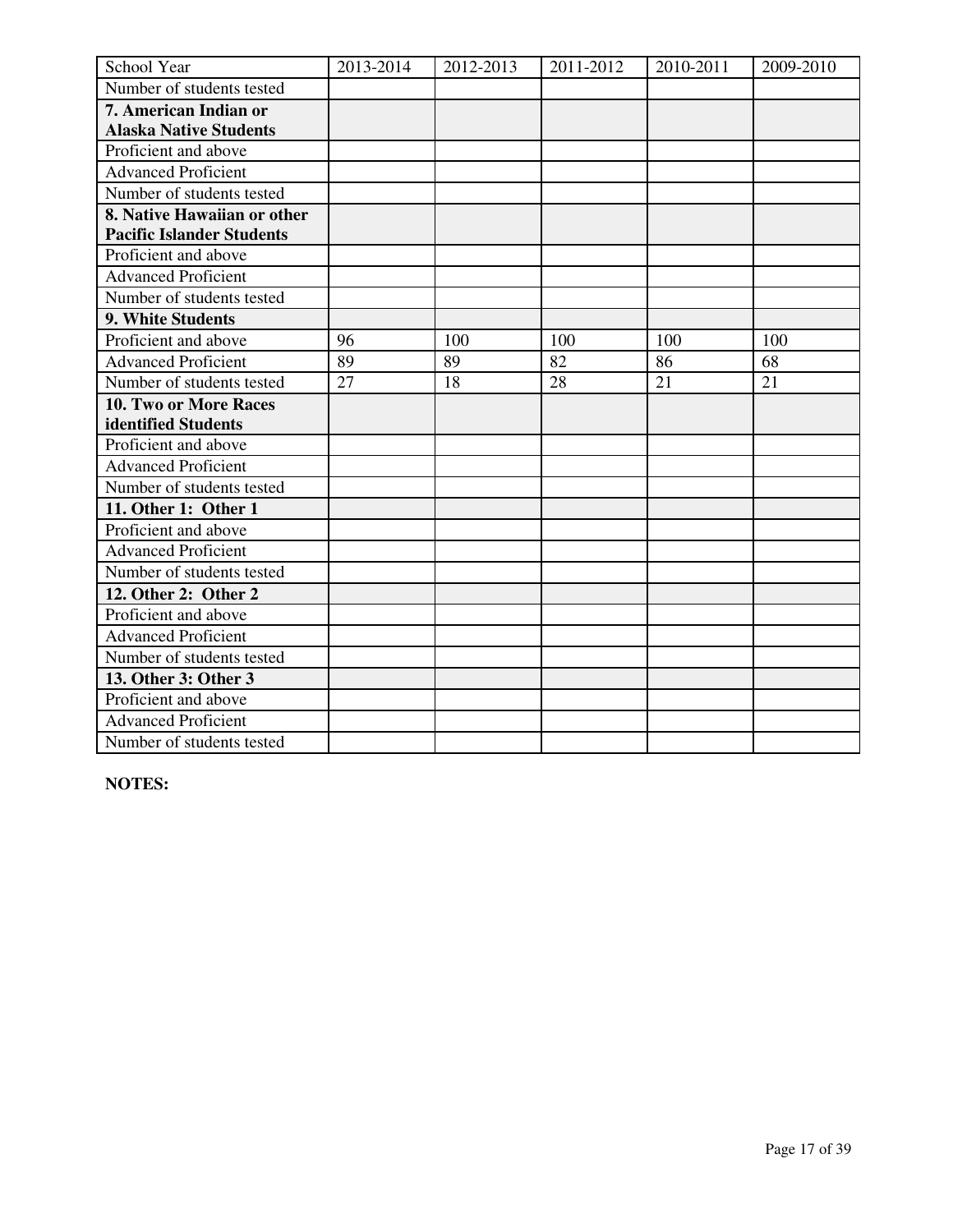| <b>Subject: Math</b>                          | <b>Test:</b> New Jersey Assessment of Skills and |
|-----------------------------------------------|--------------------------------------------------|
|                                               | Knowledge                                        |
| <b>All Students Tested/Grade: 4</b>           | <b>Edition/Publication Year: N/A</b>             |
| <b>Publisher:</b> Educational Testing Service |                                                  |

| School Year                             | 2013-2014      | 2012-2013 | 2011-2012      | 2010-2011      | 2009-2010      |
|-----------------------------------------|----------------|-----------|----------------|----------------|----------------|
| Testing month                           | Apr            | Apr       | Apr            | Apr            | Apr            |
| <b>SCHOOL SCORES*</b>                   |                |           |                |                |                |
| Proficient and above                    | 100            | 97        | 96             | 92             | 100            |
| <b>Advanced Proficient</b>              | 90             | 76        | 46             | 42             | 92             |
| Number of students tested               | 21             | 29        | 22             | 24             | 26             |
| Percent of total students tested        | 100            | 100       | 100            | 100            | 93             |
| Number of students tested with          |                |           |                |                |                |
| alternative assessment                  |                |           |                |                |                |
| % of students tested with               | $\overline{0}$ | $\theta$  | $\overline{0}$ | $\overline{0}$ | $\overline{7}$ |
| alternative assessment                  |                |           |                |                |                |
| <b>SUBGROUP SCORES</b>                  |                |           |                |                |                |
| 1. Free and Reduced-Price               |                |           |                |                |                |
| Meals/Socio-Economic/                   |                |           |                |                |                |
| <b>Disadvantaged Students</b>           |                |           |                |                |                |
| Proficient and above                    |                |           |                |                |                |
| <b>Advanced Proficient</b>              |                |           |                |                |                |
| Number of students tested               |                |           |                |                |                |
| 2. Students receiving Special           |                |           |                |                |                |
| <b>Education</b>                        |                |           |                |                |                |
| Proficient and above                    | 100            | 100       | 100            | 67             | 100            |
| <b>Advanced Proficient</b>              | 100            | 100       | 25             | $\overline{0}$ | 50             |
| Number of students tested               | $\overline{2}$ | 1         | $\overline{4}$ | $\overline{3}$ | $\overline{2}$ |
| 3. English Language Learner             |                |           |                |                |                |
| <b>Students</b>                         |                |           |                |                |                |
| Proficient and above                    |                |           |                |                |                |
| <b>Advanced Proficient</b>              |                |           |                |                |                |
| Number of students tested               |                |           |                |                |                |
| 4. Hispanic or Latino                   |                |           |                |                |                |
| <b>Students</b>                         |                |           |                |                |                |
| Proficient and above                    |                |           |                |                |                |
| <b>Advanced Proficient</b>              |                |           |                |                |                |
| Number of students tested               |                |           |                |                |                |
| 5. African- American                    |                |           |                |                |                |
| <b>Students</b><br>Proficient and above |                |           |                |                |                |
| <b>Advanced Proficient</b>              |                |           |                |                |                |
|                                         |                |           |                |                |                |
| Number of students tested               |                |           |                |                |                |
| <b>6. Asian Students</b>                |                |           |                |                |                |
| Proficient and above                    |                |           |                |                |                |
| <b>Advanced Proficient</b>              |                |           |                |                |                |
| Number of students tested               |                |           |                |                |                |
| 7. American Indian or                   |                |           |                |                |                |
| <b>Alaska Native Students</b>           |                |           |                |                |                |
| Proficient and above                    |                |           |                |                |                |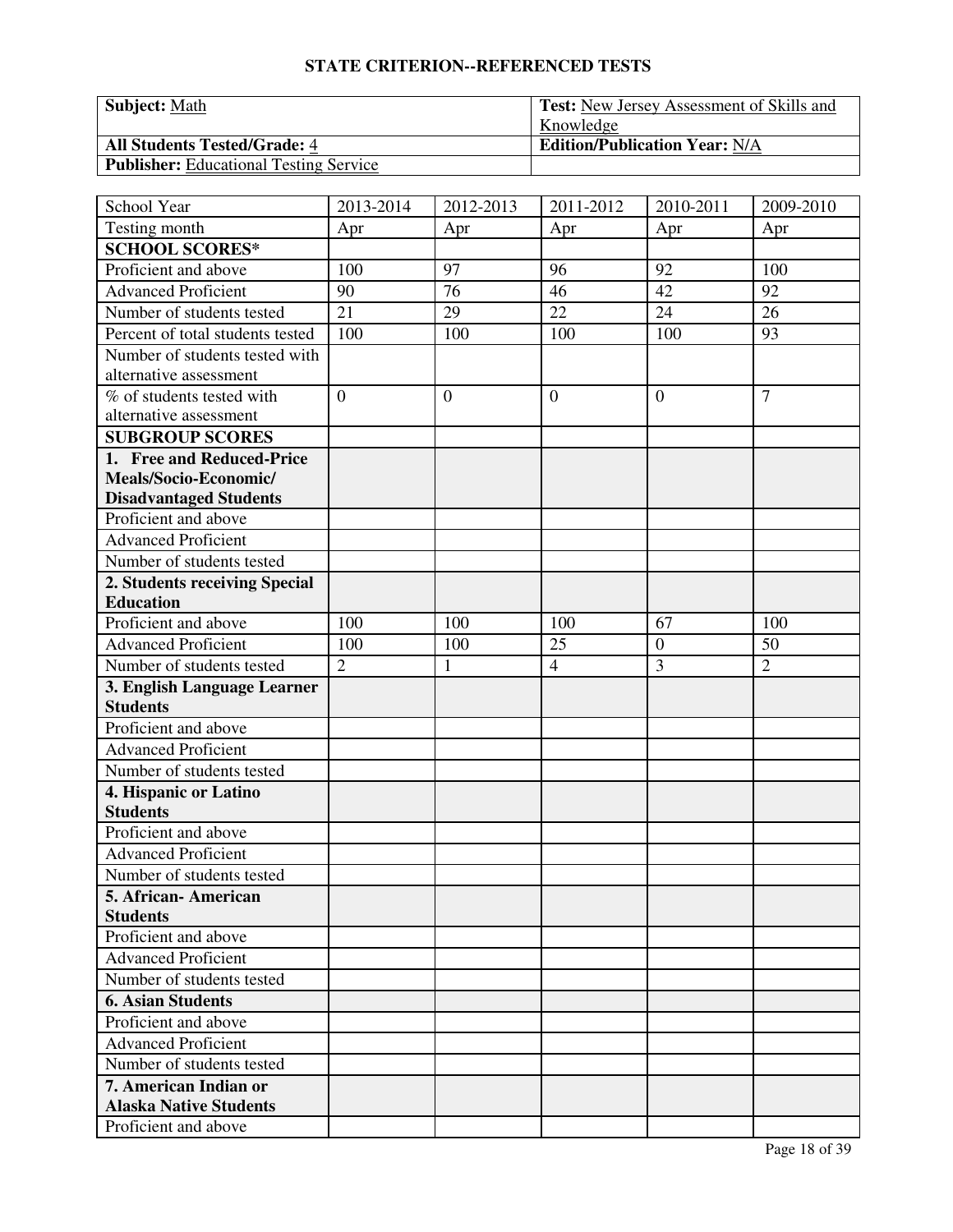| School Year                      | 2013-2014 | 2012-2013 | 2011-2012 | 2010-2011 | 2009-2010 |
|----------------------------------|-----------|-----------|-----------|-----------|-----------|
| <b>Advanced Proficient</b>       |           |           |           |           |           |
| Number of students tested        |           |           |           |           |           |
| 8. Native Hawaiian or other      |           |           |           |           |           |
| <b>Pacific Islander Students</b> |           |           |           |           |           |
| Proficient and above             |           |           |           |           |           |
| <b>Advanced Proficient</b>       |           |           |           |           |           |
| Number of students tested        |           |           |           |           |           |
| 9. White Students                |           |           |           |           |           |
| Proficient and above             | 95        | 97        | 96        | 91        | 100       |
| <b>Advanced Proficient</b>       | 85        | 76        | 46        | 44        | 92        |
| Number of students tested        | 20        | 29        | 22        | 23        | 25        |
| 10. Two or More Races            |           |           |           |           |           |
| identified Students              |           |           |           |           |           |
| Proficient and above             |           |           |           |           |           |
| <b>Advanced Proficient</b>       |           |           |           |           |           |
| Number of students tested        |           |           |           |           |           |
| 11. Other 1: Other 1             |           |           |           |           |           |
| Proficient and above             |           |           |           |           |           |
| <b>Advanced Proficient</b>       |           |           |           |           |           |
| Number of students tested        |           |           |           |           |           |
| 12. Other 2: Other 2             |           |           |           |           |           |
| Proficient and above             |           |           |           |           |           |
| <b>Advanced Proficient</b>       |           |           |           |           |           |
| Number of students tested        |           |           |           |           |           |
| 13. Other 3: Other 3             |           |           |           |           |           |
| Proficient and above             |           |           |           |           |           |
| <b>Advanced Proficient</b>       |           |           |           |           |           |
| Number of students tested        |           |           |           |           |           |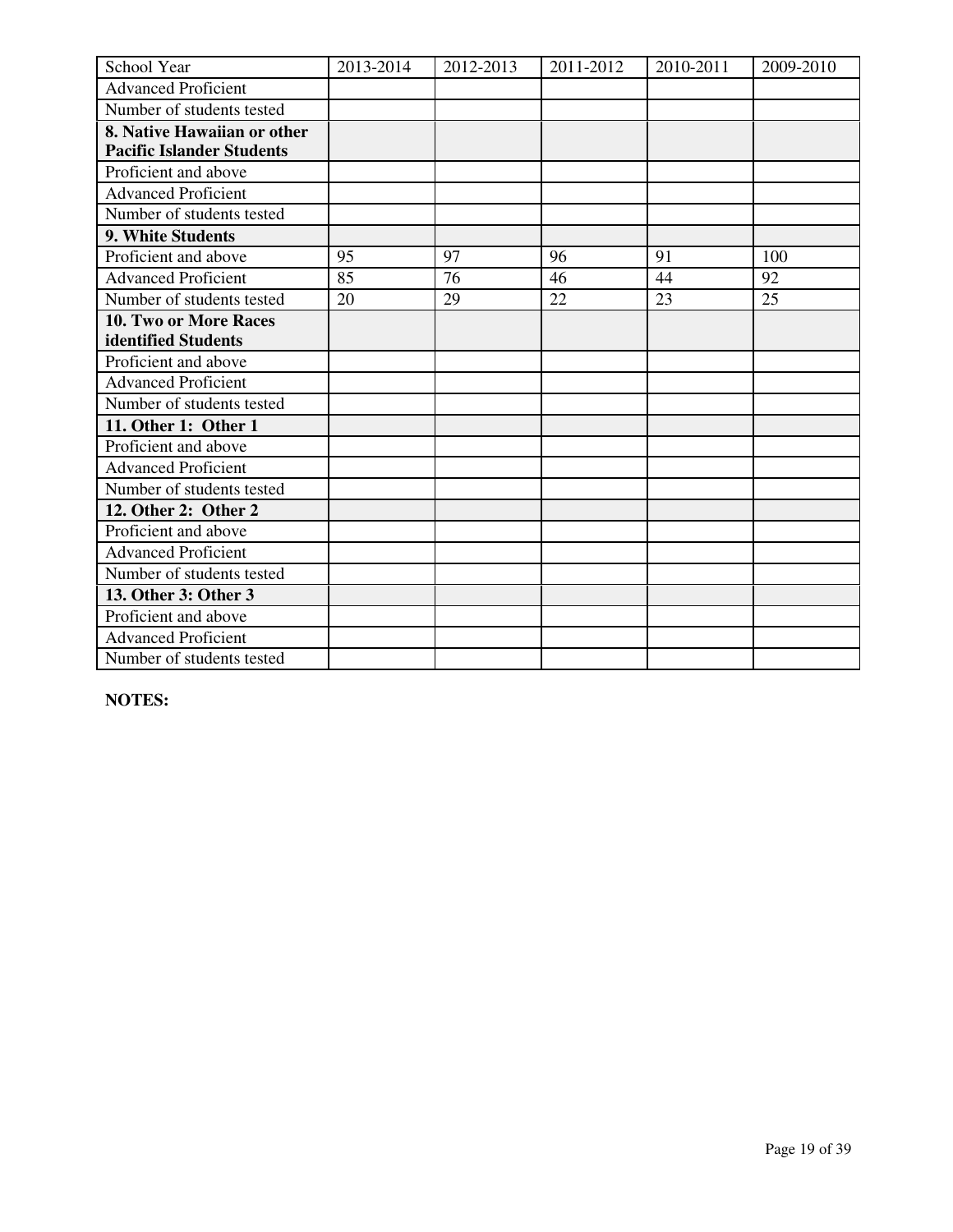| <b>Subject: Math</b>                          | <b>Test:</b> New Jersey Assessment of Skills and |
|-----------------------------------------------|--------------------------------------------------|
|                                               | Knowledge                                        |
| <b>All Students Tested/Grade: 5</b>           | <b>Edition/Publication Year: N/A</b>             |
| <b>Publisher:</b> Educational Testing Service |                                                  |

| School Year                                              | 2013-2014        | 2012-2013      | 2011-2012        | 2010-2011 | 2009-2010      |
|----------------------------------------------------------|------------------|----------------|------------------|-----------|----------------|
| Testing month                                            | Apr              | Apr            | Apr              | Apr       | Apr            |
| <b>SCHOOL SCORES*</b>                                    |                  |                |                  |           |                |
| Proficient and above                                     | 100              | 91             | 100              | 100       | 88             |
| <b>Advanced Proficient</b>                               | 78               | 50             | 65               | 66        | 50             |
| Number of students tested                                | 27               | 22             | 23               | 29        | 32             |
| Percent of total students tested                         | 96               | 100            | 100              | 94        | 100            |
| Number of students tested with<br>alternative assessment |                  |                |                  |           |                |
| % of students tested with<br>alternative assessment      | $\overline{4}$   | $\overline{0}$ | $\overline{0}$   | 6         | $\overline{0}$ |
| <b>SUBGROUP SCORES</b>                                   |                  |                |                  |           |                |
| 1. Free and Reduced-Price                                |                  |                |                  |           |                |
| Meals/Socio-Economic/                                    |                  |                |                  |           |                |
| <b>Disadvantaged Students</b>                            |                  |                |                  |           |                |
| Proficient and above                                     |                  |                |                  |           |                |
| <b>Advanced Proficient</b>                               |                  |                |                  |           |                |
| Number of students tested                                |                  |                |                  |           |                |
| 2. Students receiving Special                            |                  |                |                  |           |                |
| <b>Education</b>                                         |                  |                |                  |           |                |
| Proficient and above                                     | 100              | 50             | 100              | 100       | 20             |
| <b>Advanced Proficient</b>                               | $\boldsymbol{0}$ | 25             | $\boldsymbol{0}$ | 50        | 20             |
| Number of students tested                                | $\overline{2}$   | $\overline{4}$ | $\overline{2}$   | 6         | 5              |
| 3. English Language Learner                              |                  |                |                  |           |                |
| <b>Students</b>                                          |                  |                |                  |           |                |
| Proficient and above                                     |                  |                |                  |           |                |
| <b>Advanced Proficient</b>                               |                  |                |                  |           |                |
| Number of students tested                                |                  |                |                  |           |                |
| 4. Hispanic or Latino<br><b>Students</b>                 |                  |                |                  |           |                |
| Proficient and above                                     |                  |                |                  |           |                |
| <b>Advanced Proficient</b>                               |                  |                |                  |           |                |
| Number of students tested                                |                  |                |                  |           |                |
| 5. African- American                                     |                  |                |                  |           |                |
| <b>Students</b>                                          |                  |                |                  |           |                |
| Proficient and above                                     |                  |                |                  |           |                |
| <b>Advanced Proficient</b>                               |                  |                |                  |           |                |
| Number of students tested                                |                  |                |                  |           |                |
| <b>6. Asian Students</b>                                 |                  |                |                  |           |                |
| Proficient and above                                     |                  |                |                  |           |                |
| <b>Advanced Proficient</b>                               |                  |                |                  |           |                |
| Number of students tested                                |                  |                |                  |           |                |
| 7. American Indian or                                    |                  |                |                  |           |                |
| <b>Alaska Native Students</b>                            |                  |                |                  |           |                |
| Proficient and above                                     |                  |                |                  |           |                |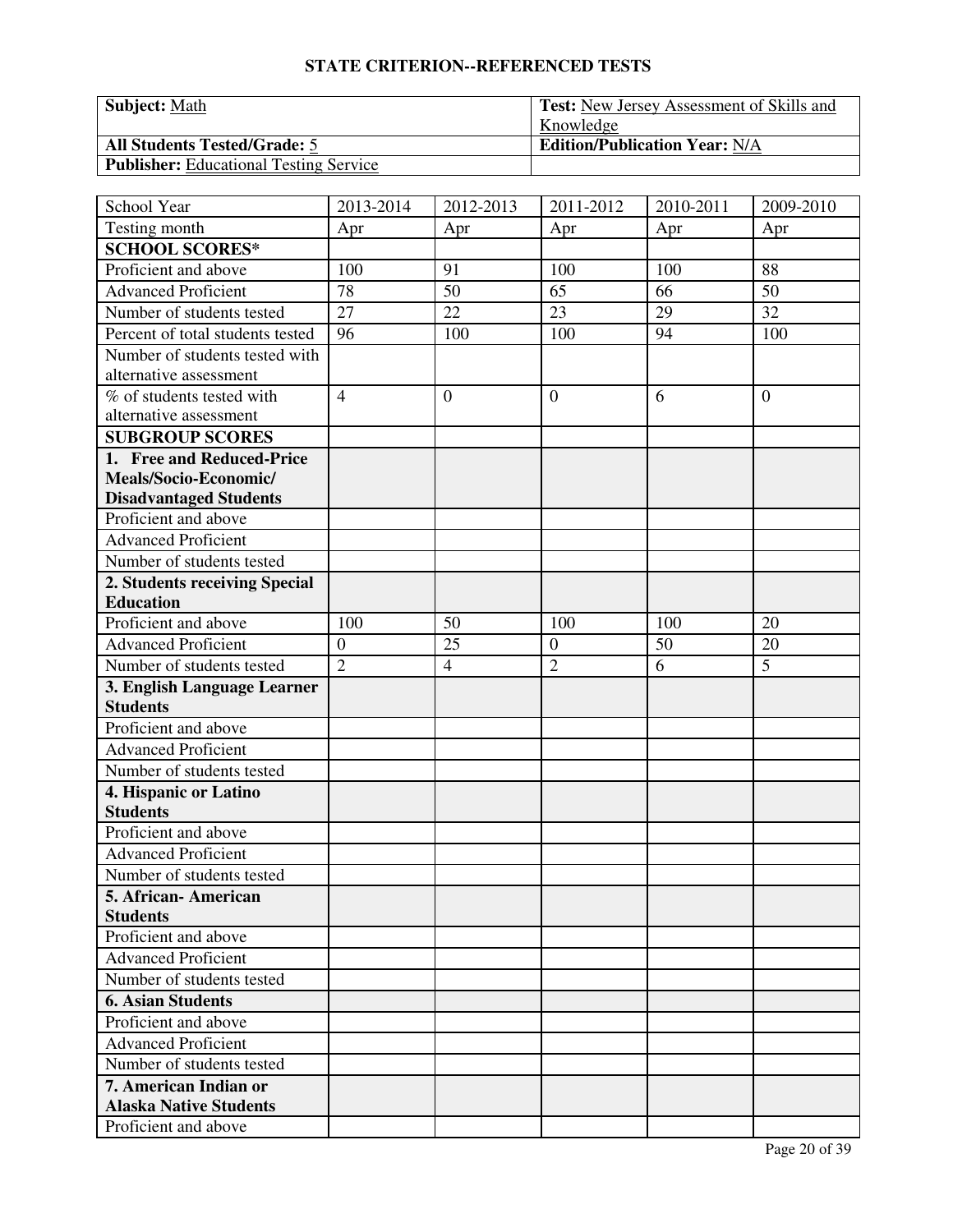| School Year                      | 2013-2014 | 2012-2013 | 2011-2012 | 2010-2011 | 2009-2010 |
|----------------------------------|-----------|-----------|-----------|-----------|-----------|
|                                  |           |           |           |           |           |
| <b>Advanced Proficient</b>       |           |           |           |           |           |
| Number of students tested        |           |           |           |           |           |
| 8. Native Hawaiian or other      |           |           |           |           |           |
| <b>Pacific Islander Students</b> |           |           |           |           |           |
| Proficient and above             |           |           |           |           |           |
| <b>Advanced Proficient</b>       |           |           |           |           |           |
| Number of students tested        |           |           |           |           |           |
| 9. White Students                |           |           |           |           |           |
| Proficient and above             | 100       | 91        | 100       | 100       | 88        |
| <b>Advanced Proficient</b>       | 78        | 50        | 64        | 68        | 50        |
| Number of students tested        | 27        | 22        | 22        | 28        | 32        |
| 10. Two or More Races            |           |           |           |           |           |
| identified Students              |           |           |           |           |           |
| Proficient and above             |           |           |           |           |           |
| <b>Advanced Proficient</b>       |           |           |           |           |           |
| Number of students tested        |           |           |           |           |           |
| 11. Other 1: Other 1             |           |           |           |           |           |
| Proficient and above             |           |           |           |           |           |
| <b>Advanced Proficient</b>       |           |           |           |           |           |
| Number of students tested        |           |           |           |           |           |
| 12. Other 2: Other 2             |           |           |           |           |           |
| Proficient and above             |           |           |           |           |           |
| <b>Advanced Proficient</b>       |           |           |           |           |           |
| Number of students tested        |           |           |           |           |           |
| 13. Other 3: Other 3             |           |           |           |           |           |
| Proficient and above             |           |           |           |           |           |
| <b>Advanced Proficient</b>       |           |           |           |           |           |
| Number of students tested        |           |           |           |           |           |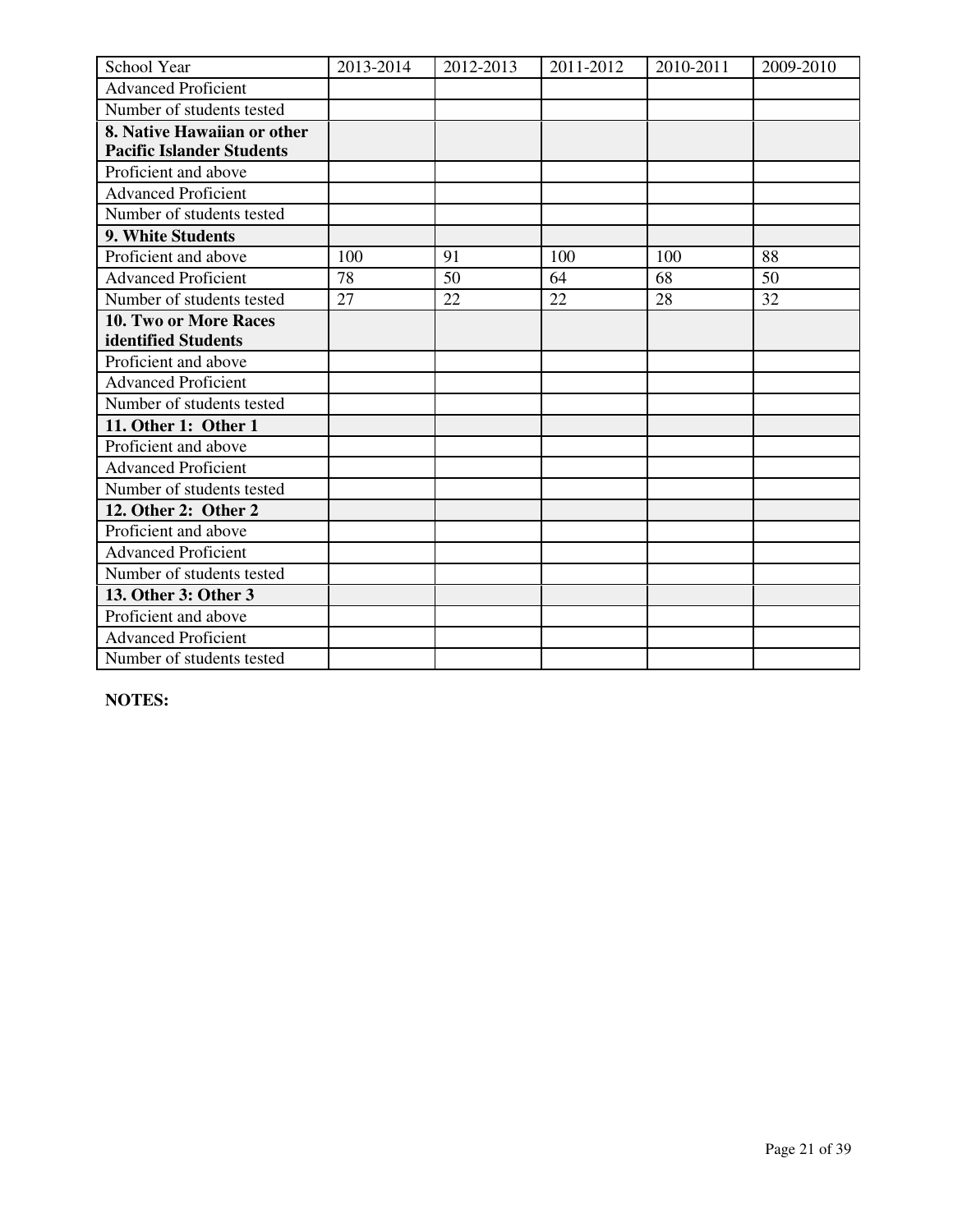| <b>Subject: Math</b>                          | <b>Test:</b> New Jersey Assessment of Skills and |
|-----------------------------------------------|--------------------------------------------------|
|                                               | Knowledge                                        |
| <b>All Students Tested/Grade: 6</b>           | <b>Edition/Publication Year: N/A</b>             |
| <b>Publisher:</b> Educational Testing Service |                                                  |

| School Year                      | 2013-2014      | 2012-2013      | 2011-2012 | 2010-2011      | 2009-2010      |
|----------------------------------|----------------|----------------|-----------|----------------|----------------|
| Testing month                    | Apr            | Apr            | Apr       | Apr            | Apr            |
| <b>SCHOOL SCORES*</b>            |                |                |           |                |                |
| Proficient and above             | 100            | 96             | 97        | 92             | 85             |
| <b>Advanced Proficient</b>       | 83             | 35             | 52        | 43             | 33             |
| Number of students tested        | 24             | 23             | 29        | 37             | 27             |
| Percent of total students tested | 100            | 100            | 94        | 100            | 100            |
| Number of students tested with   |                |                |           |                |                |
| alternative assessment           |                |                |           |                |                |
| % of students tested with        | $\overline{0}$ | $\overline{0}$ | 6         | $\theta$       | $\overline{0}$ |
| alternative assessment           |                |                |           |                |                |
| <b>SUBGROUP SCORES</b>           |                |                |           |                |                |
| 1. Free and Reduced-Price        |                |                |           |                |                |
| Meals/Socio-Economic/            |                |                |           |                |                |
| <b>Disadvantaged Students</b>    |                |                |           |                |                |
| Proficient and above             |                |                |           |                |                |
| <b>Advanced Proficient</b>       |                |                |           |                |                |
| Number of students tested        |                |                |           |                |                |
| 2. Students receiving Special    |                |                |           |                |                |
| <b>Education</b>                 |                |                |           |                |                |
| Proficient and above             | 100            | 50             | 80        | 57             | 100            |
| <b>Advanced Proficient</b>       | 40             | $\mathbf{0}$   | 20        | 14             | $\mathbf{0}$   |
| Number of students tested        | $\overline{5}$ | $\overline{2}$ | 5         | $\overline{7}$ | $\mathbf{1}$   |
| 3. English Language Learner      |                |                |           |                |                |
| <b>Students</b>                  |                |                |           |                |                |
| Proficient and above             |                |                |           |                |                |
| <b>Advanced Proficient</b>       |                |                |           |                |                |
| Number of students tested        |                |                |           |                |                |
| 4. Hispanic or Latino            |                |                |           |                |                |
| <b>Students</b>                  |                |                |           |                |                |
| Proficient and above             |                |                |           |                |                |
| <b>Advanced Proficient</b>       |                |                |           |                |                |
| Number of students tested        |                |                |           |                |                |
| 5. African - American            |                |                |           |                |                |
| <b>Students</b>                  |                |                |           |                |                |
| Proficient and above             |                |                |           |                |                |
| <b>Advanced Proficient</b>       |                |                |           |                |                |
| Number of students tested        |                |                |           |                |                |
| <b>6. Asian Students</b>         |                |                |           |                |                |
| Proficient and above             |                |                |           |                |                |
| <b>Advanced Proficient</b>       |                |                |           |                |                |
| Number of students tested        |                |                |           |                |                |
| 7. American Indian or            |                |                |           |                |                |
| <b>Alaska Native Students</b>    |                |                |           |                |                |
| Proficient and above             |                |                |           |                |                |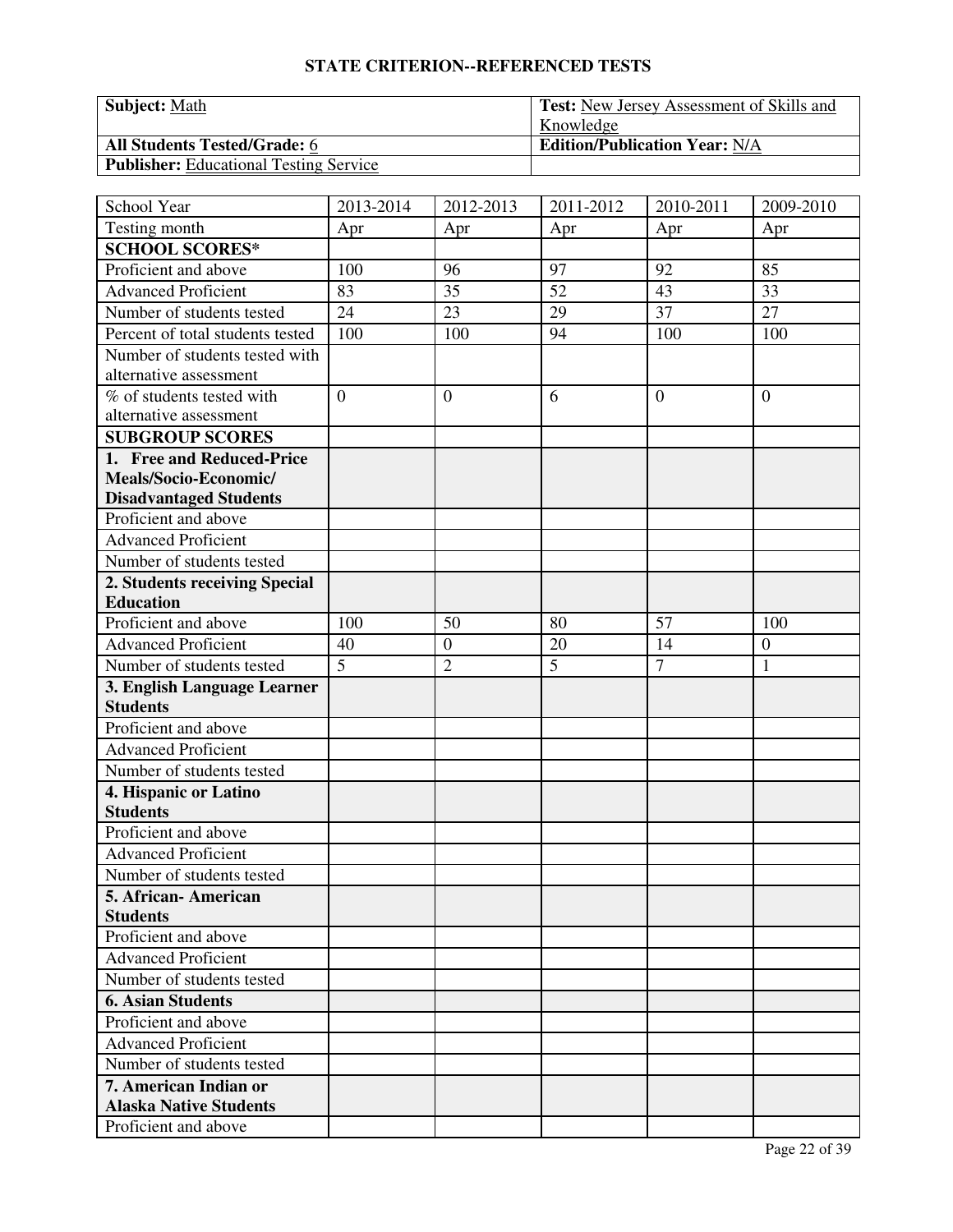| School Year                      | 2013-2014 | 2012-2013 | 2011-2012 | 2010-2011 | 2009-2010 |
|----------------------------------|-----------|-----------|-----------|-----------|-----------|
| <b>Advanced Proficient</b>       |           |           |           |           |           |
| Number of students tested        |           |           |           |           |           |
| 8. Native Hawaiian or other      |           |           |           |           |           |
| <b>Pacific Islander Students</b> |           |           |           |           |           |
| Proficient and above             |           |           |           |           |           |
| <b>Advanced Proficient</b>       |           |           |           |           |           |
| Number of students tested        |           |           |           |           |           |
| 9. White Students                |           |           |           |           |           |
| Proficient and above             | 100       | 96        | 96        | 92        | 85        |
| <b>Advanced Proficient</b>       | 83        | 35        | 54        | 43        | 31        |
| Number of students tested        | 24        | 23        | 28        | 37        | 26        |
| 10. Two or More Races            |           |           |           |           |           |
| identified Students              |           |           |           |           |           |
| Proficient and above             |           |           |           |           |           |
| <b>Advanced Proficient</b>       |           |           |           |           |           |
| Number of students tested        |           |           |           |           |           |
| 11. Other 1: Other 1             |           |           |           |           |           |
| Proficient and above             |           |           |           |           |           |
| <b>Advanced Proficient</b>       |           |           |           |           |           |
| Number of students tested        |           |           |           |           |           |
| 12. Other 2: Other 2             |           |           |           |           |           |
| Proficient and above             |           |           |           |           |           |
| <b>Advanced Proficient</b>       |           |           |           |           |           |
| Number of students tested        |           |           |           |           |           |
| 13. Other 3: Other 3             |           |           |           |           |           |
| Proficient and above             |           |           |           |           |           |
| <b>Advanced Proficient</b>       |           |           |           |           |           |
| Number of students tested        |           |           |           |           |           |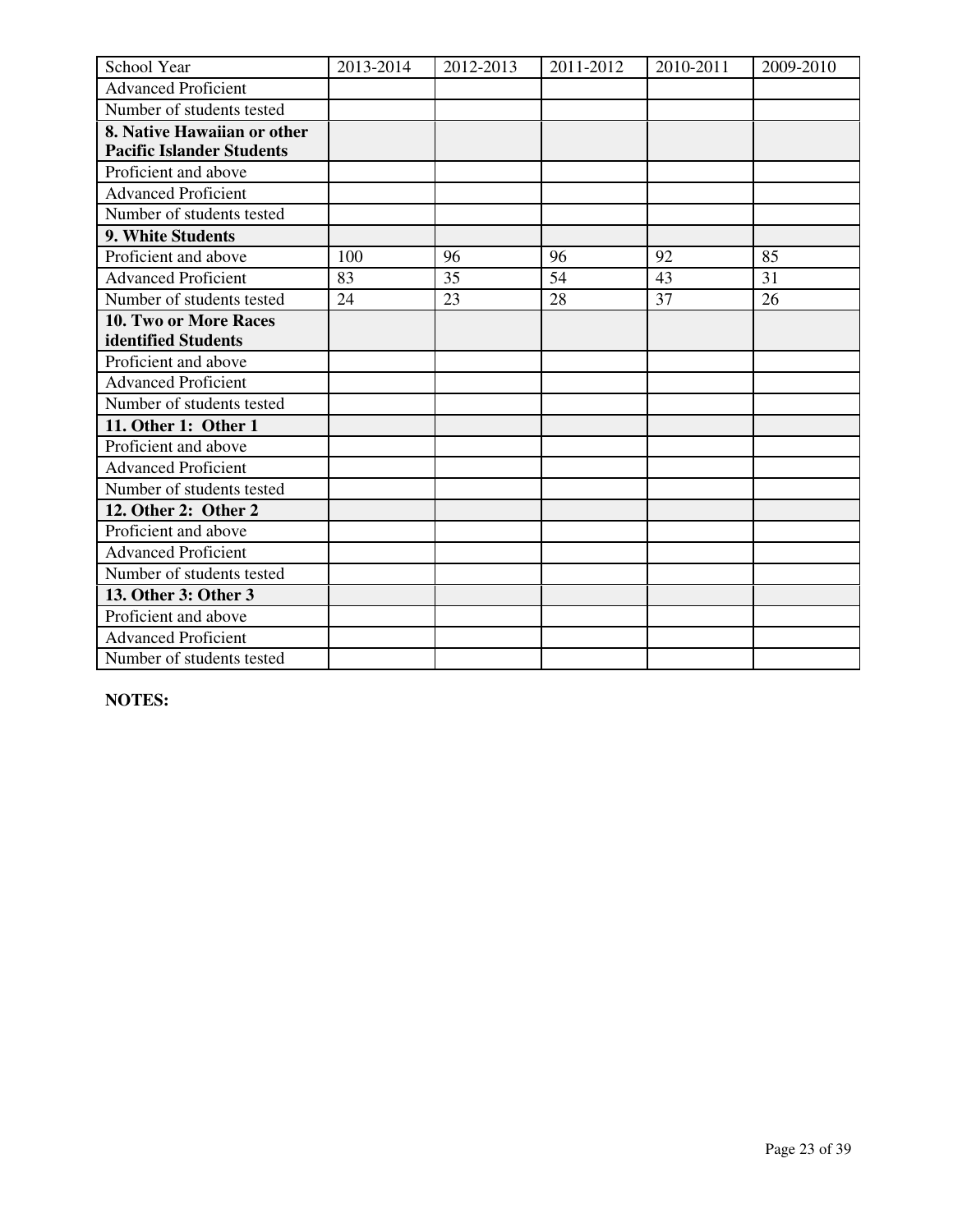| <b>Subject: Math</b>                          | <b>Test:</b> New Jersey Assessment of Skills and |
|-----------------------------------------------|--------------------------------------------------|
|                                               | Knowledge                                        |
| <b>All Students Tested/Grade: 7</b>           | <b>Edition/Publication Year: N/A</b>             |
| <b>Publisher:</b> Educational Testing Service |                                                  |

| School Year                             | 2013-2014        | 2012-2013      | 2011-2012        | 2010-2011      | 2009-2010        |
|-----------------------------------------|------------------|----------------|------------------|----------------|------------------|
| Testing month                           | Apr              | Apr            | Apr              | Apr            | Apr              |
| <b>SCHOOL SCORES*</b>                   |                  |                |                  |                |                  |
| Proficient and above                    | 96               | 94             | 74               | 82             | 91               |
| <b>Advanced Proficient</b>              | 62               | 32             | 23               | 26             | 48               |
| Number of students tested               | 26               | 31             | 35               | 27             | 21               |
| Percent of total students tested        | 100              | 100            | 100              | 100            | 100              |
| Number of students tested with          |                  |                |                  |                |                  |
| alternative assessment                  |                  |                |                  |                |                  |
| % of students tested with               | $\overline{0}$   | $\theta$       | $\overline{0}$   | $\overline{0}$ | $\overline{0}$   |
| alternative assessment                  |                  |                |                  |                |                  |
| <b>SUBGROUP SCORES</b>                  |                  |                |                  |                |                  |
| 1. Free and Reduced-Price               |                  |                |                  |                |                  |
| Meals/Socio-Economic/                   |                  |                |                  |                |                  |
| <b>Disadvantaged Students</b>           |                  |                |                  |                |                  |
| Proficient and above                    |                  |                |                  |                |                  |
| <b>Advanced Proficient</b>              |                  |                |                  |                |                  |
| Number of students tested               |                  |                |                  |                |                  |
| 2. Students receiving Special           |                  |                |                  |                |                  |
| <b>Education</b>                        |                  |                |                  |                |                  |
| Proficient and above                    | 50               | 75             | 60               | 67             | 100              |
| <b>Advanced Proficient</b>              | $\boldsymbol{0}$ | 25             | $\boldsymbol{0}$ | $\overline{0}$ | $\boldsymbol{0}$ |
| Number of students tested               | $\overline{2}$   | $\overline{4}$ | $\overline{5}$   | $\overline{3}$ | $\mathbf{1}$     |
| 3. English Language Learner             |                  |                |                  |                |                  |
| <b>Students</b>                         |                  |                |                  |                |                  |
| Proficient and above                    |                  |                |                  |                |                  |
| <b>Advanced Proficient</b>              |                  |                |                  |                |                  |
| Number of students tested               |                  |                |                  |                |                  |
| 4. Hispanic or Latino                   |                  |                |                  |                |                  |
| <b>Students</b>                         |                  |                |                  |                |                  |
| Proficient and above                    |                  |                |                  |                |                  |
| <b>Advanced Proficient</b>              |                  |                |                  |                |                  |
| Number of students tested               |                  |                |                  |                |                  |
| 5. African- American<br><b>Students</b> |                  |                |                  |                |                  |
| Proficient and above                    |                  |                |                  |                |                  |
| <b>Advanced Proficient</b>              |                  |                |                  |                |                  |
| Number of students tested               |                  |                |                  |                |                  |
| <b>6. Asian Students</b>                |                  |                |                  |                |                  |
| Proficient and above                    |                  |                |                  |                |                  |
| <b>Advanced Proficient</b>              |                  |                |                  |                |                  |
| Number of students tested               |                  |                |                  |                |                  |
| 7. American Indian or                   |                  |                |                  |                |                  |
| <b>Alaska Native Students</b>           |                  |                |                  |                |                  |
| Proficient and above                    |                  |                |                  |                |                  |
|                                         |                  |                |                  |                |                  |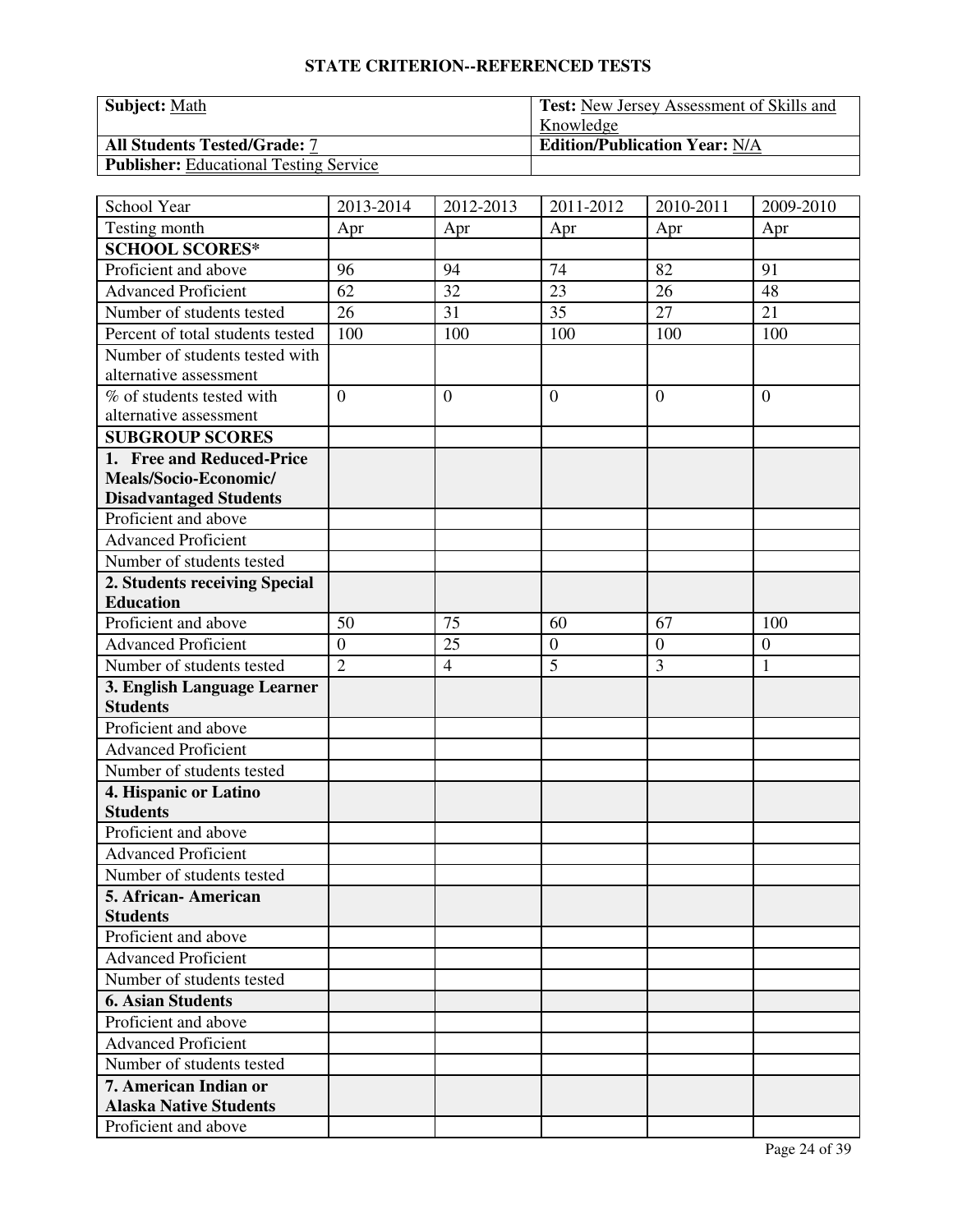| School Year                      | 2013-2014 | 2012-2013 | 2011-2012 | 2010-2011 | 2009-2010 |
|----------------------------------|-----------|-----------|-----------|-----------|-----------|
| <b>Advanced Proficient</b>       |           |           |           |           |           |
| Number of students tested        |           |           |           |           |           |
| 8. Native Hawaiian or other      |           |           |           |           |           |
| <b>Pacific Islander Students</b> |           |           |           |           |           |
| Proficient and above             |           |           |           |           |           |
| <b>Advanced Proficient</b>       |           |           |           |           |           |
| Number of students tested        |           |           |           |           |           |
| 9. White Students                |           |           |           |           |           |
| Proficient and above             | 96        | 97        | 74        | 81        | 91        |
| <b>Advanced Proficient</b>       | 62        | 33        | 23        | 23        | 48        |
| Number of students tested        | 26        | 30        | 35        | 26        | 21        |
| 10. Two or More Races            |           |           |           |           |           |
| identified Students              |           |           |           |           |           |
| Proficient and above             |           |           |           |           |           |
| <b>Advanced Proficient</b>       |           |           |           |           |           |
| Number of students tested        |           |           |           |           |           |
| 11. Other 1: Other 1             |           |           |           |           |           |
| Proficient and above             |           |           |           |           |           |
| <b>Advanced Proficient</b>       |           |           |           |           |           |
| Number of students tested        |           |           |           |           |           |
| 12. Other 2: Other 2             |           |           |           |           |           |
| Proficient and above             |           |           |           |           |           |
| <b>Advanced Proficient</b>       |           |           |           |           |           |
| Number of students tested        |           |           |           |           |           |
| 13. Other 3: Other 3             |           |           |           |           |           |
| Proficient and above             |           |           |           |           |           |
| <b>Advanced Proficient</b>       |           |           |           |           |           |
| Number of students tested        |           |           |           |           |           |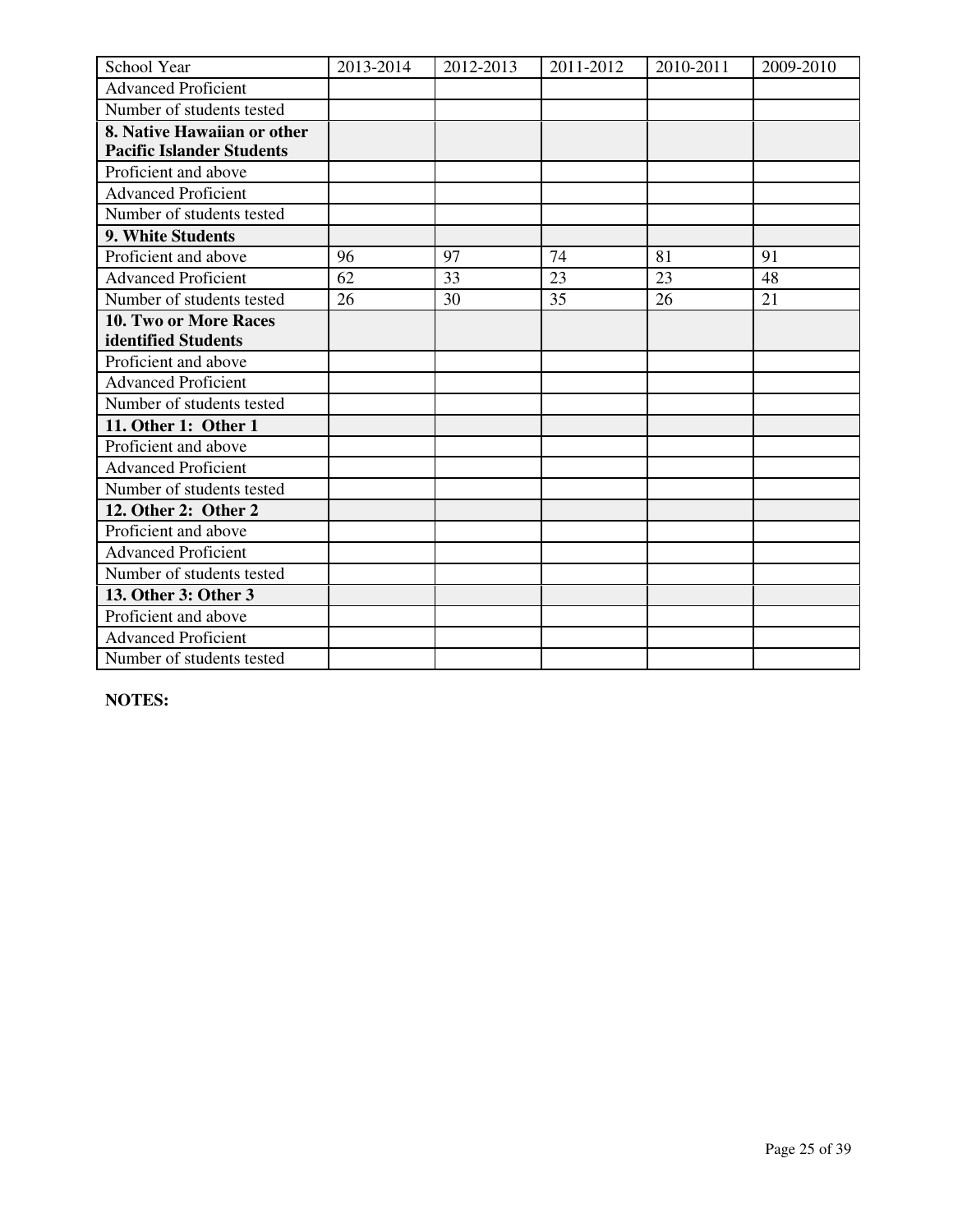| <b>Subject: Math</b>                          | <b>Test:</b> New Jersey Assessment of Skills and |
|-----------------------------------------------|--------------------------------------------------|
|                                               | Knowledge                                        |
| <b>All Students Tested/Grade: 8</b>           | <b>Edition/Publication Year: N/A</b>             |
| <b>Publisher:</b> Educational Testing Service |                                                  |

| School Year                                      | 2013-2014      | 2012-2013 | 2011-2012      | 2010-2011      | 2009-2010        |
|--------------------------------------------------|----------------|-----------|----------------|----------------|------------------|
| Testing month                                    | Apr            | Apr       | Apr            | Apr            | Apr              |
| <b>SCHOOL SCORES*</b>                            |                |           |                |                |                  |
| Proficient and above                             | 89             | 79        | 100            | 100            | 100              |
| <b>Advanced Proficient</b>                       | 54             | 32        | 54             | 52             | 63               |
| Number of students tested                        | 28             | 34        | 26             | 21             | 35               |
| Percent of total students tested                 | 93             | 100       | 100            | 100            | 100              |
| Number of students tested with                   |                |           |                |                |                  |
| alternative assessment                           |                |           |                |                |                  |
| % of students tested with                        | $\overline{7}$ | $\theta$  | $\overline{0}$ | $\overline{0}$ | $\overline{0}$   |
| alternative assessment                           |                |           |                |                |                  |
| <b>SUBGROUP SCORES</b>                           |                |           |                |                |                  |
| 1. Free and Reduced-Price                        |                |           |                |                |                  |
| Meals/Socio-Economic/                            |                |           |                |                |                  |
| <b>Disadvantaged Students</b>                    |                |           |                |                |                  |
| Proficient and above                             |                |           |                |                |                  |
| <b>Advanced Proficient</b>                       |                |           |                |                |                  |
| Number of students tested                        |                |           |                |                |                  |
| 2. Students receiving Special                    |                |           |                |                |                  |
| <b>Education</b>                                 |                |           |                |                |                  |
| Proficient and above                             | 60             | 50        | 100            | 100            | 100              |
| <b>Advanced Proficient</b>                       | 20             | 17        | 33             | $\overline{0}$ | $\boldsymbol{0}$ |
| Number of students tested                        | $\overline{5}$ | 6         | $\overline{3}$ | $\overline{2}$ | $\mathbf{1}$     |
| 3. English Language Learner                      |                |           |                |                |                  |
| <b>Students</b>                                  |                |           |                |                |                  |
| Proficient and above                             |                |           |                |                |                  |
| <b>Advanced Proficient</b>                       |                |           |                |                |                  |
| Number of students tested                        |                |           |                |                |                  |
| 4. Hispanic or Latino                            |                |           |                |                |                  |
| <b>Students</b>                                  |                |           |                |                |                  |
| Proficient and above                             |                |           |                |                |                  |
| <b>Advanced Proficient</b>                       |                |           |                |                |                  |
| Number of students tested                        |                |           |                |                |                  |
| 5. African- American                             |                |           |                |                |                  |
| <b>Students</b><br>Proficient and above          |                |           |                |                |                  |
| <b>Advanced Proficient</b>                       |                |           |                |                |                  |
|                                                  |                |           |                |                |                  |
| Number of students tested                        |                |           |                |                |                  |
| <b>6. Asian Students</b><br>Proficient and above |                |           |                |                |                  |
| <b>Advanced Proficient</b>                       |                |           |                |                |                  |
|                                                  |                |           |                |                |                  |
| Number of students tested                        |                |           |                |                |                  |
| 7. American Indian or                            |                |           |                |                |                  |
| <b>Alaska Native Students</b>                    |                |           |                |                |                  |
| Proficient and above                             |                |           |                |                |                  |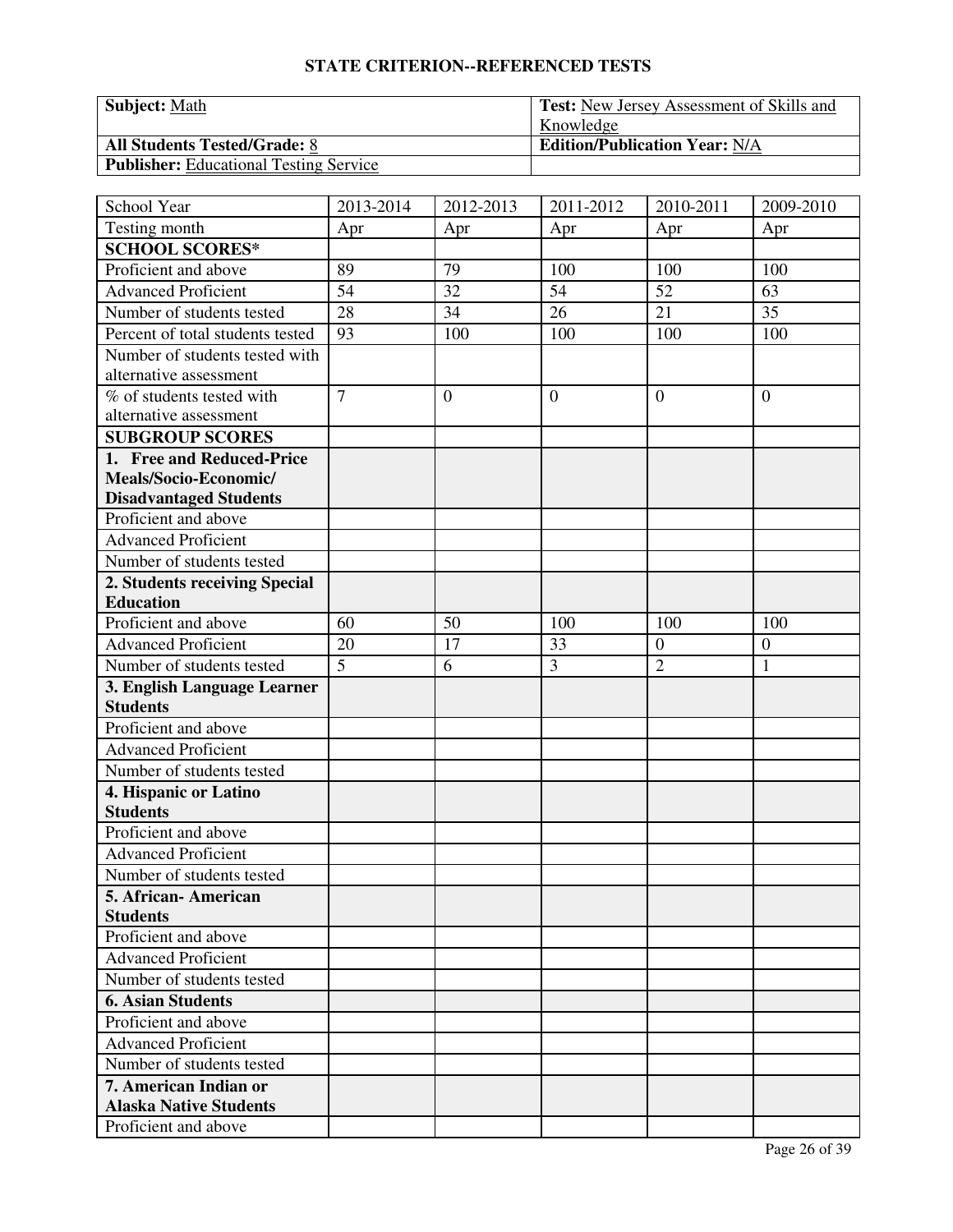| School Year                      | 2013-2014 | 2012-2013 | 2011-2012 | 2010-2011 | 2009-2010 |
|----------------------------------|-----------|-----------|-----------|-----------|-----------|
| <b>Advanced Proficient</b>       |           |           |           |           |           |
| Number of students tested        |           |           |           |           |           |
| 8. Native Hawaiian or other      |           |           |           |           |           |
| <b>Pacific Islander Students</b> |           |           |           |           |           |
| Proficient and above             |           |           |           |           |           |
| <b>Advanced Proficient</b>       |           |           |           |           |           |
| Number of students tested        |           |           |           |           |           |
| 9. White Students                |           |           |           |           |           |
| Proficient and above             | 93        | 79        | 100       | 100       | 100       |
| <b>Advanced Proficient</b>       | 56        | 32        | 50        | 52        | 64        |
| Number of students tested        | 27        | 34        | 24        | 21        | 33        |
| 10. Two or More Races            |           |           |           |           |           |
| identified Students              |           |           |           |           |           |
| Proficient and above             |           |           |           |           |           |
| <b>Advanced Proficient</b>       |           |           |           |           |           |
| Number of students tested        |           |           |           |           |           |
| 11. Other 1: Other 1             |           |           |           |           |           |
| Proficient and above             |           |           |           |           |           |
| <b>Advanced Proficient</b>       |           |           |           |           |           |
| Number of students tested        |           |           |           |           |           |
| 12. Other 2: Other 2             |           |           |           |           |           |
| Proficient and above             |           |           |           |           |           |
| <b>Advanced Proficient</b>       |           |           |           |           |           |
| Number of students tested        |           |           |           |           |           |
| 13. Other 3: Other 3             |           |           |           |           |           |
| Proficient and above             |           |           |           |           |           |
| <b>Advanced Proficient</b>       |           |           |           |           |           |
| Number of students tested        |           |           |           |           |           |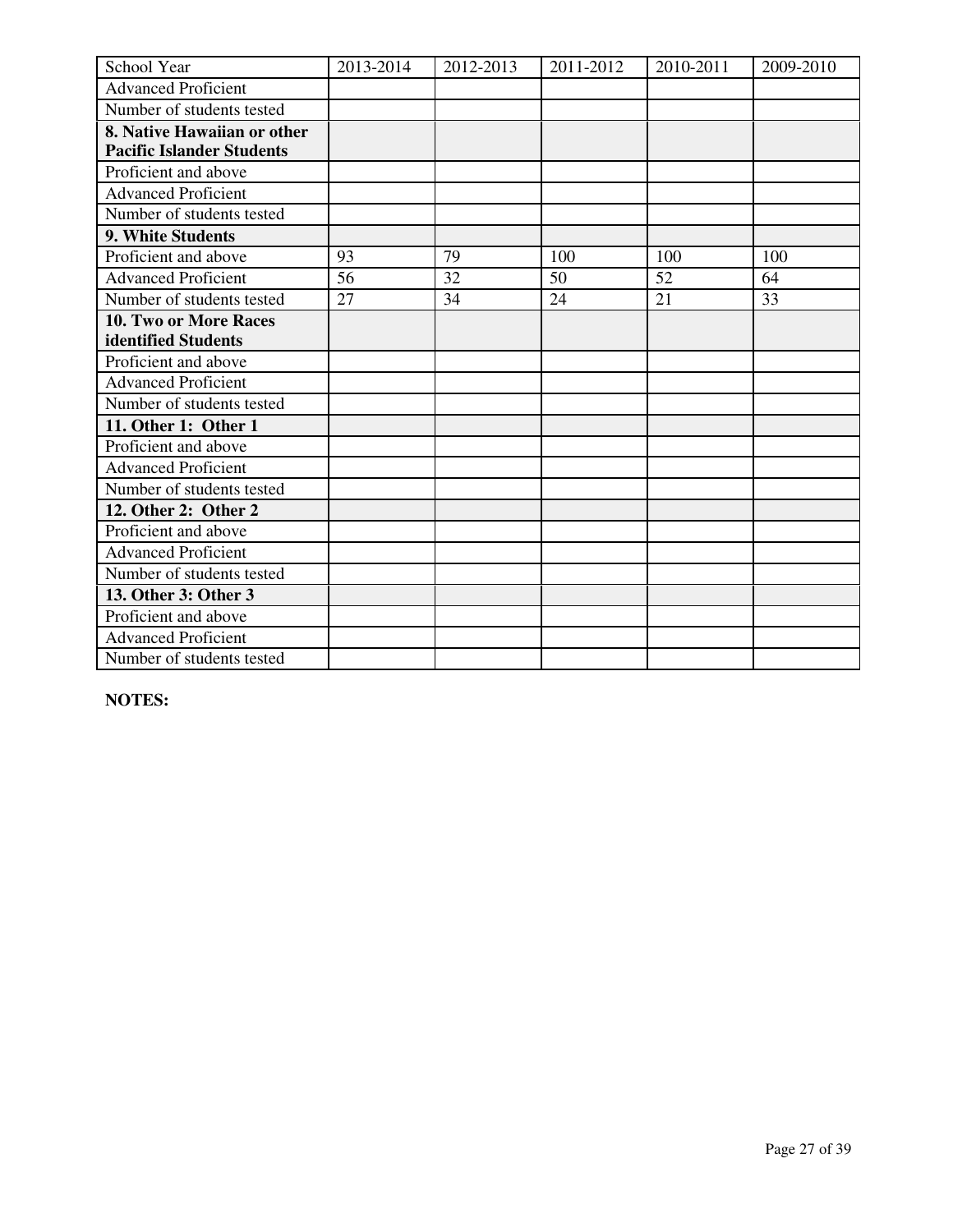| <b>Subject:</b> Reading/ELA                   | <sup>1</sup> Test: New Jersey Assessment of Skills and |
|-----------------------------------------------|--------------------------------------------------------|
|                                               | Knowledge                                              |
| <b>All Students Tested/Grade: 3</b>           | <b>Edition/Publication Year: N/A</b>                   |
| <b>Publisher:</b> Educational Testing Service |                                                        |

| School Year                      | 2013-2014      | 2012-2013    | 2011-2012        | 2010-2011      | 2009-2010      |
|----------------------------------|----------------|--------------|------------------|----------------|----------------|
| Testing month                    | Apr            | Apr          | Apr              | Apr            | Apr            |
| <b>SCHOOL SCORES*</b>            |                |              |                  |                |                |
| Proficient and above             | 97             | 100          | 96               | 91             | 86             |
| <b>Advanced Proficient</b>       | 10             | 25           | 11               | $\overline{5}$ | 9              |
| Number of students tested        | 30             | 20           | 28               | 22             | 22             |
| Percent of total students tested | 100            | 100          | 100              | 100            | 100            |
| Number of students tested with   |                |              |                  |                |                |
| alternative assessment           |                |              |                  |                |                |
| % of students tested with        | $\overline{0}$ | $\mathbf{0}$ | $\boldsymbol{0}$ | $\overline{0}$ | $\overline{0}$ |
| alternative assessment           |                |              |                  |                |                |
| <b>SUBGROUP SCORES</b>           |                |              |                  |                |                |
| 1. Free and Reduced-Price        |                |              |                  |                |                |
| Meals/Socio-Economic/            |                |              |                  |                |                |
| <b>Disadvantaged Students</b>    |                |              |                  |                |                |
| Proficient and above             |                |              |                  |                |                |
| <b>Advanced Proficient</b>       |                |              |                  |                |                |
| Number of students tested        |                |              |                  |                |                |
| 2. Students receiving Special    |                |              |                  |                |                |
| <b>Education</b>                 |                |              |                  |                |                |
| Proficient and above             |                |              |                  |                |                |
| <b>Advanced Proficient</b>       |                |              |                  |                |                |
| Number of students tested        |                |              |                  |                |                |
| 3. English Language Learner      |                |              |                  |                |                |
| <b>Students</b>                  |                |              |                  |                |                |
| Proficient and above             |                |              |                  |                |                |
| <b>Advanced Proficient</b>       |                |              |                  |                |                |
| Number of students tested        |                |              |                  |                |                |
| 4. Hispanic or Latino            |                |              |                  |                |                |
| <b>Students</b>                  |                |              |                  |                |                |
| Proficient and above             |                |              |                  |                |                |
| <b>Advanced Proficient</b>       |                |              |                  |                |                |
| Number of students tested        |                |              |                  |                |                |
| 5. African-American              |                |              |                  |                |                |
| <b>Students</b>                  |                |              |                  |                |                |
| Proficient and above             |                |              |                  |                |                |
| <b>Advanced Proficient</b>       |                |              |                  |                |                |
| Number of students tested        |                |              |                  |                |                |
| <b>6. Asian Students</b>         |                |              |                  |                |                |
| Proficient and above             |                |              |                  |                |                |
| <b>Advanced Proficient</b>       |                |              |                  |                |                |
| Number of students tested        |                |              |                  |                |                |
| 7. American Indian or            |                |              |                  |                |                |
| <b>Alaska Native Students</b>    |                |              |                  |                |                |
| Proficient and above             |                |              |                  |                |                |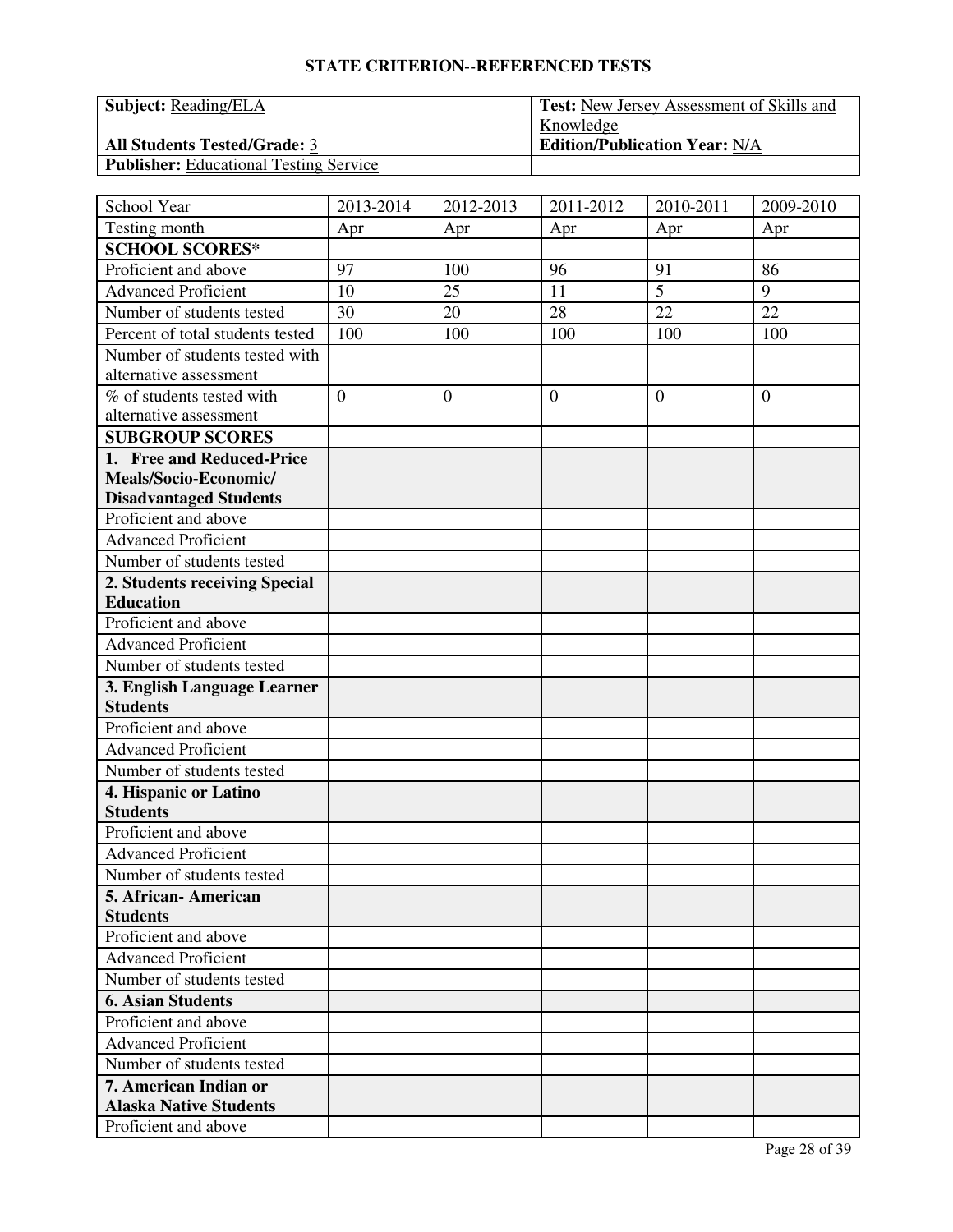| School Year                      | 2013-2014 | 2012-2013 | 2011-2012 | 2010-2011      | 2009-2010 |
|----------------------------------|-----------|-----------|-----------|----------------|-----------|
| <b>Advanced Proficient</b>       |           |           |           |                |           |
| Number of students tested        |           |           |           |                |           |
| 8. Native Hawaiian or other      |           |           |           |                |           |
| <b>Pacific Islander Students</b> |           |           |           |                |           |
| Proficient and above             |           |           |           |                |           |
| <b>Advanced Proficient</b>       |           |           |           |                |           |
| Number of students tested        |           |           |           |                |           |
| 9. White Students                |           |           |           |                |           |
| Proficient and above             | 93        | 100       | 96        | 19             | 86        |
| <b>Advanced Proficient</b>       | 11        | 22        | 11        | $\overline{0}$ | 95        |
| Number of students tested        | 27        | 18        | 28        | 21             | 21        |
| 10. Two or More Races            |           |           |           |                |           |
| identified Students              |           |           |           |                |           |
| Proficient and above             |           |           |           |                |           |
| <b>Advanced Proficient</b>       |           |           |           |                |           |
| Number of students tested        |           |           |           |                |           |
| 11. Other 1: Other 1             |           |           |           |                |           |
| Proficient and above             |           |           |           |                |           |
| <b>Advanced Proficient</b>       |           |           |           |                |           |
| Number of students tested        |           |           |           |                |           |
| 12. Other 2: Other 2             |           |           |           |                |           |
| Proficient and above             |           |           |           |                |           |
| <b>Advanced Proficient</b>       |           |           |           |                |           |
| Number of students tested        |           |           |           |                |           |
| 13. Other 3: Other 3             |           |           |           |                |           |
| Proficient and above             |           |           |           |                |           |
| <b>Advanced Proficient</b>       |           |           |           |                |           |
| Number of students tested        |           |           |           |                |           |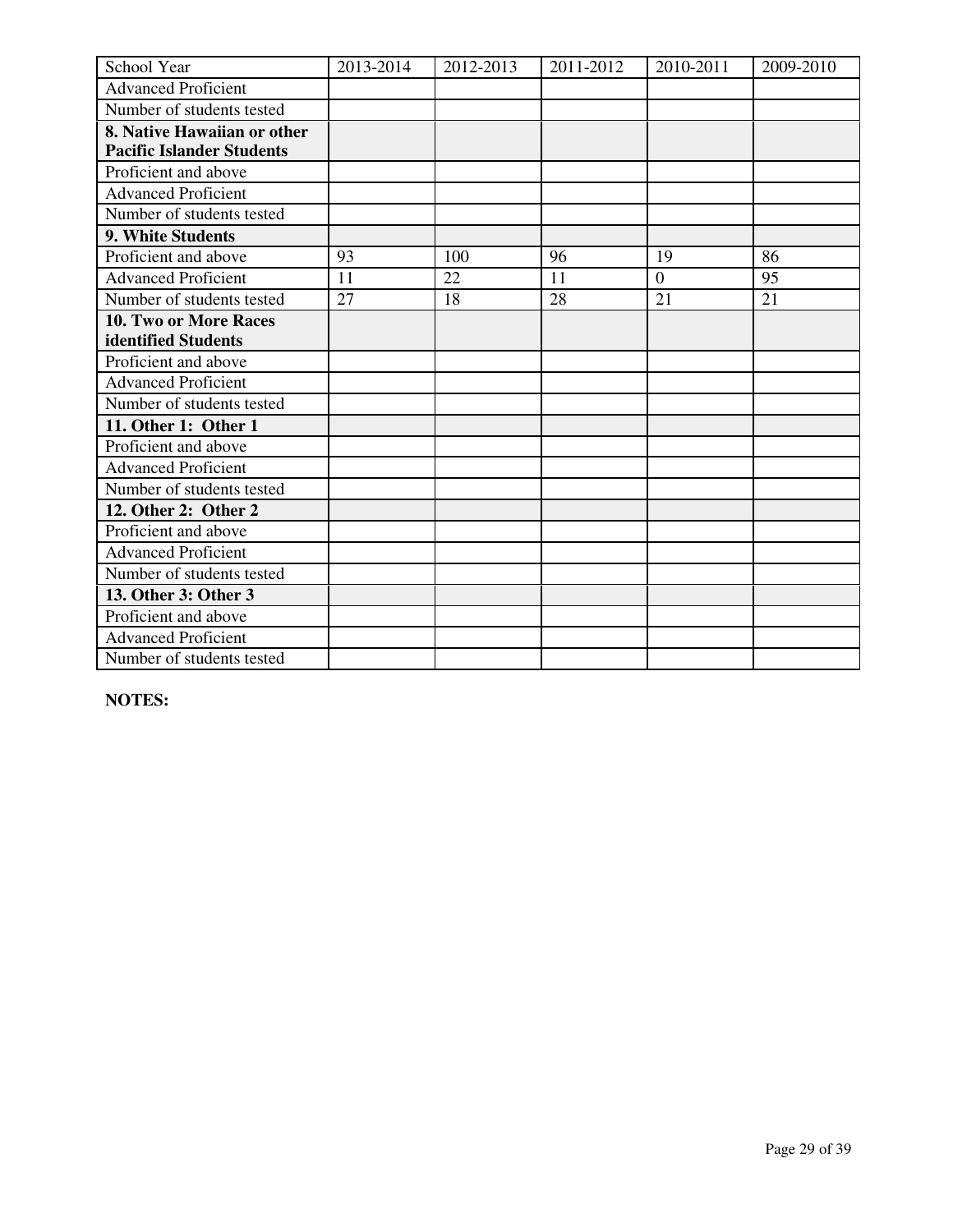| <b>Subject:</b> Reading/ELA                   | <sup>1</sup> Test: New Jersey Assessment of Skills and |
|-----------------------------------------------|--------------------------------------------------------|
|                                               | Knowledge                                              |
| <b>All Students Tested/Grade: 4</b>           | <b>Edition/Publication Year: N/A</b>                   |
| <b>Publisher:</b> Educational Testing Service |                                                        |

| School Year                      | 2013-2014      | 2012-2013        | 2011-2012        | 2010-2011        | 2009-2010      |
|----------------------------------|----------------|------------------|------------------|------------------|----------------|
| Testing month                    | Apr            | Apr              | Apr              | Apr              | Apr            |
| <b>SCHOOL SCORES*</b>            |                |                  |                  |                  |                |
| Proficient and above             | 100            | 93               | 86               | 79               | 92             |
| <b>Advanced Proficient</b>       | 19             | 31               | $\overline{0}$   | $\overline{4}$   | 27             |
| Number of students tested        | 21             | 29               | 22               | 24               | 28             |
| Percent of total students tested | 100            | 100              | 100              | 100              | 93             |
| Number of students tested with   |                |                  |                  |                  |                |
| alternative assessment           |                |                  |                  |                  |                |
| % of students tested with        | $\Omega$       | $\mathbf{0}$     | $\overline{0}$   | $\theta$         | $\overline{7}$ |
| alternative assessment           |                |                  |                  |                  |                |
| <b>SUBGROUP SCORES</b>           |                |                  |                  |                  |                |
| 1. Free and Reduced-Price        |                |                  |                  |                  |                |
| Meals/Socio-Economic/            |                |                  |                  |                  |                |
| <b>Disadvantaged Students</b>    |                |                  |                  |                  |                |
| Proficient and above             |                |                  |                  |                  |                |
| <b>Advanced Proficient</b>       |                |                  |                  |                  |                |
| Number of students tested        |                |                  |                  |                  |                |
| 2. Students receiving Special    |                |                  |                  |                  |                |
| <b>Education</b>                 |                |                  |                  |                  |                |
| Proficient and above             | 100            | $\boldsymbol{0}$ | 75               | $\mathbf{0}$     | 100            |
| <b>Advanced Proficient</b>       | $\mathbf{0}$   | $\boldsymbol{0}$ | $\boldsymbol{0}$ | $\boldsymbol{0}$ | $\mathbf{0}$   |
| Number of students tested        | $\overline{2}$ | $\mathbf{1}$     | $\overline{4}$   | 3                | $\overline{2}$ |
| 3. English Language Learner      |                |                  |                  |                  |                |
| <b>Students</b>                  |                |                  |                  |                  |                |
| Proficient and above             |                |                  |                  |                  |                |
| <b>Advanced Proficient</b>       |                |                  |                  |                  |                |
| Number of students tested        |                |                  |                  |                  |                |
| 4. Hispanic or Latino            |                |                  |                  |                  |                |
| <b>Students</b>                  |                |                  |                  |                  |                |
| Proficient and above             |                |                  |                  |                  |                |
| <b>Advanced Proficient</b>       |                |                  |                  |                  |                |
| Number of students tested        |                |                  |                  |                  |                |
| 5. African - American            |                |                  |                  |                  |                |
| <b>Students</b>                  |                |                  |                  |                  |                |
| Proficient and above             |                |                  |                  |                  |                |
| <b>Advanced Proficient</b>       |                |                  |                  |                  |                |
| Number of students tested        |                |                  |                  |                  |                |
| <b>6. Asian Students</b>         |                |                  |                  |                  |                |
| Proficient and above             |                |                  |                  |                  |                |
| <b>Advanced Proficient</b>       |                |                  |                  |                  |                |
| Number of students tested        |                |                  |                  |                  |                |
| 7. American Indian or            |                |                  |                  |                  |                |
| <b>Alaska Native Students</b>    |                |                  |                  |                  |                |
| Proficient and above             |                |                  |                  |                  |                |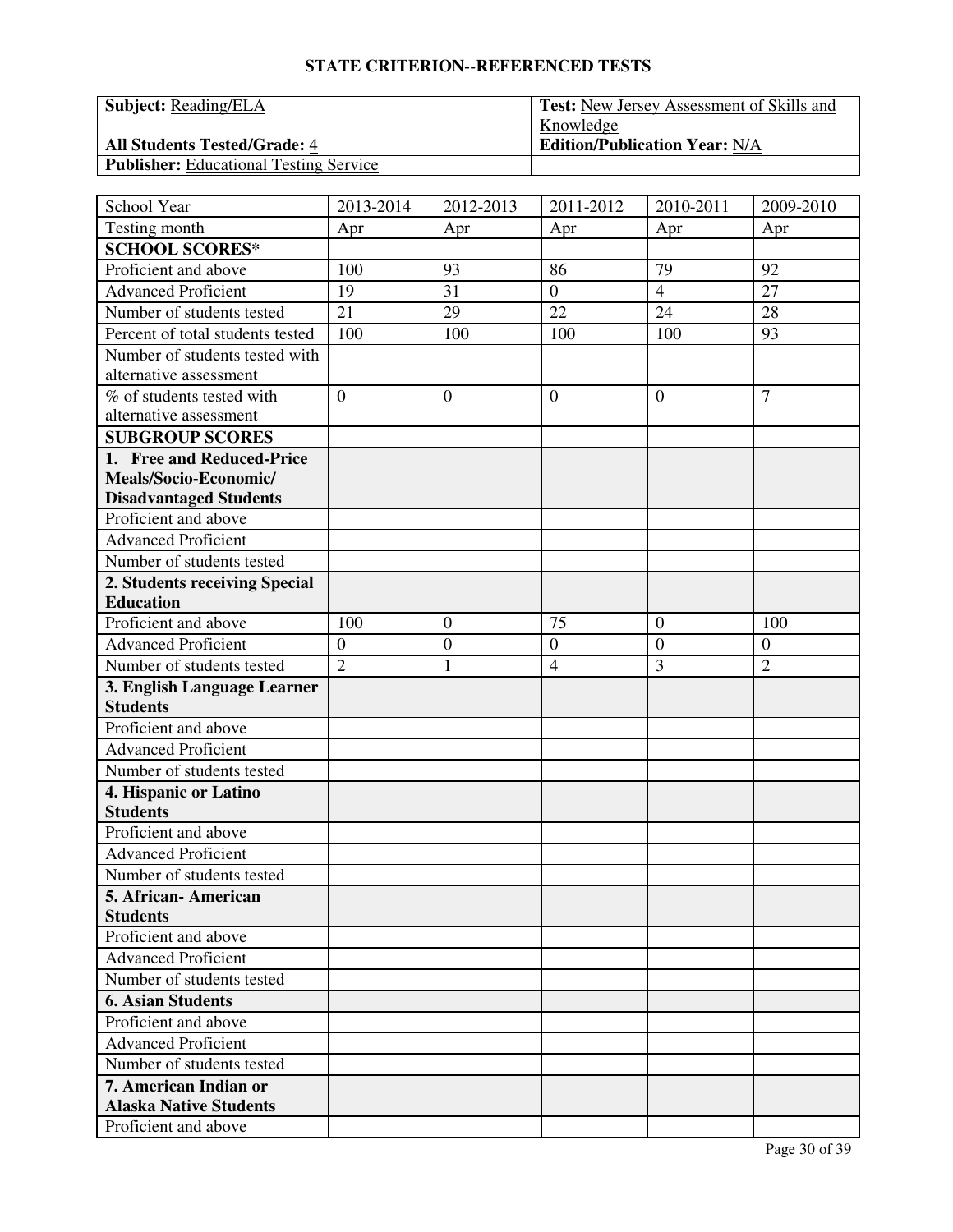| School Year                      | 2013-2014 | 2012-2013 | 2011-2012      | 2010-2011      | 2009-2010 |
|----------------------------------|-----------|-----------|----------------|----------------|-----------|
| <b>Advanced Proficient</b>       |           |           |                |                |           |
| Number of students tested        |           |           |                |                |           |
| 8. Native Hawaiian or other      |           |           |                |                |           |
| <b>Pacific Islander Students</b> |           |           |                |                |           |
| Proficient and above             |           |           |                |                |           |
| <b>Advanced Proficient</b>       |           |           |                |                |           |
| Number of students tested        |           |           |                |                |           |
| 9. White Students                |           |           |                |                |           |
| Proficient and above             | 95        | 93        | 86             | 78             | 92        |
| <b>Advanced Proficient</b>       | 15        | 31        | $\overline{0}$ | $\overline{4}$ | 28        |
| Number of students tested        | 20        | 29        | 22             | 23             | 25        |
| 10. Two or More Races            |           |           |                |                |           |
| identified Students              |           |           |                |                |           |
| Proficient and above             |           |           |                |                |           |
| <b>Advanced Proficient</b>       |           |           |                |                |           |
| Number of students tested        |           |           |                |                |           |
| 11. Other 1: Other 1             |           |           |                |                |           |
| Proficient and above             |           |           |                |                |           |
| <b>Advanced Proficient</b>       |           |           |                |                |           |
| Number of students tested        |           |           |                |                |           |
| 12. Other 2: Other 2             |           |           |                |                |           |
| Proficient and above             |           |           |                |                |           |
| <b>Advanced Proficient</b>       |           |           |                |                |           |
| Number of students tested        |           |           |                |                |           |
| 13. Other 3: Other 3             |           |           |                |                |           |
| Proficient and above             |           |           |                |                |           |
| <b>Advanced Proficient</b>       |           |           |                |                |           |
| Number of students tested        |           |           |                |                |           |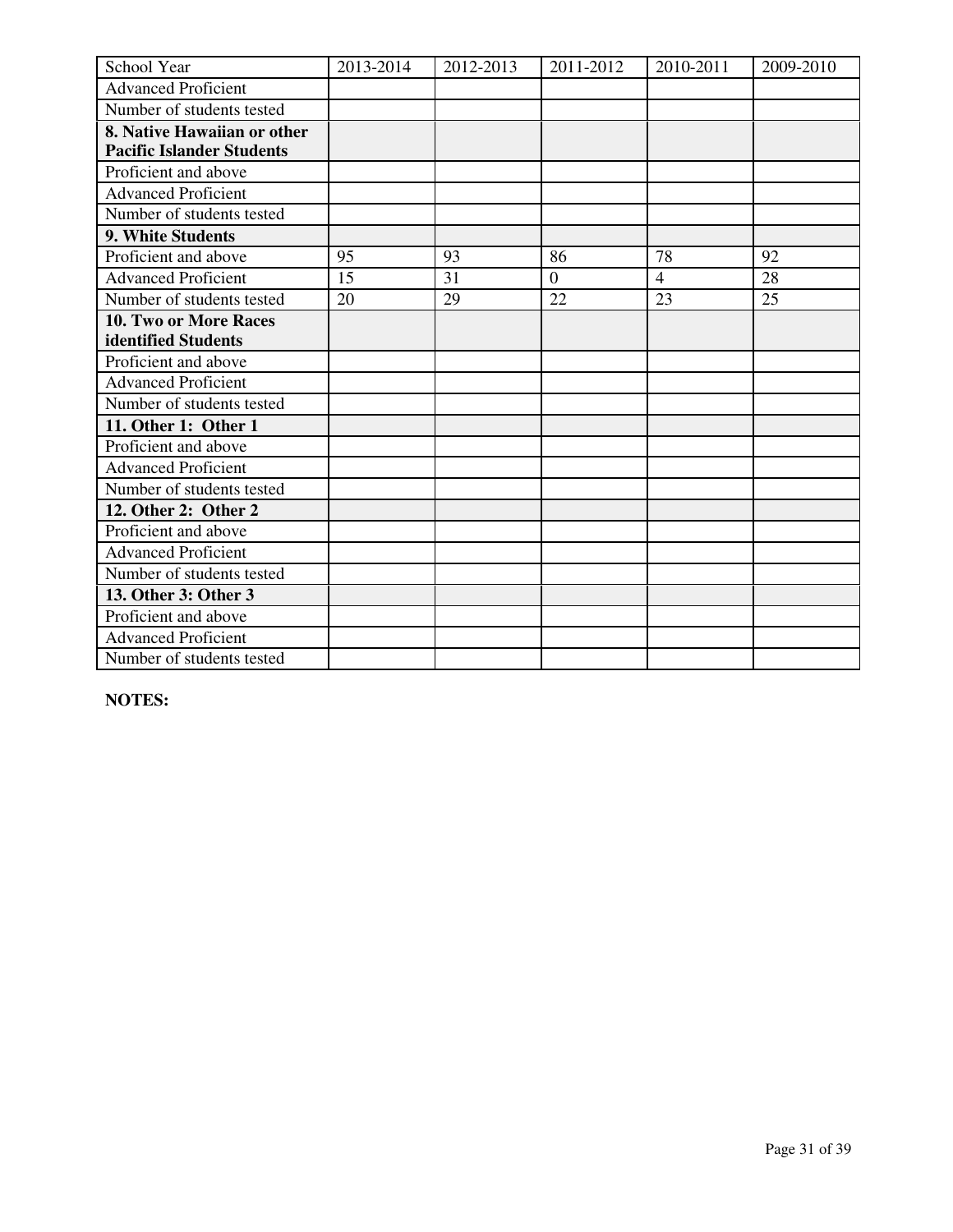| <b>Subject:</b> Reading/ELA                   | <sup>1</sup> Test: New Jersey Assessment of Skills and |
|-----------------------------------------------|--------------------------------------------------------|
|                                               | Knowledge                                              |
| <b>All Students Tested/Grade: 5</b>           | <b>Edition/Publication Year: N/A</b>                   |
| <b>Publisher:</b> Educational Testing Service |                                                        |

| School Year                      | 2013-2014        | 2012-2013        | 2011-2012        | 2010-2011        | 2009-2010        |
|----------------------------------|------------------|------------------|------------------|------------------|------------------|
| Testing month                    | Apr              | Apr              | Apr              | Apr              | Apr              |
| <b>SCHOOL SCORES*</b>            |                  |                  |                  |                  |                  |
| Proficient and above             | 93               | 91               | 83               | 100              | 75               |
| <b>Advanced Proficient</b>       | 18               | 14               | $\overline{4}$   | 3                | 6                |
| Number of students tested        | 28               | 22               | 23               | 29               | 32               |
| Percent of total students tested | 97               | 100              | 100              | 94               | 100              |
| Number of students tested with   |                  |                  |                  |                  |                  |
| alternative assessment           |                  |                  |                  |                  |                  |
| % of students tested with        | 3                | $\mathbf{0}$     | $\boldsymbol{0}$ | 6                | $\overline{0}$   |
| alternative assessment           |                  |                  |                  |                  |                  |
| <b>SUBGROUP SCORES</b>           |                  |                  |                  |                  |                  |
| 1. Free and Reduced-Price        |                  |                  |                  |                  |                  |
| Meals/Socio-Economic/            |                  |                  |                  |                  |                  |
| <b>Disadvantaged Students</b>    |                  |                  |                  |                  |                  |
| Proficient and above             |                  |                  |                  |                  |                  |
| <b>Advanced Proficient</b>       |                  |                  |                  |                  |                  |
| Number of students tested        |                  |                  |                  |                  |                  |
| 2. Students receiving Special    |                  |                  |                  |                  |                  |
| <b>Education</b>                 |                  |                  |                  |                  |                  |
| Proficient and above             | $\boldsymbol{0}$ | 100              | $\boldsymbol{0}$ | 100              | 20               |
| <b>Advanced Proficient</b>       | $\overline{0}$   | $\boldsymbol{0}$ | $\overline{0}$   | $\boldsymbol{0}$ | $\boldsymbol{0}$ |
| Number of students tested        | $\overline{2}$   | $\overline{4}$   | $\overline{2}$   | 6                | 5                |
| 3. English Language Learner      |                  |                  |                  |                  |                  |
| <b>Students</b>                  |                  |                  |                  |                  |                  |
| Proficient and above             |                  |                  |                  |                  |                  |
| <b>Advanced</b> Proficient       |                  |                  |                  |                  |                  |
| Number of students tested        |                  |                  |                  |                  |                  |
| 4. Hispanic or Latino            |                  |                  |                  |                  |                  |
| <b>Students</b>                  |                  |                  |                  |                  |                  |
| Proficient and above             |                  |                  |                  |                  |                  |
| <b>Advanced Proficient</b>       |                  |                  |                  |                  |                  |
| Number of students tested        |                  |                  |                  |                  |                  |
| 5. African-American              |                  |                  |                  |                  |                  |
| <b>Students</b>                  |                  |                  |                  |                  |                  |
| Proficient and above             |                  |                  |                  |                  |                  |
| <b>Advanced Proficient</b>       |                  |                  |                  |                  |                  |
| Number of students tested        |                  |                  |                  |                  |                  |
| <b>6. Asian Students</b>         |                  |                  |                  |                  |                  |
| Proficient and above             |                  |                  |                  |                  |                  |
| <b>Advanced Proficient</b>       |                  |                  |                  |                  |                  |
| Number of students tested        |                  |                  |                  |                  |                  |
| 7. American Indian or            |                  |                  |                  |                  |                  |
| <b>Alaska Native Students</b>    |                  |                  |                  |                  |                  |
| Proficient and above             |                  |                  |                  |                  |                  |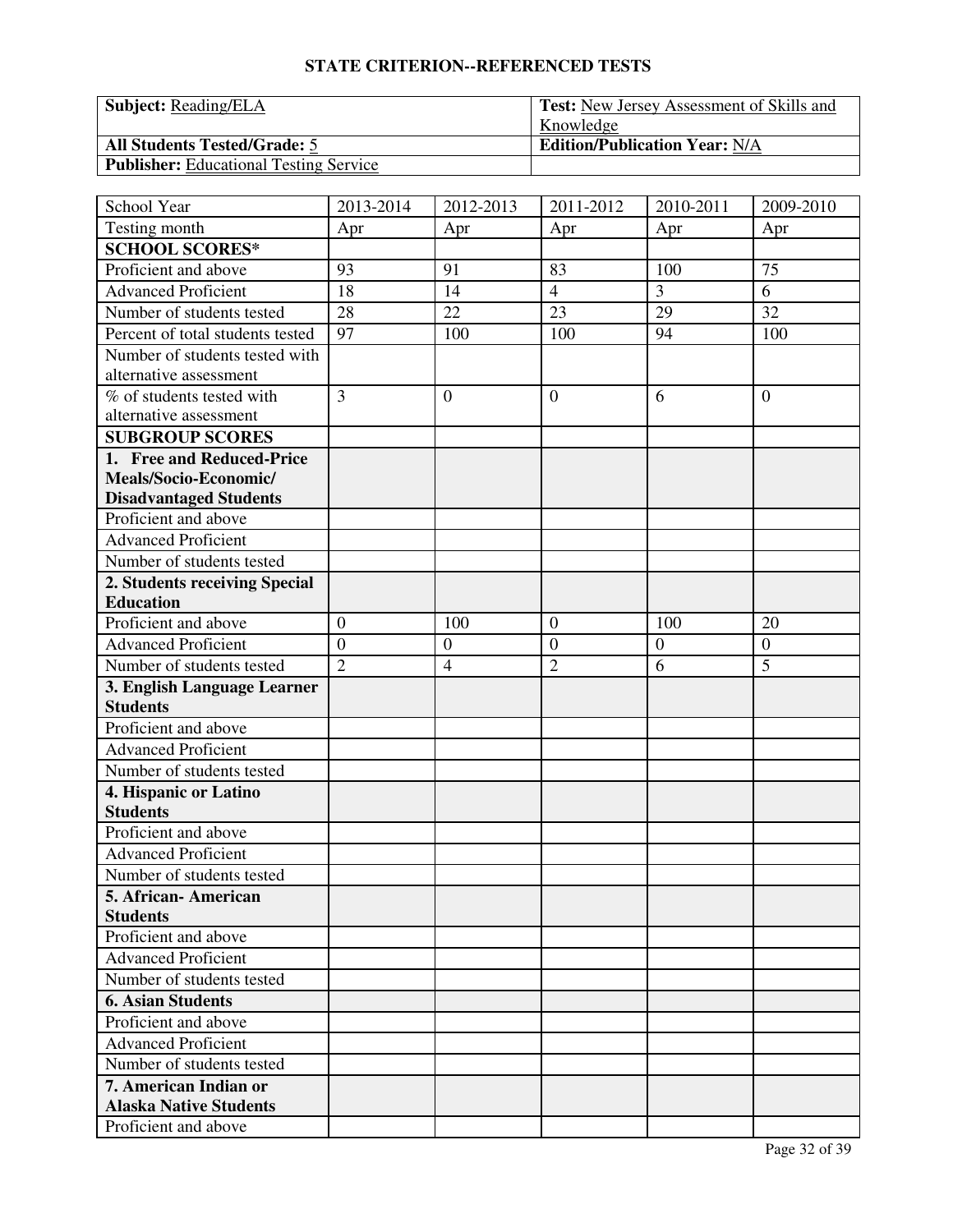| School Year                      | 2013-2014 | 2012-2013 | 2011-2012 | 2010-2011 | 2009-2010 |
|----------------------------------|-----------|-----------|-----------|-----------|-----------|
| <b>Advanced Proficient</b>       |           |           |           |           |           |
| Number of students tested        |           |           |           |           |           |
| 8. Native Hawaiian or other      |           |           |           |           |           |
| <b>Pacific Islander Students</b> |           |           |           |           |           |
| Proficient and above             |           |           |           |           |           |
| <b>Advanced Proficient</b>       |           |           |           |           |           |
| Number of students tested        |           |           |           |           |           |
| 9. White Students                |           |           |           |           |           |
| Proficient and above             | 93        | 91        | 82        | 100       | 75        |
| <b>Advanced Proficient</b>       | 18        | 14        | 5         | $\theta$  | 6         |
| Number of students tested        | 28        | 22        | 22        | 28        | 32        |
| 10. Two or More Races            |           |           |           |           |           |
| identified Students              |           |           |           |           |           |
| Proficient and above             |           |           |           |           |           |
| <b>Advanced Proficient</b>       |           |           |           |           |           |
| Number of students tested        |           |           |           |           |           |
| 11. Other 1: Other 1             |           |           |           |           |           |
| Proficient and above             |           |           |           |           |           |
| <b>Advanced Proficient</b>       |           |           |           |           |           |
| Number of students tested        |           |           |           |           |           |
| 12. Other 2: Other 2             |           |           |           |           |           |
| Proficient and above             |           |           |           |           |           |
| <b>Advanced Proficient</b>       |           |           |           |           |           |
| Number of students tested        |           |           |           |           |           |
| 13. Other 3: Other 3             |           |           |           |           |           |
| Proficient and above             |           |           |           |           |           |
| <b>Advanced Proficient</b>       |           |           |           |           |           |
| Number of students tested        |           |           |           |           |           |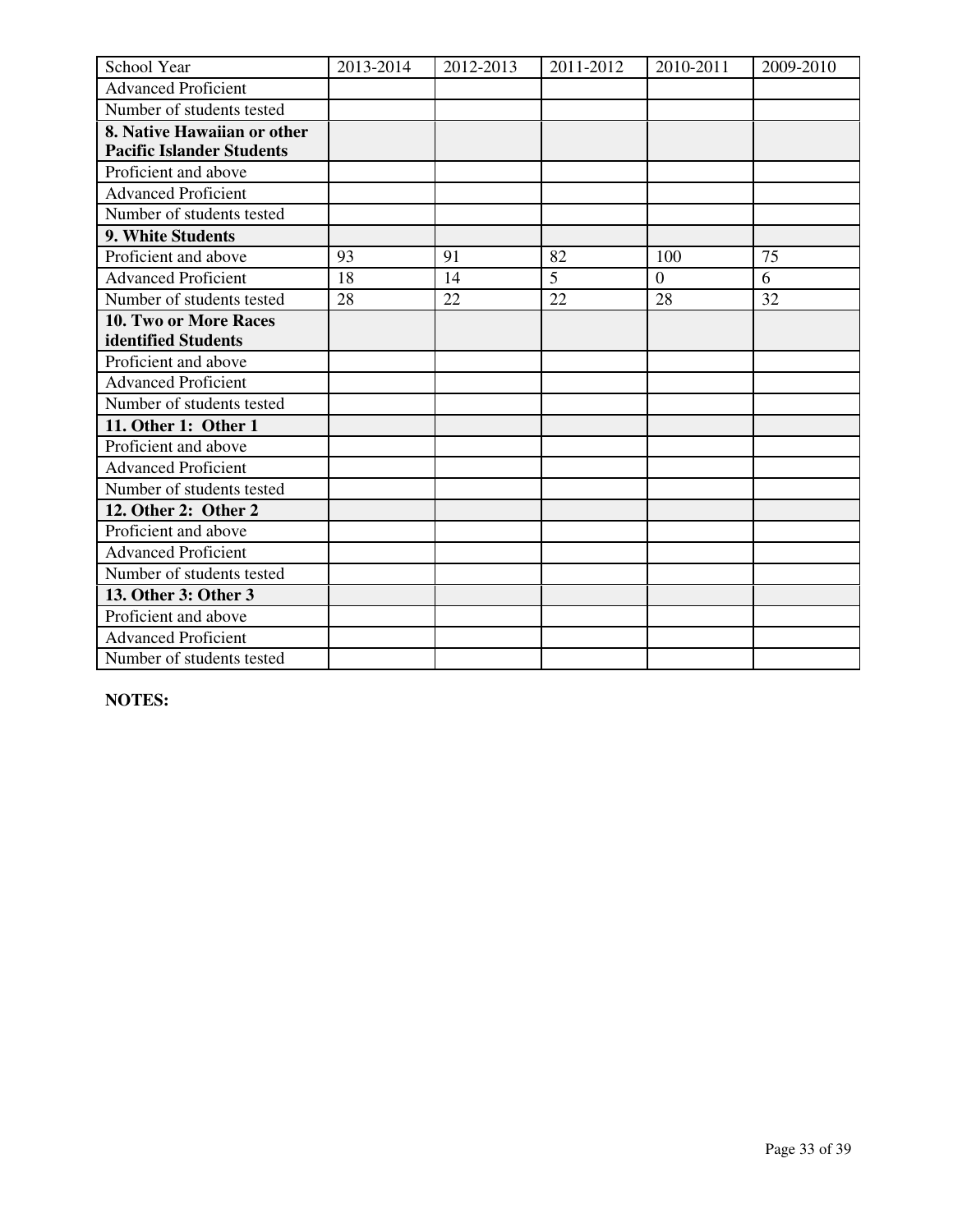| <b>Subject:</b> Reading/ELA                   | <sup>1</sup> Test: New Jersey Assessment of Skills and |
|-----------------------------------------------|--------------------------------------------------------|
|                                               | Knowledge                                              |
| <b>All Students Tested/Grade: 6</b>           | <b>Edition/Publication Year: N/A</b>                   |
| <b>Publisher:</b> Educational Testing Service |                                                        |

| School Year                      | 2013-2014        | 2012-2013        | 2011-2012        | 2010-2011        | 2009-2010    |
|----------------------------------|------------------|------------------|------------------|------------------|--------------|
| Testing month                    | Apr              | Apr              | Apr              | Apr              | Apr          |
| <b>SCHOOL SCORES*</b>            |                  |                  |                  |                  |              |
| Proficient and above             | 92               | 87               | 90               | 76               | 93           |
| <b>Advanced Proficient</b>       | 33               | $\overline{0}$   | 17               | 8                | 19           |
| Number of students tested        | 24               | 23               | 29               | 37               | 27           |
| Percent of total students tested | 100              | 100              | 94               | 100              | 100          |
| Number of students tested with   |                  |                  |                  |                  |              |
| alternative assessment           |                  |                  |                  |                  |              |
| % of students tested with        | $\Omega$         | $\mathbf{0}$     | 6                | $\theta$         | $\mathbf{0}$ |
| alternative assessment           |                  |                  |                  |                  |              |
| <b>SUBGROUP SCORES</b>           |                  |                  |                  |                  |              |
| 1. Free and Reduced-Price        |                  |                  |                  |                  |              |
| Meals/Socio-Economic/            |                  |                  |                  |                  |              |
| <b>Disadvantaged Students</b>    |                  |                  |                  |                  |              |
| Proficient and above             |                  |                  |                  |                  |              |
| <b>Advanced Proficient</b>       |                  |                  |                  |                  |              |
| Number of students tested        |                  |                  |                  |                  |              |
| 2. Students receiving Special    |                  |                  |                  |                  |              |
| <b>Education</b>                 |                  |                  |                  |                  |              |
| Proficient and above             | 60               | $\mathbf{0}$     | 60               | 14               | 100          |
| <b>Advanced Proficient</b>       | $\boldsymbol{0}$ | $\boldsymbol{0}$ | $\boldsymbol{0}$ | $\boldsymbol{0}$ | $\mathbf{0}$ |
| Number of students tested        | $\overline{5}$   | $\overline{2}$   | $\overline{5}$   | $\overline{7}$   | $\mathbf{1}$ |
| 3. English Language Learner      |                  |                  |                  |                  |              |
| <b>Students</b>                  |                  |                  |                  |                  |              |
| Proficient and above             |                  |                  |                  |                  |              |
| <b>Advanced Proficient</b>       |                  |                  |                  |                  |              |
| Number of students tested        |                  |                  |                  |                  |              |
| 4. Hispanic or Latino            |                  |                  |                  |                  |              |
| <b>Students</b>                  |                  |                  |                  |                  |              |
| Proficient and above             |                  |                  |                  |                  |              |
| <b>Advanced Proficient</b>       |                  |                  |                  |                  |              |
| Number of students tested        |                  |                  |                  |                  |              |
| 5. African - American            |                  |                  |                  |                  |              |
| <b>Students</b>                  |                  |                  |                  |                  |              |
| Proficient and above             |                  |                  |                  |                  |              |
| <b>Advanced Proficient</b>       |                  |                  |                  |                  |              |
| Number of students tested        |                  |                  |                  |                  |              |
| <b>6. Asian Students</b>         |                  |                  |                  |                  |              |
| Proficient and above             |                  |                  |                  |                  |              |
| <b>Advanced Proficient</b>       |                  |                  |                  |                  |              |
| Number of students tested        |                  |                  |                  |                  |              |
| 7. American Indian or            |                  |                  |                  |                  |              |
| <b>Alaska Native Students</b>    |                  |                  |                  |                  |              |
| Proficient and above             |                  |                  |                  |                  |              |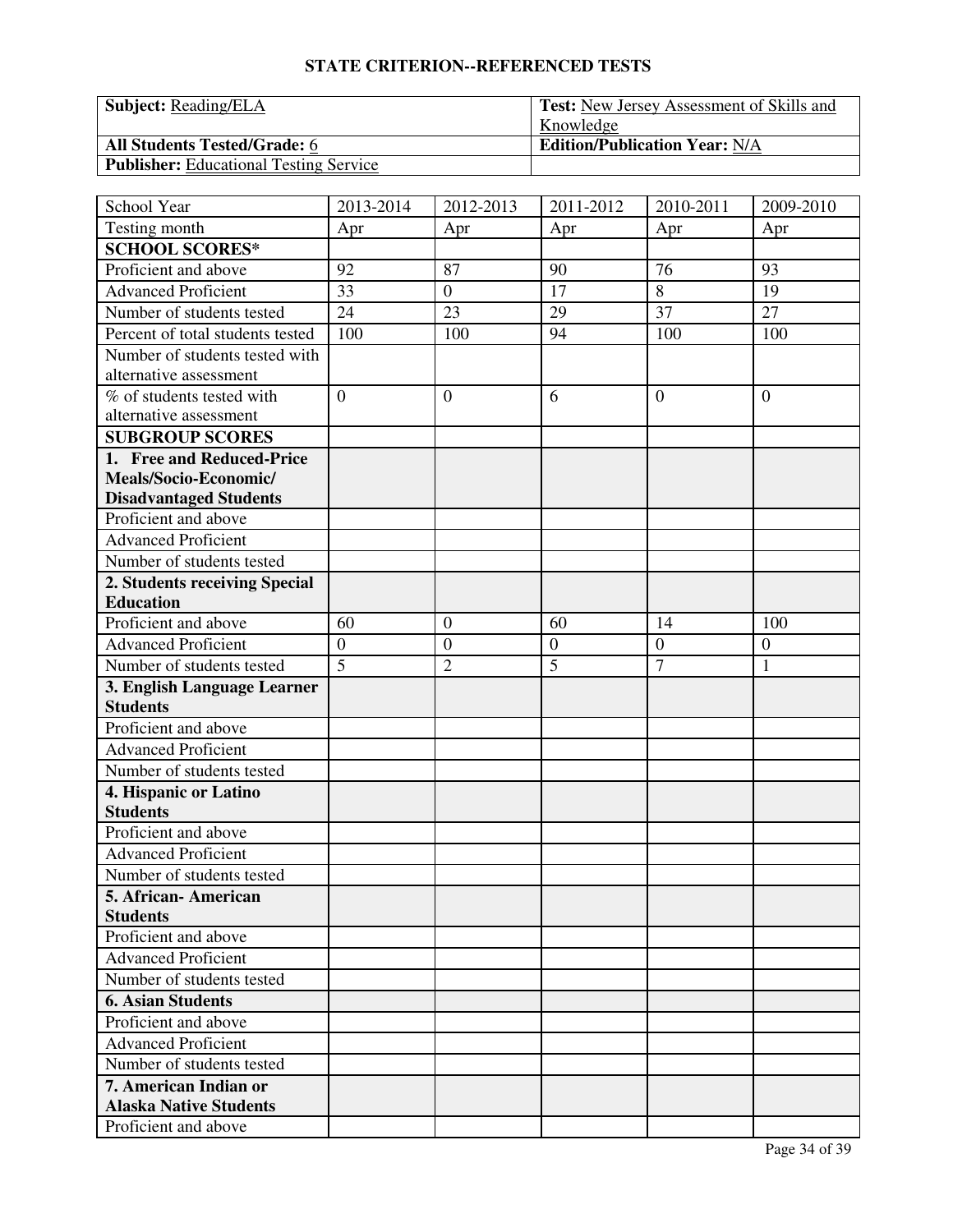| School Year                      | 2013-2014 | 2012-2013        | 2011-2012 | 2010-2011 | 2009-2010 |
|----------------------------------|-----------|------------------|-----------|-----------|-----------|
| <b>Advanced Proficient</b>       |           |                  |           |           |           |
| Number of students tested        |           |                  |           |           |           |
| 8. Native Hawaiian or other      |           |                  |           |           |           |
| <b>Pacific Islander Students</b> |           |                  |           |           |           |
| Proficient and above             |           |                  |           |           |           |
| <b>Advanced Proficient</b>       |           |                  |           |           |           |
| Number of students tested        |           |                  |           |           |           |
| 9. White Students                |           |                  |           |           |           |
| Proficient and above             | 92        | 87               | 93        | 76        | 92        |
| <b>Advanced Proficient</b>       | 33        | $\boldsymbol{0}$ | 18        | 8         | 19        |
| Number of students tested        | 24        | 23               | 28        | 37        | 26        |
| 10. Two or More Races            |           |                  |           |           |           |
| identified Students              |           |                  |           |           |           |
| Proficient and above             |           |                  |           |           |           |
| <b>Advanced Proficient</b>       |           |                  |           |           |           |
| Number of students tested        |           |                  |           |           |           |
| 11. Other 1: Other 1             |           |                  |           |           |           |
| Proficient and above             |           |                  |           |           |           |
| <b>Advanced Proficient</b>       |           |                  |           |           |           |
| Number of students tested        |           |                  |           |           |           |
| 12. Other 2: Other 2             |           |                  |           |           |           |
| Proficient and above             |           |                  |           |           |           |
| <b>Advanced Proficient</b>       |           |                  |           |           |           |
| Number of students tested        |           |                  |           |           |           |
| 13. Other 3: Other 3             |           |                  |           |           |           |
| Proficient and above             |           |                  |           |           |           |
| <b>Advanced Proficient</b>       |           |                  |           |           |           |
| Number of students tested        |           |                  |           |           |           |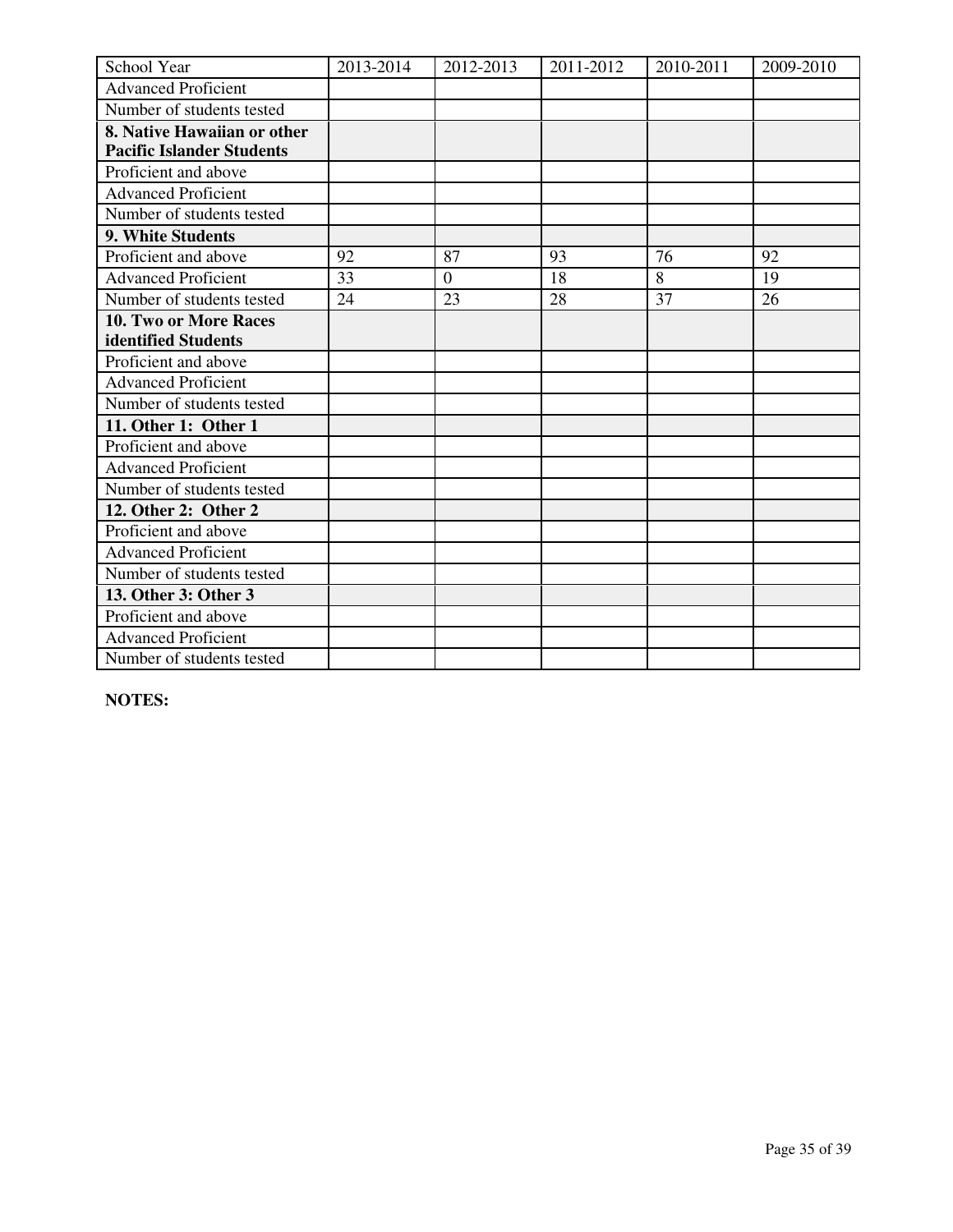| <b>Subject:</b> Reading/ELA                   | <sup>1</sup> Test: New Jersey Assessment of Skills and |  |  |
|-----------------------------------------------|--------------------------------------------------------|--|--|
|                                               | Knowledge                                              |  |  |
| <b>All Students Tested/Grade: 7</b>           | <b>Edition/Publication Year: N/A</b>                   |  |  |
| <b>Publisher:</b> Educational Testing Service |                                                        |  |  |

| School Year                      | 2013-2014        | 2012-2013        | 2011-2012        | 2010-2011        | 2009-2010      |
|----------------------------------|------------------|------------------|------------------|------------------|----------------|
| Testing month                    | Jan              | Apr              | Apr              | Apr              | Apr            |
| <b>SCHOOL SCORES*</b>            |                  |                  |                  |                  |                |
| Proficient and above             | 85               | 90               | 63               | 93               | 95             |
| <b>Advanced Proficient</b>       | 27               | 26               | $\overline{3}$   | $\overline{22}$  | 29             |
| Number of students tested        | 26               | 31               | 35               | 27               | 21             |
| Percent of total students tested | 100              | 100              | 100              | 100              | 100            |
| Number of students tested with   |                  |                  |                  |                  |                |
| alternative assessment           |                  |                  |                  |                  |                |
| % of students tested with        | $\overline{0}$   | $\boldsymbol{0}$ | $\boldsymbol{0}$ | $\overline{0}$   | $\overline{0}$ |
| alternative assessment           |                  |                  |                  |                  |                |
| <b>SUBGROUP SCORES</b>           |                  |                  |                  |                  |                |
| 1. Free and Reduced-Price        |                  |                  |                  |                  |                |
| Meals/Socio-Economic/            |                  |                  |                  |                  |                |
| <b>Disadvantaged Students</b>    |                  |                  |                  |                  |                |
| Proficient and above             |                  |                  |                  |                  |                |
| <b>Advanced Proficient</b>       |                  |                  |                  |                  |                |
| Number of students tested        |                  |                  |                  |                  |                |
| 2. Students receiving Special    |                  |                  |                  |                  |                |
| <b>Education</b>                 |                  |                  |                  |                  |                |
| Proficient and above             | $\boldsymbol{0}$ | 50               | $\boldsymbol{0}$ | 67               | 100            |
| <b>Advanced Proficient</b>       | $\overline{0}$   | $\boldsymbol{0}$ | $\boldsymbol{0}$ | $\boldsymbol{0}$ | $\mathbf{0}$   |
| Number of students tested        | $\overline{2}$   | $\overline{4}$   | $\overline{5}$   | 3                | $\mathbf{1}$   |
| 3. English Language Learner      |                  |                  |                  |                  |                |
| <b>Students</b>                  |                  |                  |                  |                  |                |
| Proficient and above             |                  |                  |                  |                  |                |
| <b>Advanced Proficient</b>       |                  |                  |                  |                  |                |
| Number of students tested        |                  |                  |                  |                  |                |
| 4. Hispanic or Latino            |                  |                  |                  |                  |                |
| <b>Students</b>                  |                  |                  |                  |                  |                |
| Proficient and above             |                  |                  |                  |                  |                |
| <b>Advanced Proficient</b>       |                  |                  |                  |                  |                |
| Number of students tested        |                  |                  |                  |                  |                |
| 5. African-American              |                  |                  |                  |                  |                |
| <b>Students</b>                  |                  |                  |                  |                  |                |
| Proficient and above             |                  |                  |                  |                  |                |
| <b>Advanced Proficient</b>       |                  |                  |                  |                  |                |
| Number of students tested        |                  |                  |                  |                  |                |
| <b>6. Asian Students</b>         |                  |                  |                  |                  |                |
| Proficient and above             |                  |                  |                  |                  |                |
| <b>Advanced Proficient</b>       |                  |                  |                  |                  |                |
| Number of students tested        |                  |                  |                  |                  |                |
| 7. American Indian or            |                  |                  |                  |                  |                |
| <b>Alaska Native Students</b>    |                  |                  |                  |                  |                |
| Proficient and above             |                  |                  |                  |                  |                |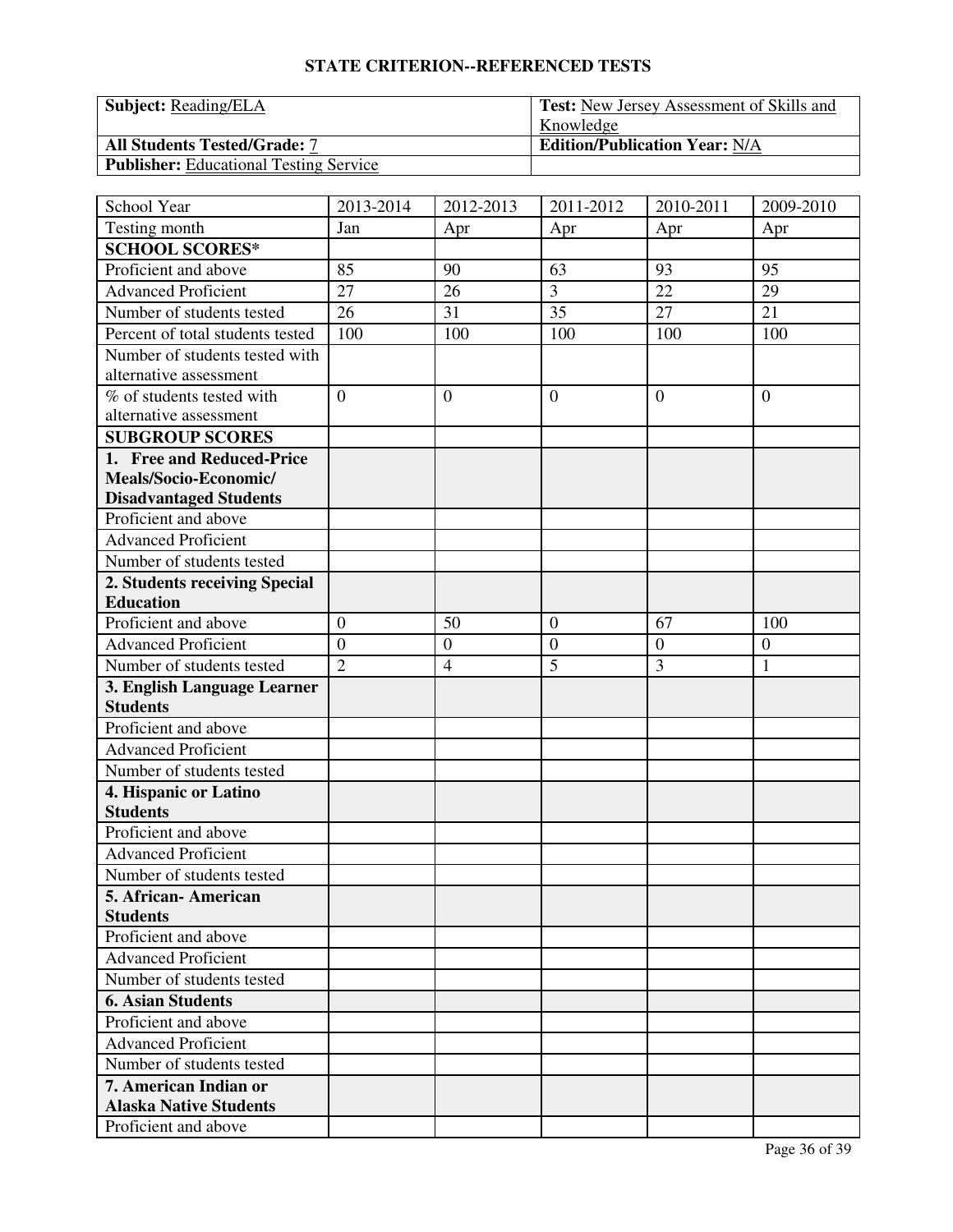| School Year                      | 2013-2014 | 2012-2013 | 2011-2012 | 2010-2011 | 2009-2010 |
|----------------------------------|-----------|-----------|-----------|-----------|-----------|
| <b>Advanced Proficient</b>       |           |           |           |           |           |
| Number of students tested        |           |           |           |           |           |
| 8. Native Hawaiian or other      |           |           |           |           |           |
| <b>Pacific Islander Students</b> |           |           |           |           |           |
| Proficient and above             |           |           |           |           |           |
| <b>Advanced Proficient</b>       |           |           |           |           |           |
| Number of students tested        |           |           |           |           |           |
| 9. White Students                |           |           |           |           |           |
| Proficient and above             | 85        | 93        | 63        | 92        | 96        |
| <b>Advanced Proficient</b>       | 27        | 27        | 3         | 23        | 29        |
| Number of students tested        | 26        | 30        | 35        | 26        | 21        |
| 10. Two or More Races            |           |           |           |           |           |
| identified Students              |           |           |           |           |           |
| Proficient and above             |           |           |           |           |           |
| <b>Advanced Proficient</b>       |           |           |           |           |           |
| Number of students tested        |           |           |           |           |           |
| 11. Other 1: Other 1             |           |           |           |           |           |
| Proficient and above             |           |           |           |           |           |
| <b>Advanced Proficient</b>       |           |           |           |           |           |
| Number of students tested        |           |           |           |           |           |
| 12. Other 2: Other 2             |           |           |           |           |           |
| Proficient and above             |           |           |           |           |           |
| <b>Advanced Proficient</b>       |           |           |           |           |           |
| Number of students tested        |           |           |           |           |           |
| 13. Other 3: Other 3             |           |           |           |           |           |
| Proficient and above             |           |           |           |           |           |
| <b>Advanced Proficient</b>       |           |           |           |           |           |
| Number of students tested        |           |           |           |           |           |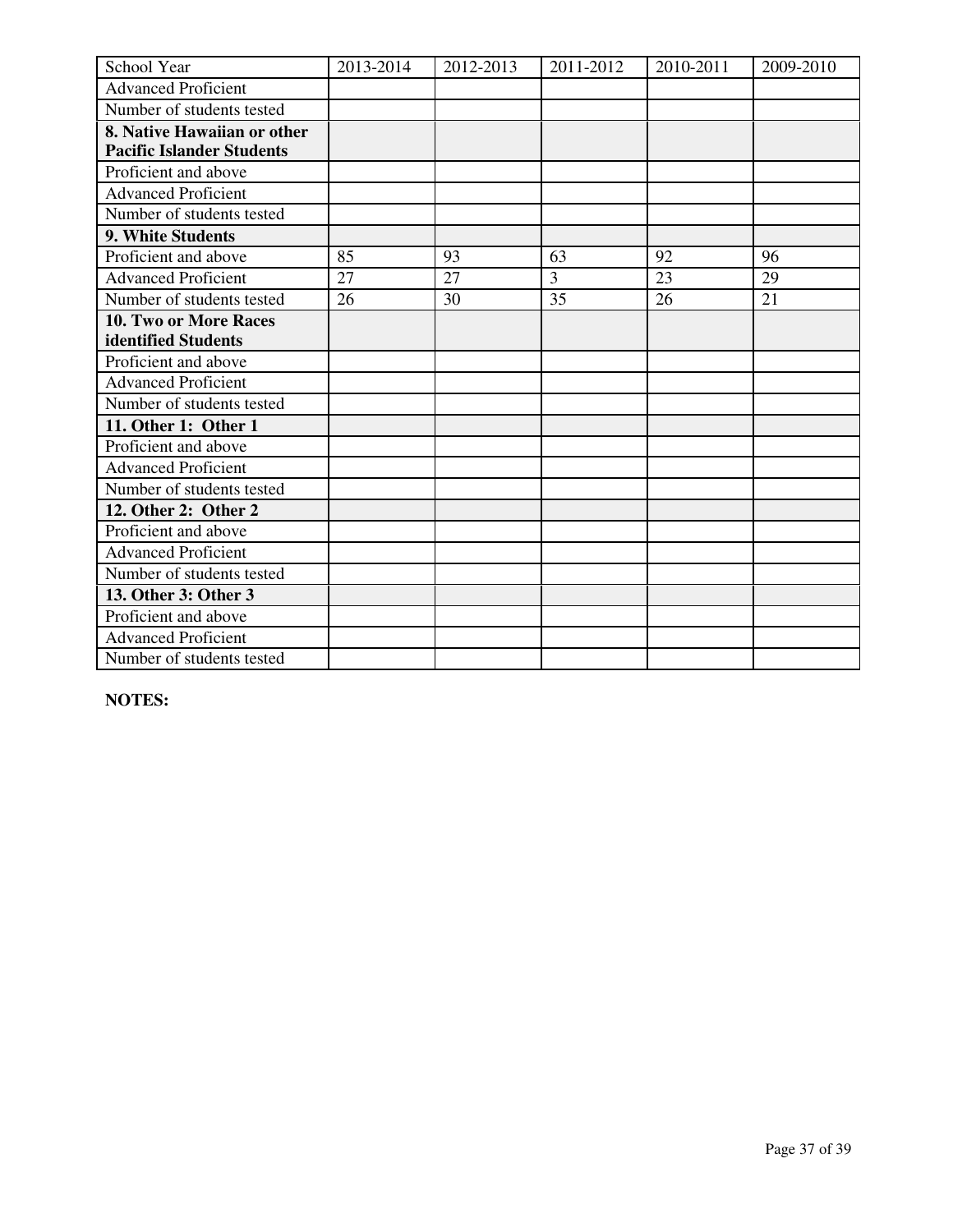| <b>Subject:</b> Reading/ELA                   | Test: New Jersey Assessment of Skills and |  |  |
|-----------------------------------------------|-------------------------------------------|--|--|
|                                               | Knowledge                                 |  |  |
| <b>All Students Tested/Grade: 8</b>           | <b>Edition/Publication Year: N/A</b>      |  |  |
| <b>Publisher:</b> Educational Testing Service |                                           |  |  |

| School Year                      | 2013-2014        | 2012-2013        | 2011-2012        | 2010-2011        | 2009-2010        |
|----------------------------------|------------------|------------------|------------------|------------------|------------------|
| Testing month                    | Apr              | Apr              | Apr              | Apr              | Apr              |
| <b>SCHOOL SCORES*</b>            |                  |                  |                  |                  |                  |
| Proficient and above             | 93               | 79               | 89               | 100              | 97               |
| <b>Advanced Proficient</b>       | 18               | 9                | 27               | 24               | 26               |
| Number of students tested        | 28               | 34               | 26               | 21               | 35               |
| Percent of total students tested | 93               | 100              | 100              | 100              | 100              |
| Number of students tested with   |                  |                  |                  |                  |                  |
| alternative assessment           |                  |                  |                  |                  |                  |
| % of students tested with        | $\overline{7}$   | $\boldsymbol{0}$ | $\boldsymbol{0}$ | $\overline{0}$   | $\overline{0}$   |
| alternative assessment           |                  |                  |                  |                  |                  |
| <b>SUBGROUP SCORES</b>           |                  |                  |                  |                  |                  |
| 1. Free and Reduced-Price        |                  |                  |                  |                  |                  |
| Meals/Socio-Economic/            |                  |                  |                  |                  |                  |
| <b>Disadvantaged Students</b>    |                  |                  |                  |                  |                  |
| Proficient and above             |                  |                  |                  |                  |                  |
| <b>Advanced Proficient</b>       |                  |                  |                  |                  |                  |
| Number of students tested        |                  |                  |                  |                  |                  |
| 2. Students receiving Special    |                  |                  |                  |                  |                  |
| <b>Education</b>                 |                  |                  |                  |                  |                  |
| Proficient and above             | 60               | 17               | $\boldsymbol{0}$ | 100              | $\boldsymbol{0}$ |
| <b>Advanced Proficient</b>       | $\boldsymbol{0}$ | $\boldsymbol{0}$ | $\overline{0}$   | $\boldsymbol{0}$ | $\boldsymbol{0}$ |
| Number of students tested        | $\overline{5}$   | 6                | 3                | $\overline{2}$   | $\mathbf{1}$     |
| 3. English Language Learner      |                  |                  |                  |                  |                  |
| <b>Students</b>                  |                  |                  |                  |                  |                  |
| Proficient and above             |                  |                  |                  |                  |                  |
| <b>Advanced</b> Proficient       |                  |                  |                  |                  |                  |
| Number of students tested        |                  |                  |                  |                  |                  |
| 4. Hispanic or Latino            |                  |                  |                  |                  |                  |
| <b>Students</b>                  |                  |                  |                  |                  |                  |
| Proficient and above             |                  |                  |                  |                  |                  |
| <b>Advanced Proficient</b>       |                  |                  |                  |                  |                  |
| Number of students tested        |                  |                  |                  |                  |                  |
| 5. African-American              |                  |                  |                  |                  |                  |
| <b>Students</b>                  |                  |                  |                  |                  |                  |
| Proficient and above             |                  |                  |                  |                  |                  |
| <b>Advanced Proficient</b>       |                  |                  |                  |                  |                  |
| Number of students tested        |                  |                  |                  |                  |                  |
| <b>6. Asian Students</b>         |                  |                  |                  |                  |                  |
| Proficient and above             |                  |                  |                  |                  |                  |
| <b>Advanced Proficient</b>       |                  |                  |                  |                  |                  |
| Number of students tested        |                  |                  |                  |                  |                  |
| 7. American Indian or            |                  |                  |                  |                  |                  |
| <b>Alaska Native Students</b>    |                  |                  |                  |                  |                  |
| Proficient and above             |                  |                  |                  |                  |                  |